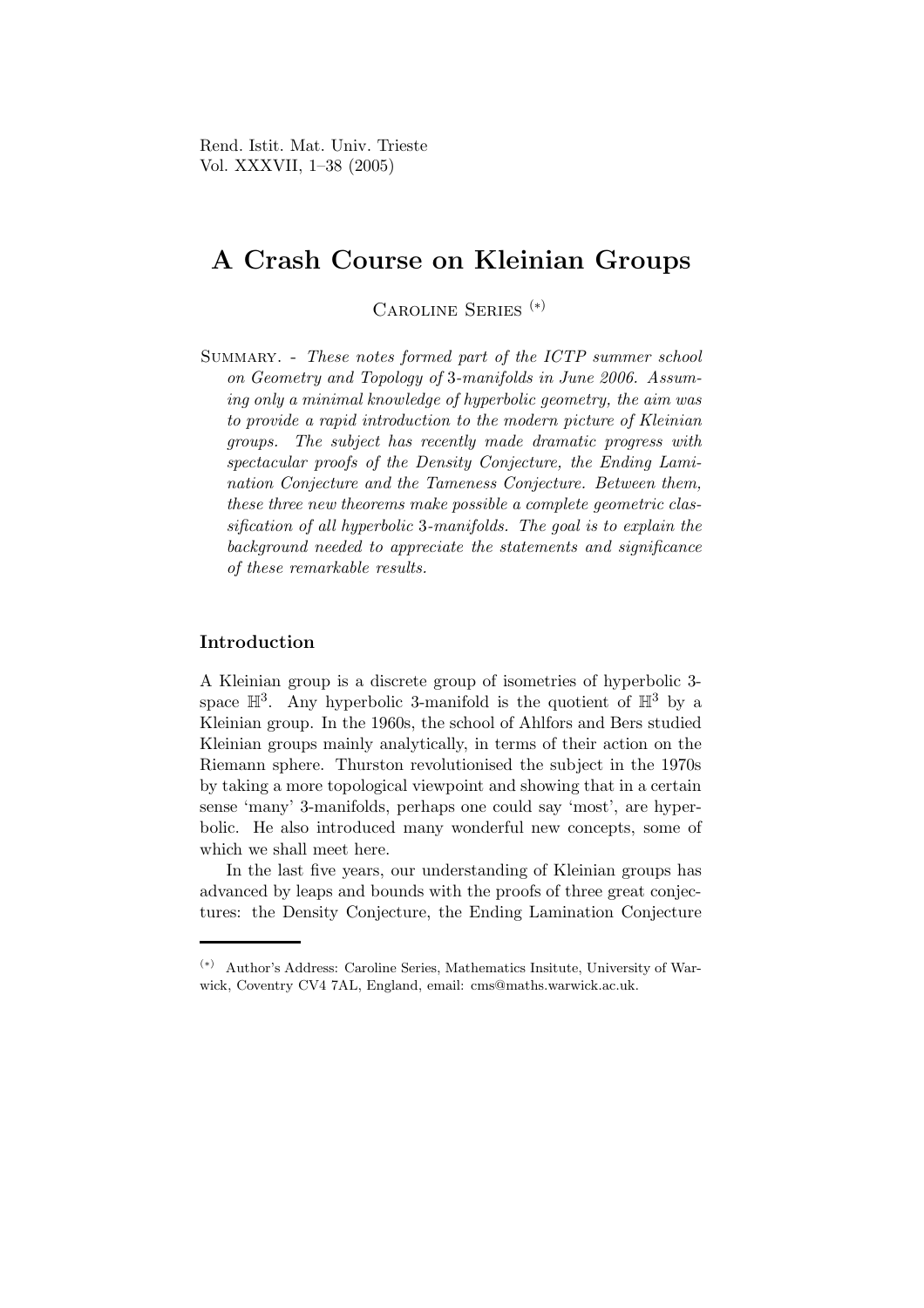and the Tameness Conjecture. Combined, they give a remarkably complete picture of Kleinian groups.

The aim of these notes is to give a rapid introduction to this vast subject. Our goal is to reach a point from which we can appreciate the statements and significance of the three conjectures. The first two chapters contain general background on the algebra, geometry and topology of Kleinian groups. Chapter 3 presents the classical and well understood picture of geometrically finite groups. In the last chapter, we describe spaces of groups and the Thurston-Bonahon picture of geometrically infinite ends.

There are only a few books which systematically take the modern viewpoint, notably [26, 19]. A new book by Marden [23], of which I was fortunate to have a preview, is due to appear shortly. It contains state of the art references and I am sure will become an essential handbook for anyone wanting to work on this subject seriously. These notes are essentially the same as those presented during the summer school with only minor editorial changes. I hope the informal style will prove user friendly. In particular, rather than referring to the original papers, I mainly give general references to books in which more detailed information can be found. A few topics, notably the Margulis lemma and the Mostow rigidity were covered in detail by other lecturers. I have added brief explanations to make these notes more self-contained. Time and space prevented the inclusion of other topics, in particular I should have liked to have a chapter on surfaces, Teichmüller theory and geodesic laminations. Fortunately this material is fairly easily available from various sources.

My title for these notes is not original. In 1974, Bers and Kra edited "A Crash Course on Kleinian groups" [4] which is still well worth consulting. Besides filling in much background omitted here, it is very striking that the recent progress has precisely resolved many questions already raised there.

I would like to thank the organisers of the meeting ICTP Summer School on Geometry and Topology of 3-manifolds for giving me the opportunity to present this beautiful material both by lecturing in the summer school and here in print.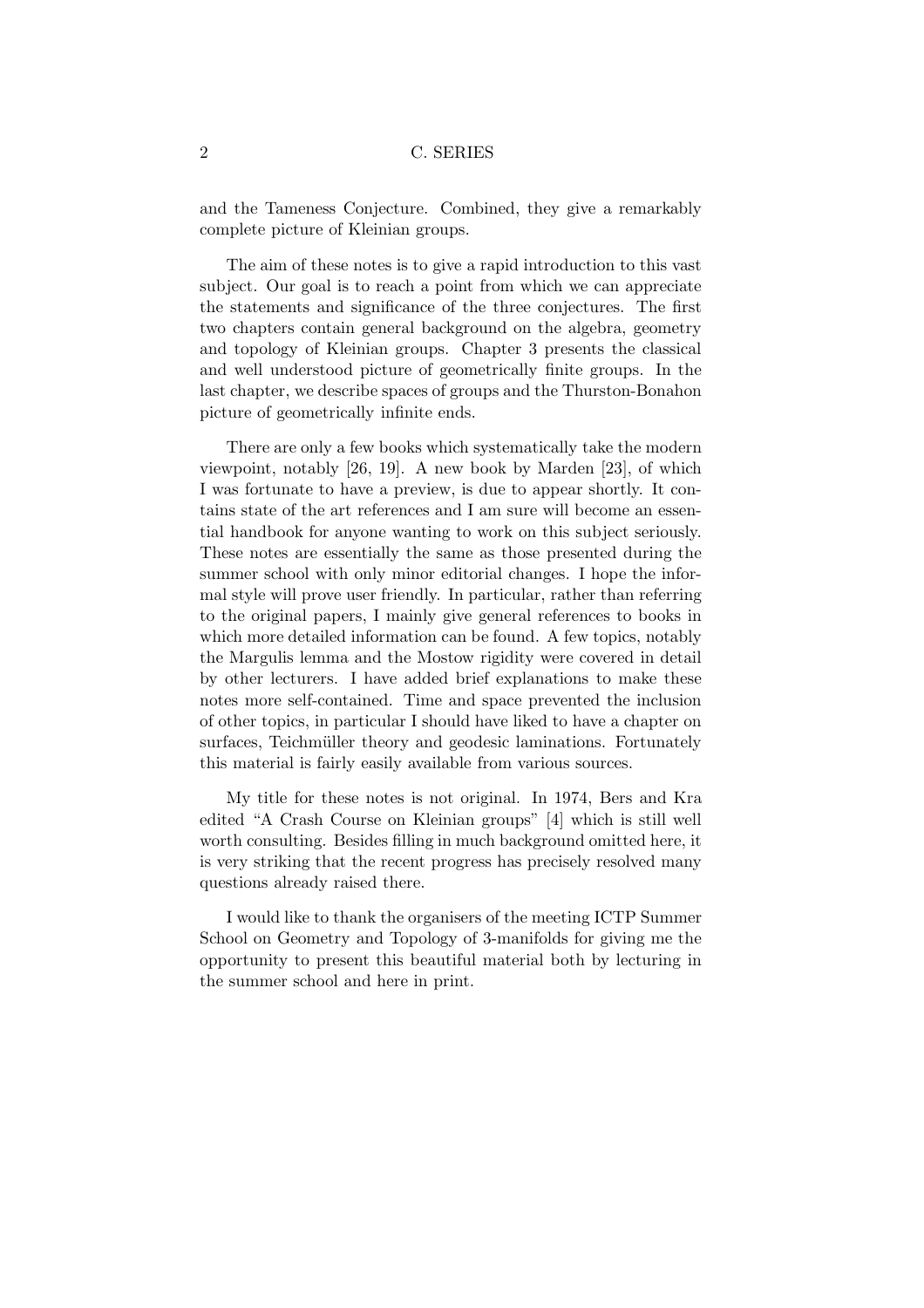#### Chapter 1: Kleinian group basics

A Kleinian group is a discrete group of orientation preserving isometries of hyperbolic 3-space  $\mathbb{H}^3$ . There are many reasons to study such groups. One important motivation is that they arise as the holonomy representation of a hyperbolic structure on a 3-manifold M. More precisely:

THEOREM 1.1. Let  $M$  be a complete hyperbolic 3-manifold. Then  $M = \mathbb{H}^3/G$  where G is a Kleinian group.

Here complete means that every geodesic can be extended indefinitely.

Since M looks locally like hyperbolic space, G contains no elements of finite order. So we will often find it convenient to simplify by assuming that  $G$  is *torsion free*, in other words that there is no  $g \in G$  with  $g^k = id$ .

In this chapter we look at some basic properties of Kleinian groups. General references are [2, 23, 26, 33] and the much older but still useful book [17].

Modelling hyperbolic space We shall work with the upper half space and Poincaré ball models of hyperbolic 3-space  $\mathbb{H}^3$ . This allows us to identify the orientation preserving isometry group  $Isom^+\mathbb{H}^3$ with the group  $PSL(2,\mathbb{C})$ .

The upper half space H consists of points  $\{(z,t): z \in \mathbb{C}, t > 0\}.$ The metric is  $ds^2 = \frac{|dz|^2 + dt^2}{t^2}$  $t^{\frac{2}{2}+dt^2}$ . In the unit ball  $B^3 = \{(x_1, x_2, x_3) \in$  $\mathbb{R}^3$ :  $r^2 = x_1^2 + x_2^2 + x_3^2 < 1$ } the metric is  $ds^2 = \frac{4|dr^2|}{(1-r^2)}$  $\frac{4|ar^{-}|}{(1-r^2)^2}$ . Using stereographic projection (or rather its inverse) we can easily map  $\mathcal H$ to  $B<sup>3</sup>$  so usually we consider these two models to be equivalent.

The model is conformal, that is, angles are correctly seen as Euclidean angles. In  $H$ , hyperbolic planes are either vertical Euclidean planes or hemispheres centred on C. Geodesics are vertical Euclidean lines or arcs of great circles on these hemispheres.

The hyperbolic distance  $d_{\mathbb{H}^3}(P,Q)$  between  $P = (z_1,t_1)$  and  $Q =$  $(z_2,t_2)$  in H is given by

$$
\cosh d_{\mathbb{H}^3}(P,Q) = 1 + \frac{|z_1 - z_2|^2 + |t_1 - t_2|^2}{2t_1t_2}.
$$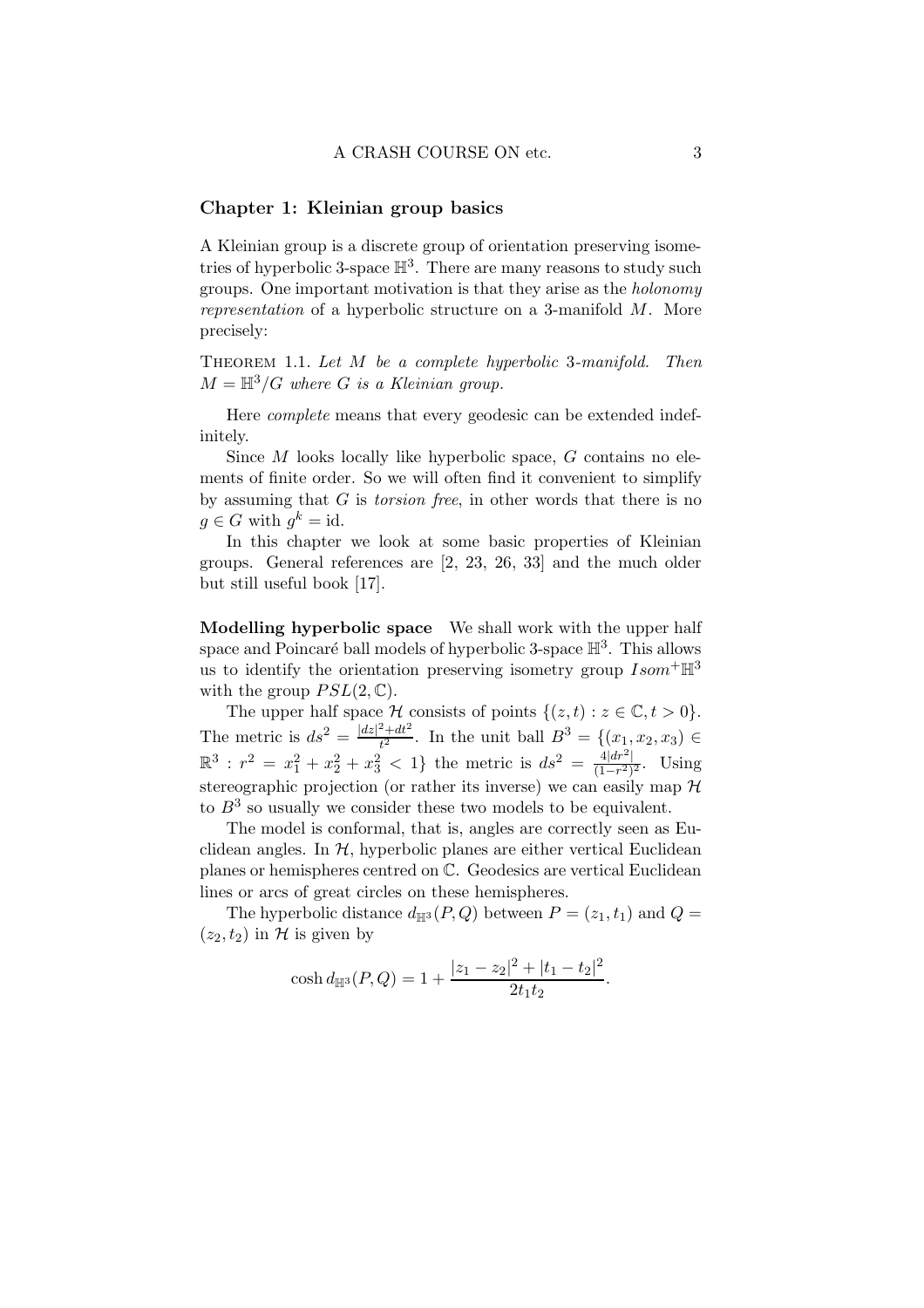In particular, we find

$$
d_{\mathbb{H}^3}((0, t_1), (0, t_2)) = |\log \frac{t_1}{t_2}|.
$$

If  $P \in \mathcal{H}$  is fixed, then  $d_{\mathbb{H}^3}(P,Q) \to \infty$  as  $t_2 \to 0$ . This justifies calling the Riemann sphere  $\hat{\mathbb{C}} = \mathbb{C} \cup \infty$  the boundary at infinity. When the specific model is not important, we write this boundary as  $\partial \mathbb{H}^3$ .

Representation of isometries using  $SL(2,\mathbb{C})$ . As in Euclidean geometry, isometries of  $\mathbb{H}^3$  are generated by reflections in (hyperbolic) planes. Orientation preserving isometries correspond to even numbers of reflections. Hyperbolic planes meet  $\ddot{\mathbb{C}}$  in circles and hyperbolic reflection in a plane extends to inversion in a circle. (Inversion in the circle  $|z - c| = r$  is given by the formula  $z \mapsto c + \frac{r^2}{z-}$  $\frac{r^2}{z-c}$ .) Thus  $Isom^+\mathbb{H}^3$  is generated by products of even numbers of inversions. These are just the *Möbius maps*  $z \mapsto \frac{az+b}{cz+d}$ . We briefly recall some basic facts on Möbius maps. There are many sources for details, for example [17, 31].

- Möbius maps compose by matrix multiplication. Multiplying all coefficients in  $A = \begin{pmatrix} a & b \\ c & d \end{pmatrix}$  by a non-zero  $\lambda \in \mathbb{C}$  does not affect the action. Hence dividing all coefficients by  $\pm \sqrt{\det A}$ , we may assume A is *normalised* so that  $\det A = 1$ . The ambiguity  $\pm 1$  means that the group of Möbius maps Mob  $\mathbb C$  can be identified with  $PSL(2,\mathbb{C})$ .
- Mob  $\hat{\mathbb{C}}$  acts transitively on triples of distinct points in  $\hat{\mathbb{C}}$ .
- Transforming  $\hat{C}$  by  $S \in \text{Mob} \hat{C}$  induces the action of conjugation on  $A \in \hat{\mathbb{C}}$ . For example, if A has a fixed point  $z_0$  then  $SAS^{-1}$  has a fixed point  $S(z_0)$ .
- Tr  $A = a + d$  is invariant under conjugation in  $SL(2, \mathbb{C})$ . Because of the ambiguity of sign, strictly speaking only  $\text{Tr}^2 A$  is defined on  $PSL(2, \mathbb{C})$ .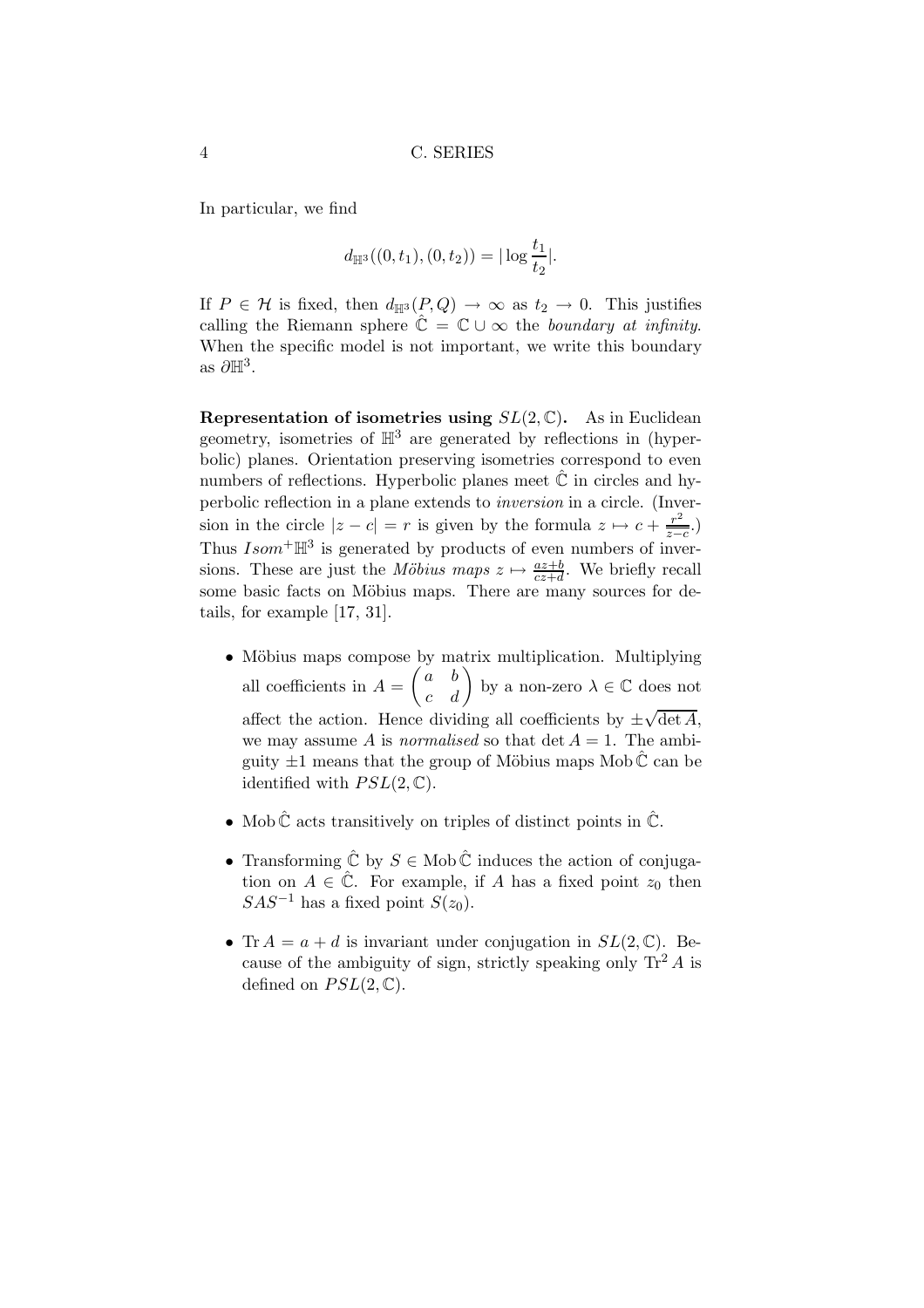• A Möbius map has one or two fixed points. If there are two fixed points, one is attracting and one repelling. The classification up to conjugation is given below.

#### Types of isometries

- One fixed point, Parabolic: Tr  $A = \pm 2$ . Canonical form:  $z \mapsto$  $z+c,c \in \mathbb{C}$ .
- **Two fixed points** Tr  $A \neq \pm 2$ . Canonical form:  $z \mapsto \kappa z, \kappa \in \mathbb{C}$ . From the canonical form,  $\text{Tr } A = \kappa^{1/2} + \kappa^{-1/2}$ . This subdivides into:

(Purely) hyperbolic:  $\kappa > 0$ . Tr  $A \in \mathbb{R}$ , Tr<sup>2</sup>  $A > 4$ .

Elliptic:  $|\kappa| = 1$ . Tr  $A \in \mathbb{R}$ , Tr<sup>2</sup>  $A < 4$ .

Loxodromic: Tr $A \notin \mathbb{R}$ .

In  $\mathbb{H}^3$ , a parabolic  $z \mapsto z+c$  extends to the Euclidean translation  $(z,t) \mapsto (z + c,t)$ . All the other types  $z \mapsto \kappa z$  extend to a homothety  $(z,t) \mapsto (\kappa z, \kappa t).$ 

If  $A \in \text{Mob}\,\hat{\mathbb{C}}$  has two fixed points, then the line in  $\mathbb{H}^3$  joining them is called its axis. By moving to the standard position with fixed points at  $0, \infty$ , it is easy to check that A moves points along the axis by a distance  $l_A$  and rotates around the axis by an angle  $\theta_A$ given by

$$
\text{Tr}\,A = 2\cosh((l_A + i\theta_A)/2).
$$

(The ambiguity in sign caused by the fact that  $\theta_A$  and  $\theta_A + 2\pi i$ represent the same rotation, corresponds to the ambiguity in sign of Tr A.) The positive real number  $l_A$  is called the translation length of A and  $\lambda_A := l_A + i\theta_A$  is called the *complex translation length*.

The map A is purely hyperbolic iff  $\theta_A = 0$  and elliptic iff  $l_A = 0$ . Note that an elliptic is just rotation about the axis, so has finite order iff  $\theta_A \in 2\pi\mathbb{Q}$ . If A is parabolic then by convention we set  $l_A = \theta_A = 0.$ 

Elementary groups The above discussion gives our first examples of Kleinian groups: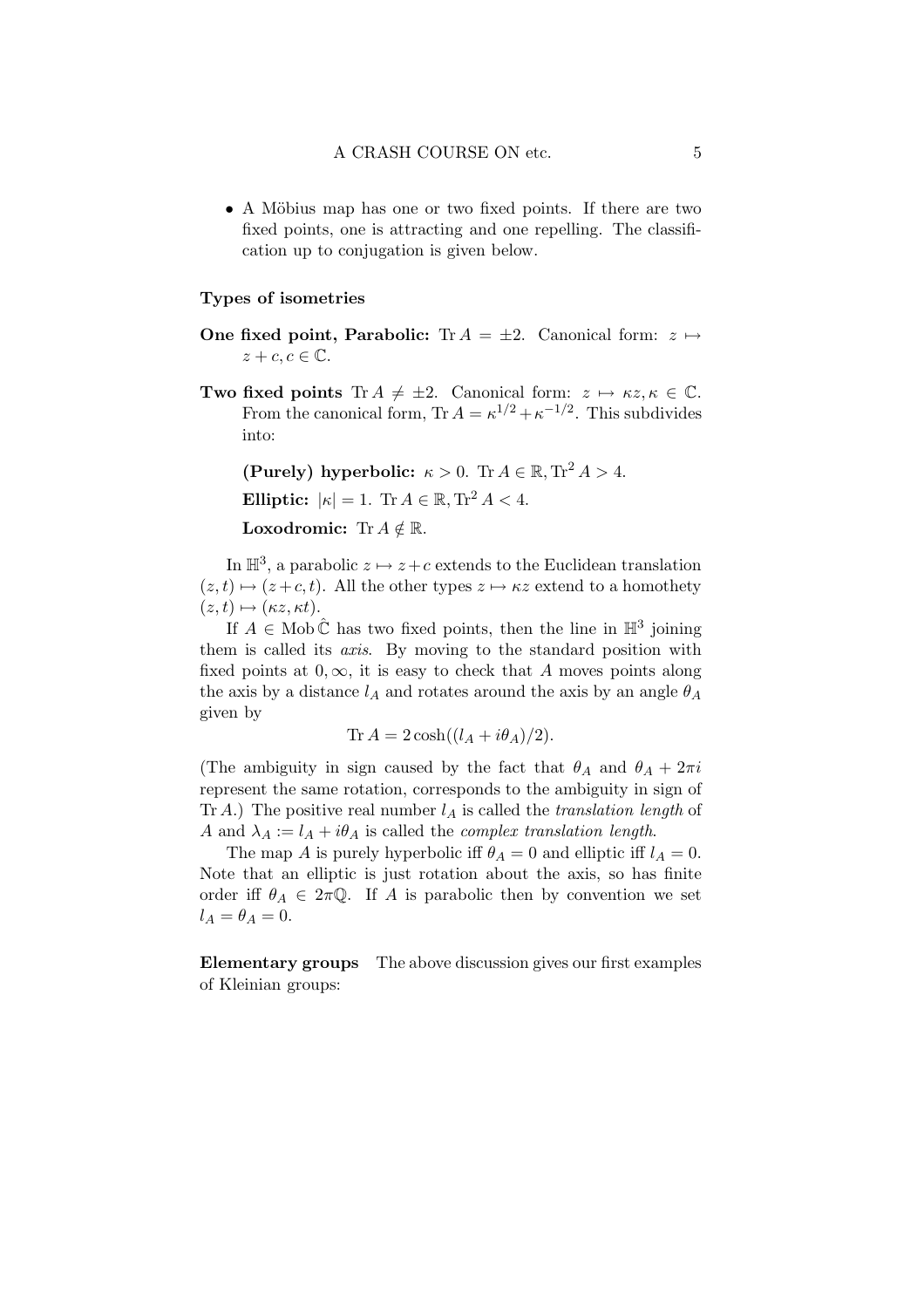- 1.  $\langle g^n, n \in \mathbb{Z} \rangle$ , g parabolic.
- 2.  $\langle g^n h^m, n, m \in \mathbb{Z} \rangle$ , g,h parabolic with same fixed point but different translation directions.
- 3.  $\langle g^n, n \in \mathbb{Z} \rangle$ , g loxodromic.
- 4.  $\langle g^n, 0 \le n \langle k \rangle$ , g elliptic,  $g^k = id$ .

Actually these examples are not so special as they seem.

LEMMA 1.2. Let G be Kleinian and let  $g, h \in G$ . Then  $g, h$  have either both fixed points in common or neither.

*Proof.* Normalise so that one common fixed point is at  $\infty$  and then study  $g^{-n}hg^n$ . For example, if  $h(z) = z + 1$  and  $g(z) = \kappa z$  with  $\kappa > 1$  then  $g^{-n} h g^{n}(z) = z + \kappa^{-n}$ . It follows easily that G is not discrete.  $\Box$ 

(For a more detailed discussion of discreteness, see §1.1 below.) From this we deduce that if  $q, h$  are loxodromics with a common fixed point, then they have the same axis.

LEMMA 1.3. Let G be Kleinian and let  $g, h \in G$  be purely hyperbolic with the same axis. Then G is cyclic.

*Proof.* Normalise such that  $g(z) = \kappa z, h(z) = \mu z, \kappa, \mu > 0$ . The set of powers  $\kappa^n \mu^m$  is discrete in  $\mathbb R$  if and only if there exists  $a > 0$  such that  $\kappa = a^r$  and  $\mu = a^s$ ; moreover using the Euclidean algoritheorem we can assume that  $a = \kappa^p \mu^q$  for suitable  $p, q \in \mathbb{Z}$ .  $\Box$ 

These and other similar results lead to:

DEFINITION 1.4. A Kleinian group is elementary if it is virtually abelian; that is, it has an abelian subgroup of finite index.

PROPOSITION 1.5. A Kleinian group is elementary iff there is a finite G-orbit for its action on  $\hat{\mathbb{C}}$ .

THEOREM 1.6. The list  $(1)-(3)$  above contains all the torsion free elementary Kleinian groups.

If a Kleinian group is not elementary, then it is quite complicated: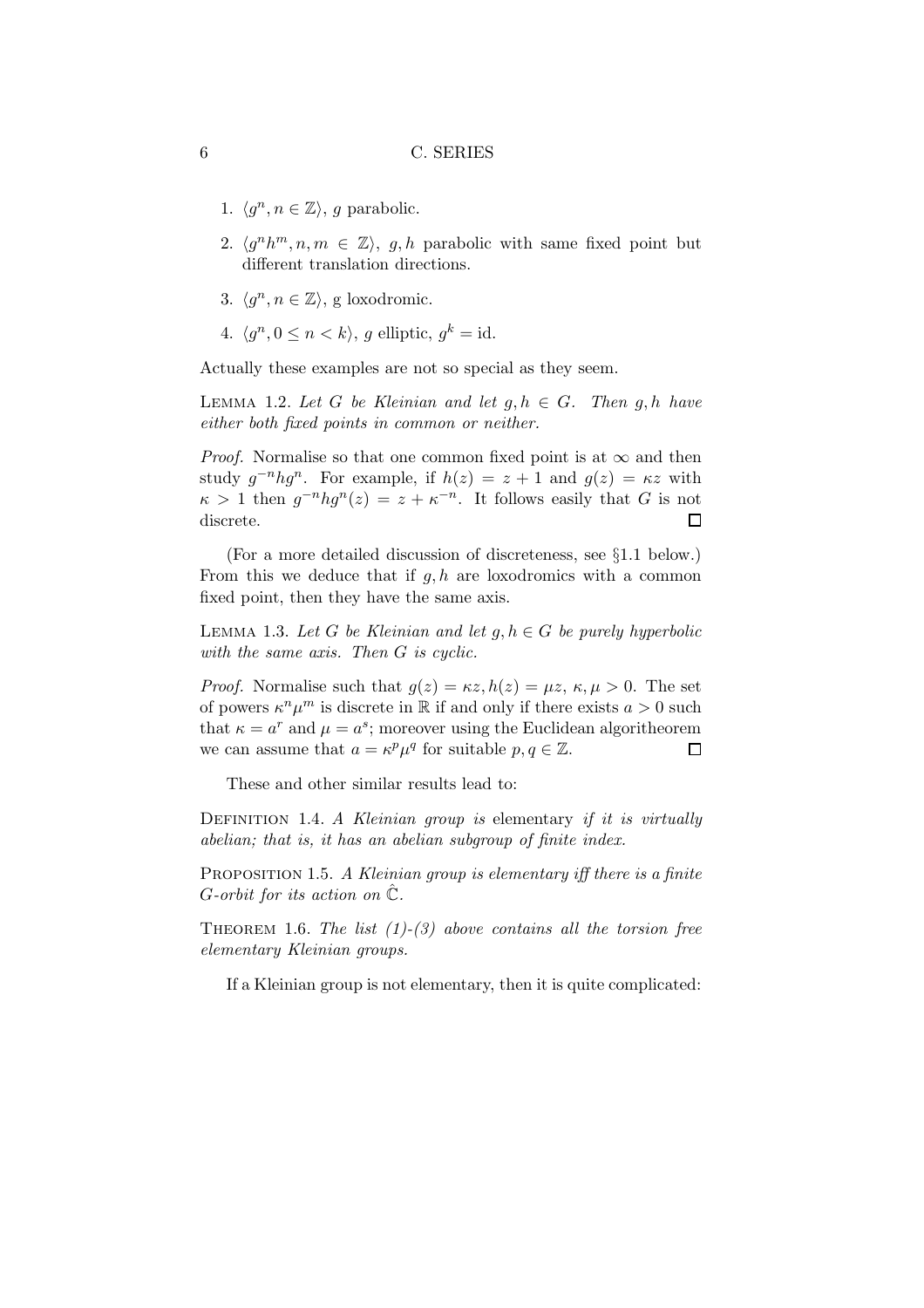PROPOSITION 1.7. If a Kleinian group is not elementary then it contains infinitely many loxodromic elements with pairwise distinct axes.

In fact a group is non-elementary iff it contains a free subgroup on two generators, see proposition 2.30 below.

There are very few explicit tests to check if a group is discrete. Essentially the best we have is:

THEOREM 1.8 (JØRGENSEN'S INEQUALITY). Let  $A, B \in SL(2, \mathbb{C})$ . If  $\langle A,B \rangle$  is Kleinian and non-elementary, then

$$
|\text{Tr}^2 A - 4| + |\text{Tr } A B A^{-1} B^{-1} - 2| \ge 1.
$$

As we shall see, this has many important implications.

Details of the above results can be found in many texts on Kleinian groups, for example [2, 17, 25, 23].

## 1.1. More on discreteness

Recall our definition: A subgroup  $G \subset Isom^+\mathbb{H}^3$  is Kleinian if it is discrete. With our identification of  $Isom^+\mathbb{H}^3$  with  $SL(2,\mathbb{C})$ , this is equivalent to: G is Kleinian iff there exists  $\epsilon > 0$  such that  $||g \pm 1|| >$  $\epsilon$ , where ||.|| is any suitable norm on  $SL(2,\mathbb{C})$ . This condition is enough to ensure that G has no accumulation points, since  $g_n \to g \in$ G is equivalent to  $g^{-1}g_n \to I$ .

You may be worried about the  $PSL(2,\mathbb{C})$  versus  $SL(2,\mathbb{C})$ . Here is a rather deep theorem:

THEOREM 1.9 ([14]). Let  $\Gamma$  be an abstract group. Suppose given a representation  $\rho : \Gamma \to PSL(2, \mathbb{C})$  such that  $\rho(\Gamma)$  is Kleinian and non-elementary. Then  $\rho$  lifts to  $\hat{\rho} : \Gamma \to SL(2,\mathbb{C})$  iff  $\Gamma$  contains no elements of order 2.

If G acts on a topological space  $X$ , then in order to have a 'decent' quotient space  $X/G$  we need to know that G acts in a 'reasonable' way, such that, for example, the orbits form a Hausdorff space. This leads to

DEFINITION 1.10. Suppose that  $G$  acts by homeomorphisms on a topological space  $X$ . Then  $H$  acts properly discontinuously if for all compact subsets  $K \subset X$ ,  ${g \in G : gK \cap K \neq \emptyset}$  is finite.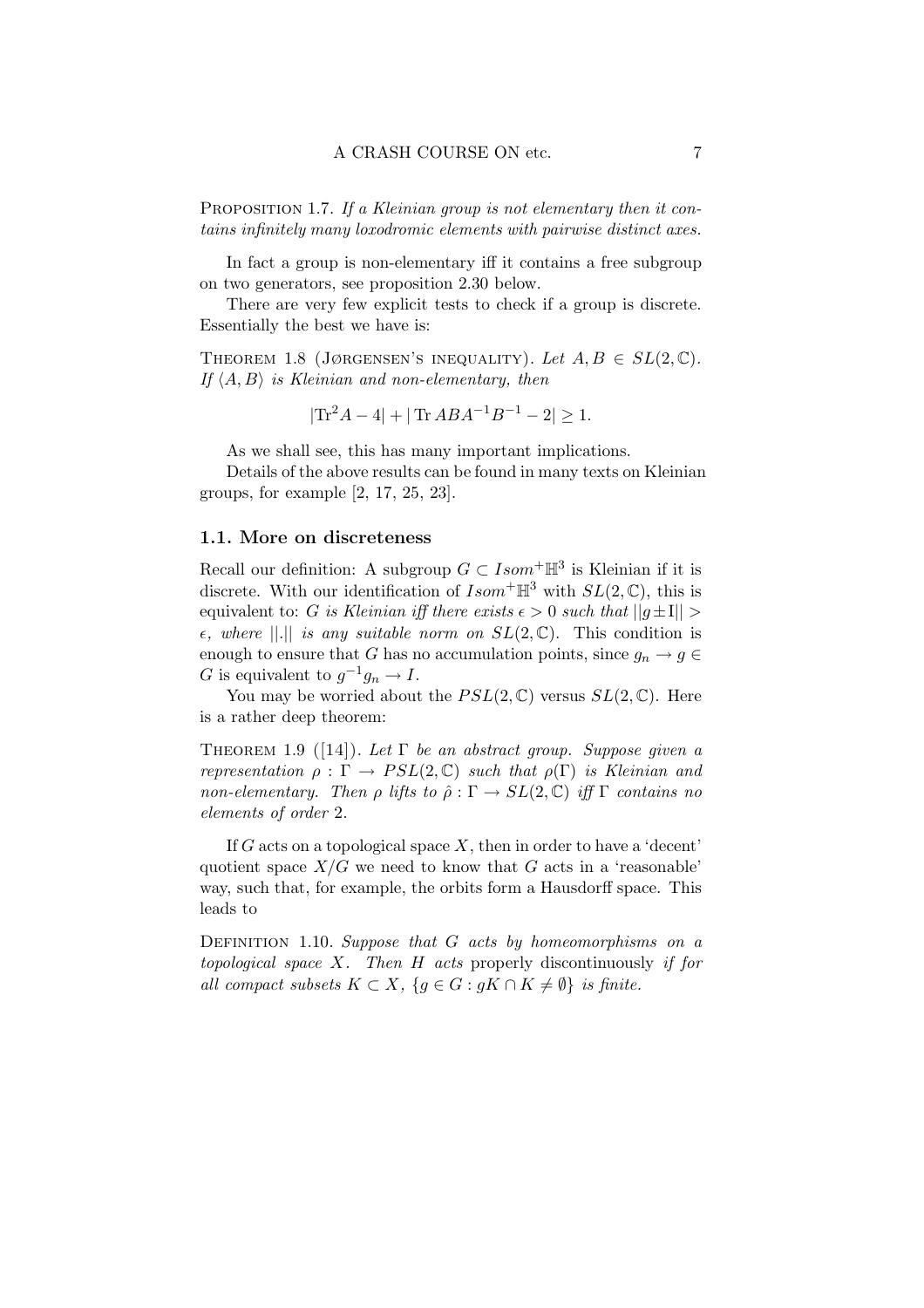LEMMA 1.11. If  $G \subset PSL(2,\mathbb{C})$  acts properly discontinuously on a topological space  $X$ , then  $G$  is discrete.

*Proof.* If the result is false, then there exist  $g_n \in G$ ,  $g_n \to I$ . Take K to be a ball with compact closure. Then  $g_n K \cap K \neq \emptyset$  for infinitely many  $g_n$ . many  $g_n$ .

In general, the converse is false. For example, let  $G = SL(2, \mathbb{Z}[i]),$ the subgroup of  $SL(2,\mathbb{C})$  whose entries are *Gaussian integers*  $m +$  $in, m, n \in \mathbb{Z}$ . This is clearly discrete. However the G-orbits on  $\mathbb C$  'pile up', as one can see by looking at the orbit of 0 under the subgroup  $SL(2,\mathbb{Z})$ . It is easy to see this consists of the extended rational numbers  $\mathbb{Q} \cup \infty$ .<sup>1</sup> Nevertheless, we have the following crucial theorem:

THEOREM 1.12.  $G \subset PSL(2,\mathbb{C})$  is Kleinian iff it acts properly dis $continuously on \mathbb{H}^3$ .

*Proof.* The main idea is that for any  $r > 0$ , and  $P = (0, 1) \in \mathbb{H}^3$ ,  $\{\gamma \in SL(2,\mathbb{C}) : d_{\mathbb{H}^3}(P,\gamma P) < r\}$  is compact in  $SL(2,\mathbb{C})$ . For details see for example [2, 33]. see for example [2, 33].

COROLLARY 1.13. If  $G \subset PSL(2,\mathbb{C})$  is Kleinian and torsion free then  $\mathbb{H}^3/G$  is a hyperbolic 3-manifold.

There are lots of possible variations of the definition of proper discontinuity. There is an excellent discussion in [33] §3.5.

**Action on**  $\hat{\mathbb{C}}$  What about the action of a Kleinian group on  $\hat{\mathbb{C}}$ ? The above example of  $SL(2,\mathbb{Z}[i])$  shows it may not be properly discontinuous.

DEFINITION 1.14. The ordinary set  $\Omega = \Omega(G) \subset \mathbb{C}$  of a Kleinian group G is the maximal open subset of  $\hat{\mathbb{C}}$  on which G acts properly discontinuously. The limit set  $\Lambda = \Lambda(G)$  is  $\hat{\mathbb{C}} \setminus \Omega$ .

<sup>1</sup>Groups with entries in number fields form a large and important class of Kleinian groups which we shall not have time to touch on in these notes, see [21].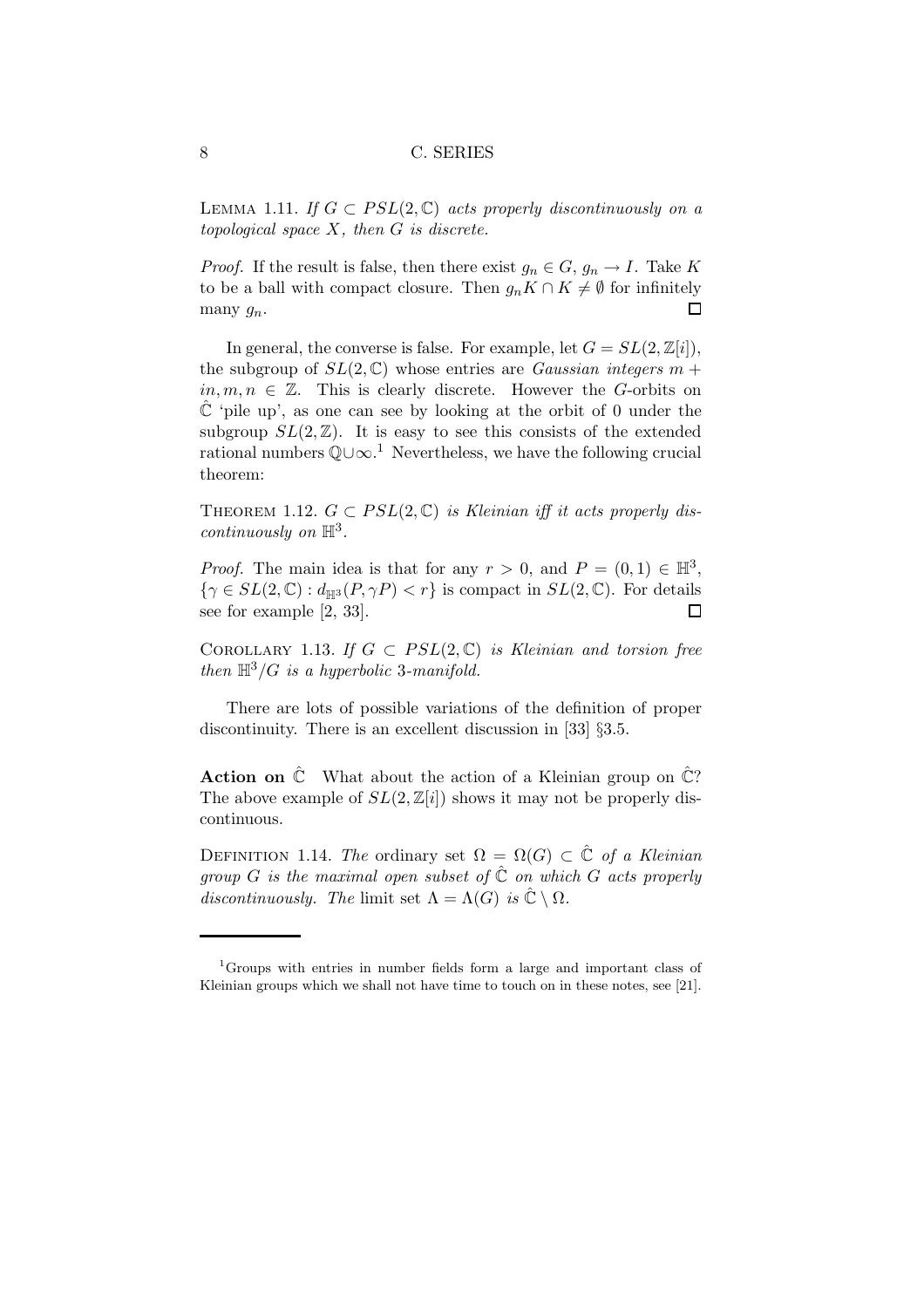The set  $\Omega$  is also called the *regular set* and the *domain of discontinuity*. It is the maximal set on which the elements of  $G$  form a normal family in the sense of complex analysis. McMullen calls Λ, 'the chaotic set'. It is the analogue of the Julia set for a rational map. Typically,  $\Lambda$  is very complicated. For a wide variety of pictures of limit sets and instructions on how to generate them, see [31].

If G consists entirely of elliptic elements (and hence is finite),  $\Lambda$ is empty. Otherwise,  $\Lambda$  is non-empty, because  $\hat{\mathbb{C}}$  is compact and the (infinite) G-orbits have to accumulate somewhere. The regular set  $\Omega$ may or may not be empty. In some rather old fashioned terminology, G is called 'of the first kind' if  $\Omega = \emptyset$  and 'of the second kind' otherwise. The group  $SL(2,\mathbb{Z}[i])$  is a good example of a group of the first kind. The elementary groups are all of the second kind; in fact:

LEMMA 1.15.  $\Lambda$  is finite iff G is elementary. In this case,  $\Lambda$  contains either 0, 1 or 2 points.

Suppose  $G$  is non-elementary. Then:

- 1. Λ is uncountably infinite, closed and minimal, that is, the Gorbit of any point in  $\Lambda$  is dense in  $\Lambda$ .
- 2. Λ is the closure of the loxodromic fixed points (and equally of the parabolic fixed points, if G contains any parabolic).
- 3. Λ is the set of accumulation points of the G-orbit of any point in  $\hat{\mathbb{C}} \cup \mathbb{H}^3$ .
- 4. Suppose that  $H$  is a subgroup of  $G$ . If either  $H$  is of finite index, or H is normal in G, then  $\Lambda(H) = \Lambda(G)$ .
- 5. If  $\Lambda(G) \neq \hat{\mathbb{C}}$ , then its interior is empty.

The last item suggest Ahlfors' conjecture:

CONJECTURE 1.16. If  $\Lambda(G) \neq \hat{\mathbb{C}}$ , then it has Lebsgue measure 0.

A consequence of the three new theorems mentioned in the introduction, is that Ahlfors' conjecture is now proved [16]. More precisely, Ahlfors proved his conjecture for geometrically finite groups (see Chapter 3). Following on work of Thurston and Bonahon about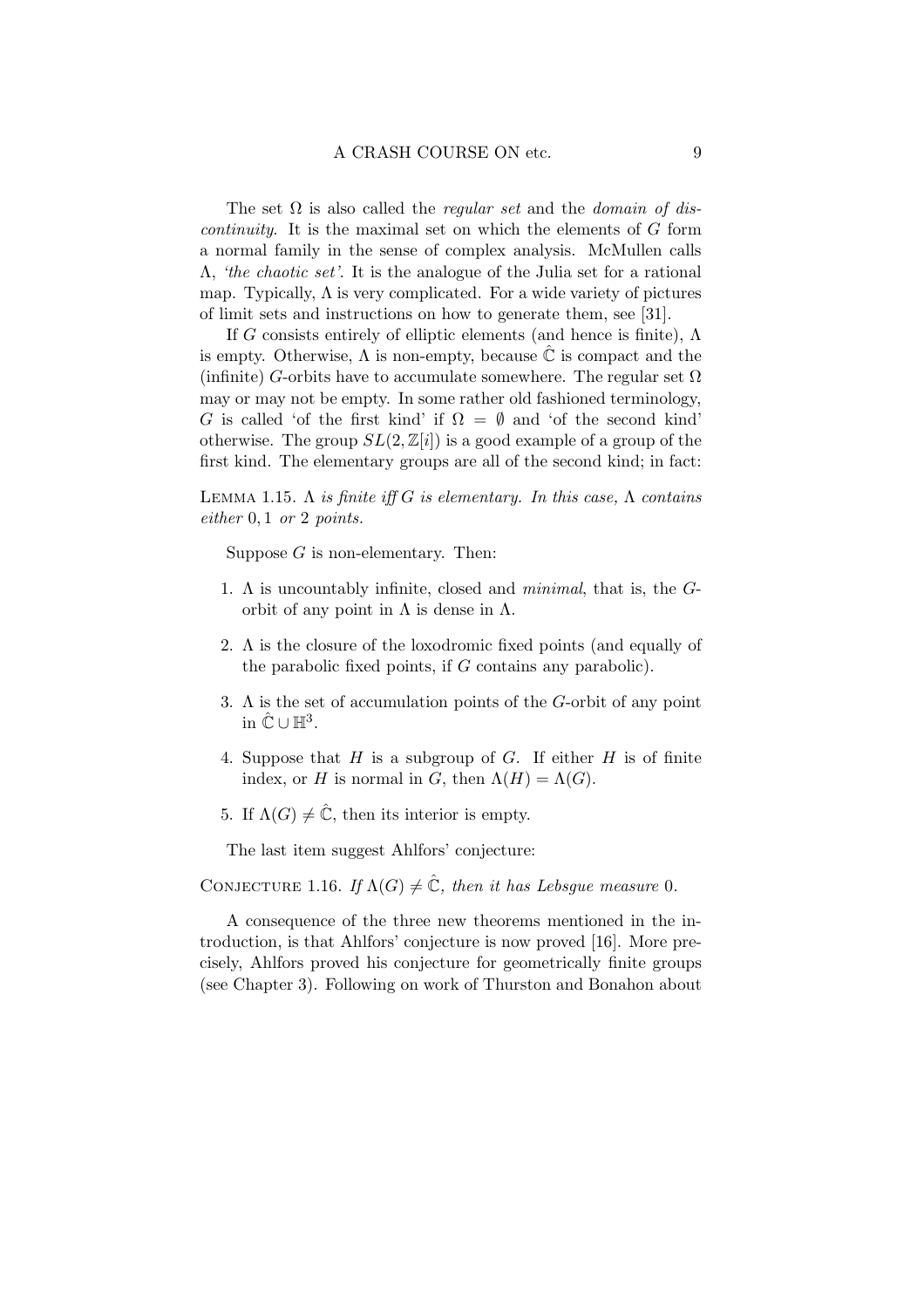geometrically infinite groups (see Chapter 4), Canary proved it for tame groups [11]. Thus the Ahlfors conjecture now follows from the tameness theorem 4.53.

Here are some properties of  $\Omega$ . Assume that G is finitely generated, non-elementary and that  $\Omega \neq \emptyset$ . Then:

- 1.  $\Omega$  has either 1, 2 or infinitely many connected components.
- 2. Each connected component of  $\Omega$  is either simply connected or infinitely connected.
- 3. If there are (at least) two G-invariant components  $\Omega_1$  and  $\Omega_2$ , then each is simply connected and  $\Omega = \Omega_1 \cup \Omega_2$ .
- 4. If there is one G-invariant component  $\Omega_0$ , then all other components are simply connected.

property (1) is easy, (2) is not hard using the Ahlfors finiteness theorem below, while (3,4) are most easily proved using 3 dimensional topology, see [22, 23]. The groups in (3) are exactly the quasifuchsian groups we shall meet in the next chapter. In the older literature, groups with an invariant component are called function groups. Groups with a simply connected invariant component are called B-groups.

The Ahlfors finiteness theorem. We end this chapter with two deep theorems. Recall that a Riemann surface is a surface with local charts to C such that the overlap maps are complex analytic. This is called a conformal structure on the surface. A puncture is a neighbourhood of a boundary component for which we have a chart to a punctured disk. If a surface carries a hyperbolic structure, it automatically carries a conformal structure by 'forgetting' the metric and remembering only the angles. A Riemann surface is said to have finite type if it has finite genus and finitely many punctures. One version of the famous uniformisation theorem states that:

THEOREM 1.17 (UNIFORMISATION THEOREM). Suppose that S is a Riemann surface, possibly with punctures, which has negative Euler characteristic. Then there is a unique hyperbolic structure on S inducing the given conformal structure.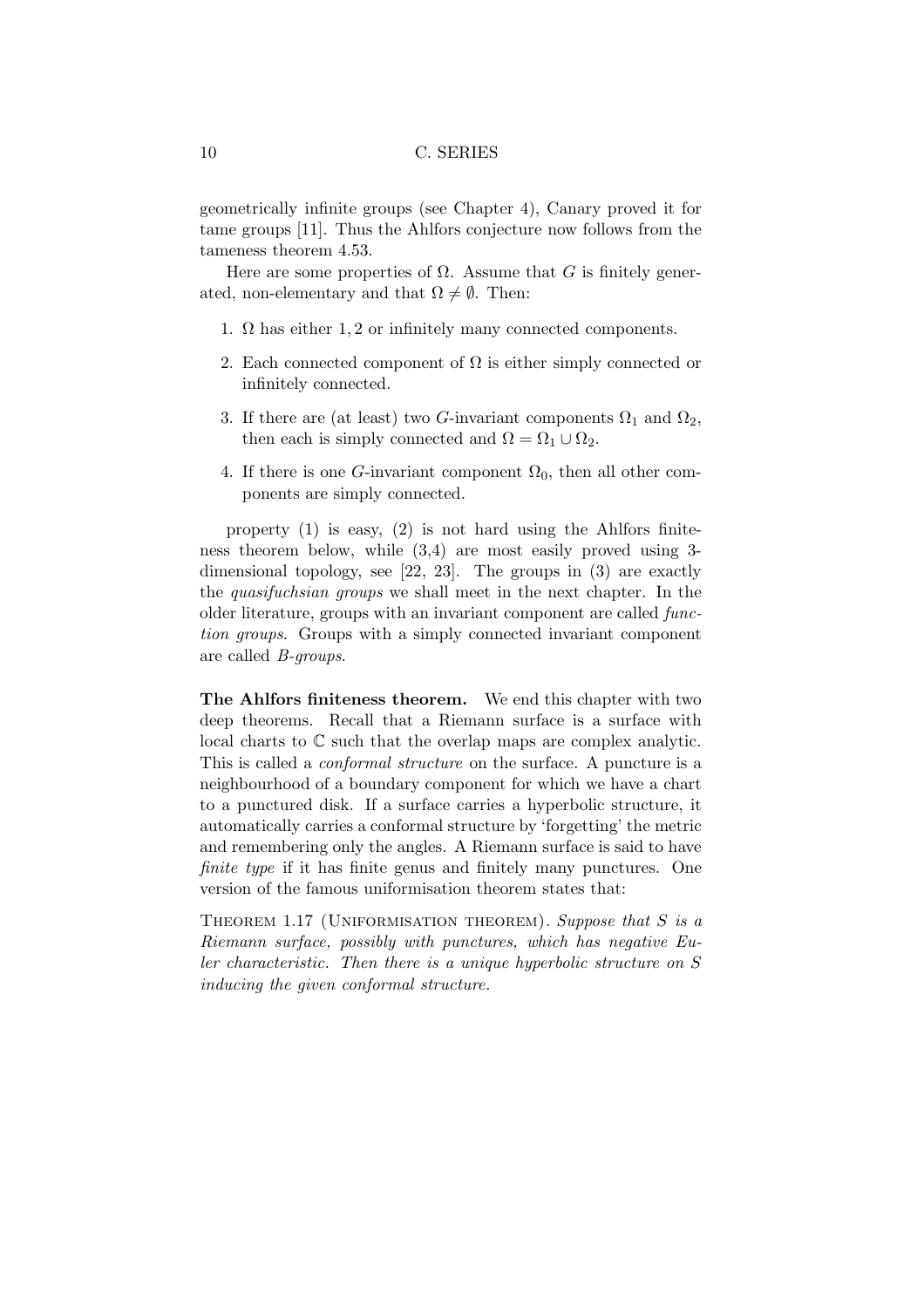Theorem 1.18 (Ahlfors' finiteness theorem). Suppose that the Kleinian group G is non-elementary and finitely generated. Then  $\Omega/G$  is a finite union of Riemann surfaces of finite type. Moreover each of these surfaces has negative Euler characteristic and so is hyperbolisable.

The surfaces in  $\Omega/G$  are together called the *conformal bound*ary of  $\mathbb{H}^3/G$  at infinity. There are (at least) two modern proofs of the Ahlfors finiteness theorem which are much easier than Ahlfors' original version, see [19] and [24].

#### Chapter 2: Geometry of hyperbolic 3-manifolds

In this chapter we look at some basic features of a hyperbolic 3 manifold  $M = \mathbb{H}^3/G$ . As we shall see, what we learnt in the last chapter about the action of G on  $\tilde{C}$  gets us quite a long way.

First, consider loops in  $M = \mathbb{H}^3/G$ . We can identify G with  $\pi_1(M)$ . Take any homotopically non-trivial loop  $\gamma \subset M$ . Let  $L([\gamma]) = \inf \{ l(\gamma') : \gamma' \in [\gamma] \}$ , where  $[\gamma]$  is the free homotopy class of γ. Then either

•  $L([\gamma]) > 0$ , in which case the infimum is attained by a unique closed geodesic in the homotopy class and  $L([\gamma])$  is the translation length of the associated isometry  $g \in G$ , or

•  $L([\gamma]) = 0$ , in which case  $\gamma$  is represented by a parabolic element in G.

From Theorem 1.6 and proposition 1.7 in the last chapter we obtain:

COROLLARY 2.19. Suppose that  $G$  is a non-elementary Kleinian group. Then:

- 1.  $\mathbb{H}^3/G$  contains infinitely many distinct closed geodesics.
- 2. Rank 2 abelian subgroups correspond bijectively to pairs of parabolics with a common fixed point.

As we shall see,  $(2)$  implies that M is atoroidal.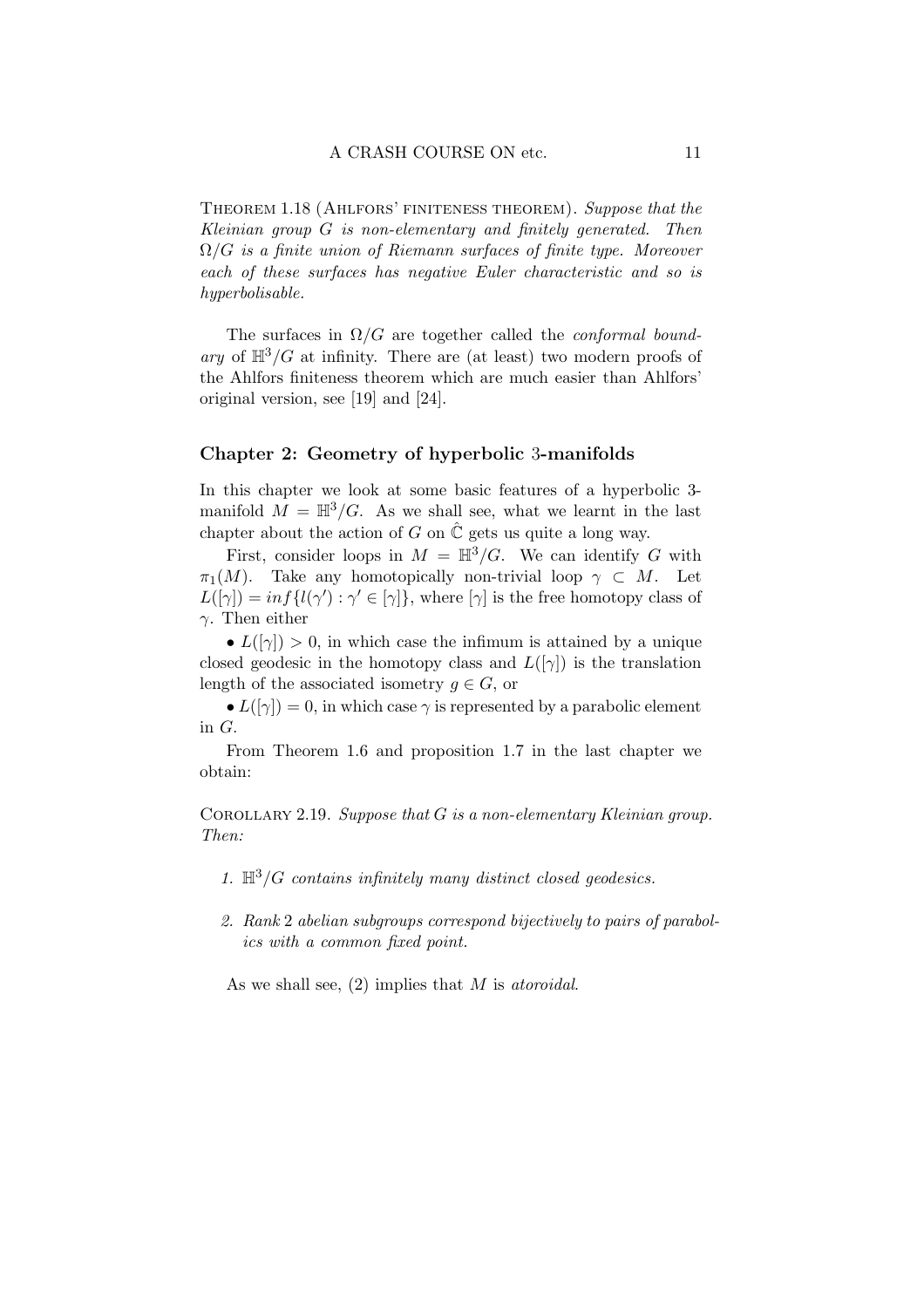**Incompressible and compressible boundary** If  $G$  is a Kleinian group, it is often convenient to add on the conformal boundary at infinity to obtain the Kleinian manifold  $M_G = (\mathbb{H}^3 \cup \Omega)/G$ . In the last chapter we saw that each connected component  $\Omega_i$  of  $\Omega$ is either simply connected or multiply connected. This has a nice interpretation in terms of the topology of  $M_G$ .

Let  $\Omega_i$  be a connected component of  $\Omega$ . There is a natural inclusion map from the surface  $\Omega_i/G$  into  $M_G$  which induces a map  $\iota : \pi_1(\Omega_i/G) \to \pi_1(M) = G.$ 

## LEMMA 2.20. *ι* is injective iff  $\Omega_i$  is simply connected.

*Proof.* First suppose that  $\Omega_i$  is not simply connected. Then it contains a closed loop  $\gamma$  which is not trivial in  $\Omega_i$  and hence not trivial in  $\pi_1(\Omega_i/G)$ . However the 'roof' sitting over  $\gamma$  in  $\mathbb{H}^3$  provides a null homotopy of  $\gamma$  in  $\mathbb{H}^3 \cup \Omega$  and hence in  $M_G$ . So  $\iota$  is not injective.

Now suppose that  $\iota$  is not injective. This means there is a loop on  $\Omega_i/G$  which is non-trivial in  $\pi_1(\Omega_i/G)$  but trivial in G. By the loop theorem<sup>2</sup>, there is a loop on  $\Omega_i/G$  which bounds a disk in  $M_G$ . This disk lifts to a disk in  $\mathbb{H}^3$  whose boundary meets  $\Omega_i$  in a closed non-trivial loop in  $\Omega_i$ .  $\Box$ 

If  $\iota$  is injective, the corresponding boundary component is called incompressible, otherwise it is compressible. Usually the incompressible case is easier to handle.

Thick-thin decomposition and the Margulis lemma It turns out that the parts of a hyperbolic manifold which are 'thin', in the sense that there are short closed homotopically non-trival loops, have especially simple structure. More precisely, the injectivity radius of a Riemannian manifold M at a point x is the supremum of  $r > 0$ such that the r-ball with centre x is embedded. The  $\epsilon$ -thin part of M is the set of those points at which the injectivity radius is at most  $\epsilon$ . The celebrated Margulis lemma, applied in the context hyperbolic 2- or 3-manifolds, states that there is a universal  $\epsilon_0 > 0$  such that whenever  $\epsilon < \epsilon_0$ , the  $\epsilon$ -thin parts of M are all either toroidal collars

<sup>2</sup>Dehn's lemma and its consequence the loop theorem are fundamental results in 3-dimensional topology. For a detailed statement, see for example [19, 23].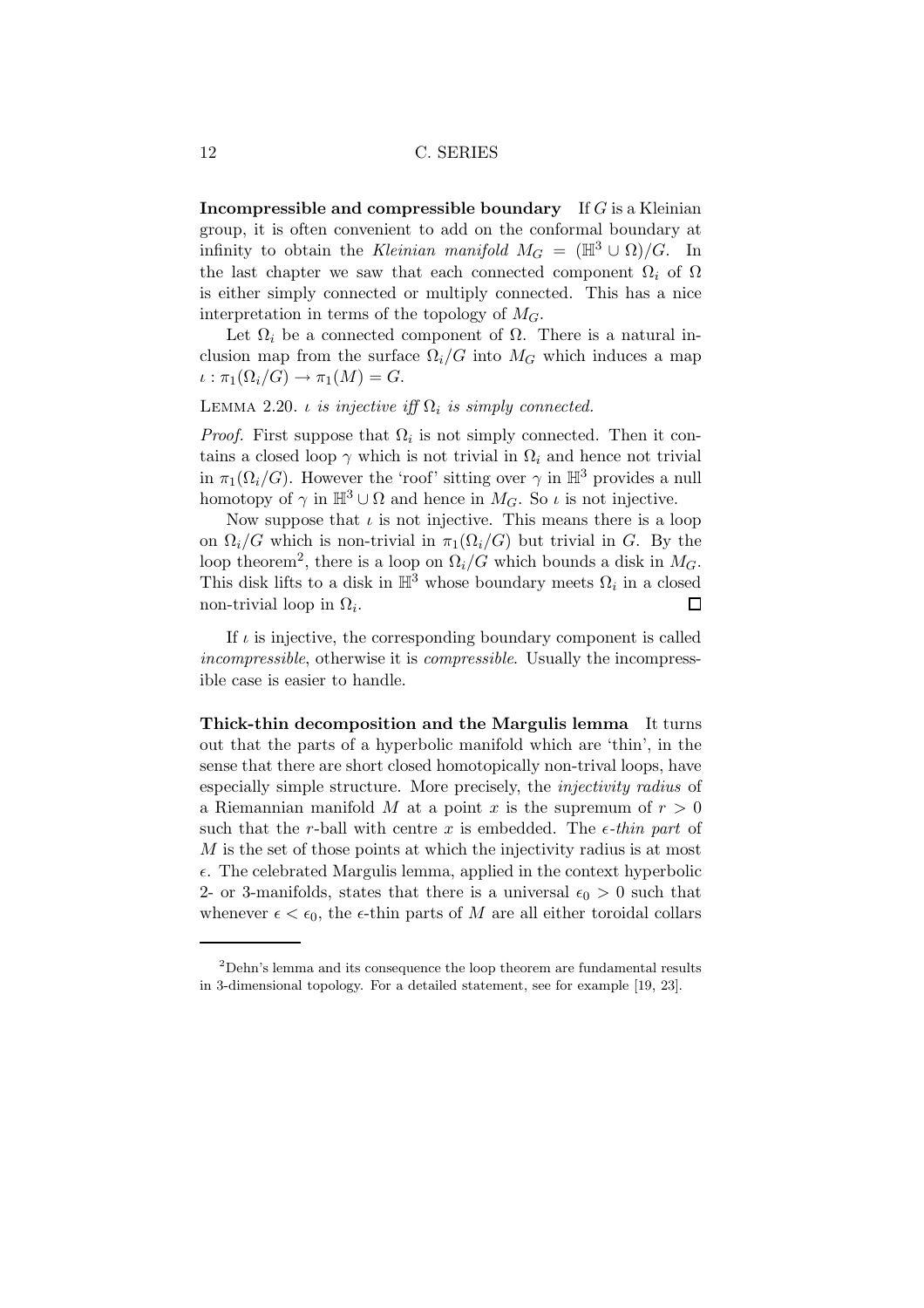about short geodesics or horoball neighbourhoods of cusps, see below. This is known as the *thick-thin decomposition* of M, see [26, 33, 23]. We will be especially interested in the case of cusps.

Geometry of Cusps Suppose that G contains a parabolic element. We want to see what  $M$  looks like in a neighbourhood of the parabolic fixed point, which necessarily lies on the boundary  $\partial \mathbb{H}^3$ . Since the parabolic is represented by arbitrarily short loops in  $M$ , we know that this neighbourhood is in the thin part of the manifold and hence, by the Margulis lemma, is either a cusp cylinder or a cusp torus.

We can get a more explicit picture of cusp neighbourhoods as follows. In the upper half space model, a ball tangent to  $\partial \mathbb{H}^3 = \hat{\mathbb{C}}$ at  $\xi \in \hat{\mathbb{C}}$  is called a *horoball* based at  $\xi$ . In particular, if  $\xi = \infty$ , a horoball based at  $\infty$  in H is a set  $H_s = \{(z,t) : t \geq s\}$  for some  $s > 0$ . We sometimes call s the *height* of the horoball. Conjugating, we see that a parabolic with fixed point at  $\xi$  maps horoballs based at  $\xi$  to themselves.

Let  $P$  be a Kleinian group all of whose elements are parabolic with a common fixed point. As we saw in Chapter 1,  $P$  is isomorphic either to  $\mathbb{Z}$  (rank 1) or  $\mathbb{Z}^2$  (rank 2). Working in  $\mathcal{H}$ , we can conjugate so that the fixed point is at  $\infty$  and scale so that P has generators  $A(z) = z + 1$ , and additionally, in the rank 2 case,  $B(z) = z + b$ where Im  $b \neq 0$ . With this normalisation it is not hard to see that, in the rank 1 case,  $H_s/P$  is a solid infinite cylinder with missing core (a cusp cylinder) and, in the rank 2 case, a solid torus with missing core (a *cusp torus*). The hyperbolic distance from  $\partial H_s$  to the core of the cusp cylinder or cusp torus is infinite. The cusp cylinder is also infinite in the direction parallel to the core curve. Travelling along  $\partial H_s$  in either direction parallel to the core curve we limit on the boundary at infinity  $\mathbb{C}$ .

Now suppose that  $P$  is a subgroup in a larger Kleinian group  $G$ . We want to see that this is also the correct picture in  $\mathbb{H}^3/G$ . For this, we need to show that for some choice of s,  $H_s/P = H_s/G$ . This will be the case if we can find s such that  $H_s$  is precisely invariant under  $(P, G)$ , meaning that:

•  $q(H_s) = H_s$  for all  $q \in P$  and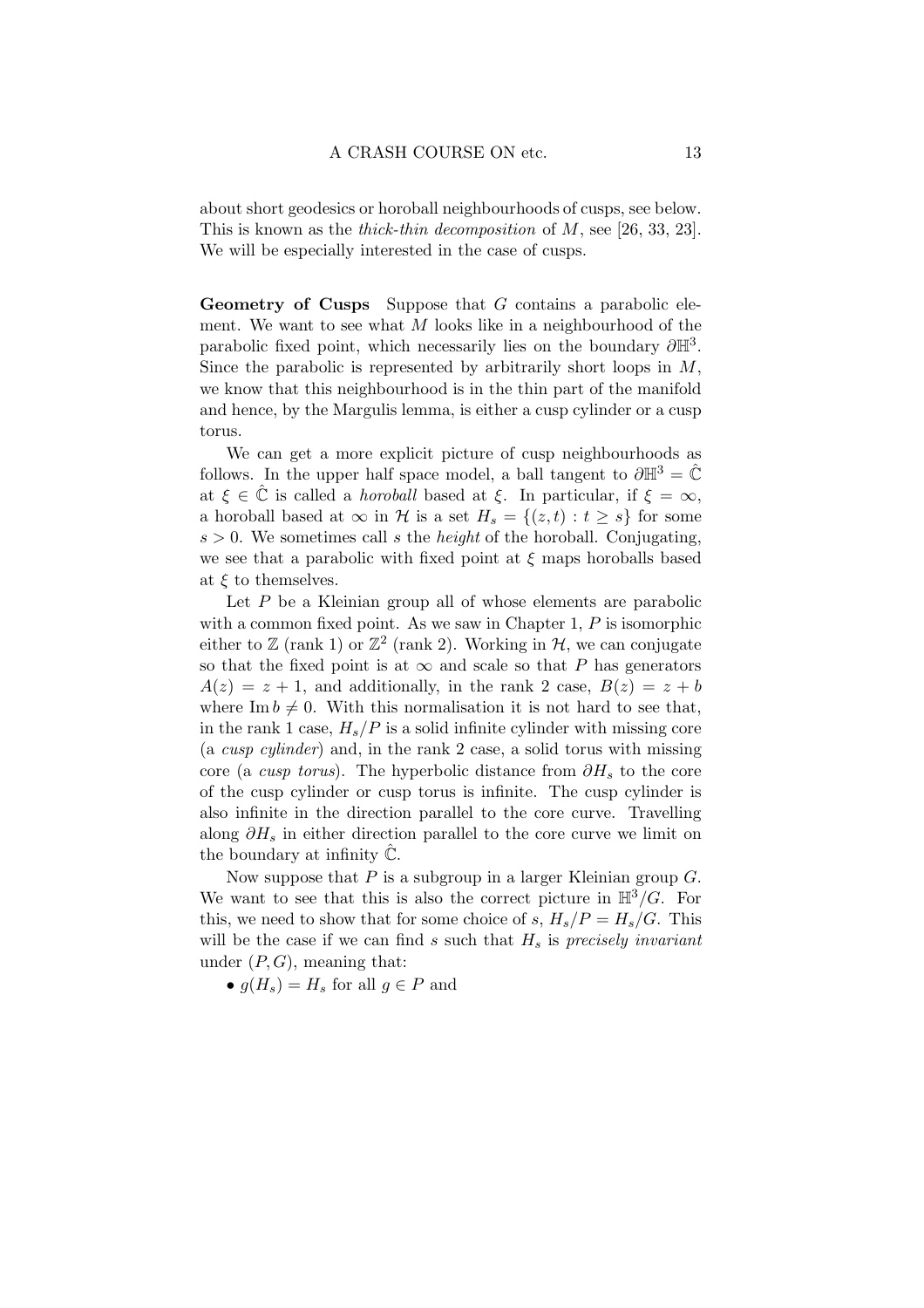•  $g(H_s) \cap H_s = \emptyset$  for all  $g \in G \setminus P$ .

That we can do this is the content of the Margulis lemma in the cusp case. Jørgensen's inequality 1.8 allows us to quantify s explicity.

THEOREM 2.21. Suppose that the Kleinian group  $G$  contains a parabolic  $A(z) = z + 1$ . Then the interior of  $H<sub>1</sub>$  is precisely invariant under the parablic subgroup P which fixes  $\infty$ .

The proof uses *isometric circles*. Suppose that  $g \in SL(2, \mathbb{C})$  does not fix  $\infty$ . The *isometric circle*  $I_q$  of g is the circle in  $\hat{\mathbb{C}}$  on which  $|g'(z)| = 1$ . If  $g = (az+b)/(cz+d)$  we compute that  $g'(z) = (cz+d)^{-2}$ and hence that  $I_q$  is the circle centre  $-d/c$  and radius 1/|c|.

LEMMA 2.22. (Shimizu's lemma) Suppose that the non-elementary  $group\ G\ contains\ the\ parabolic\ A=\begin{pmatrix} 1&1\ 0&1 \end{pmatrix}. \ Then\ if B=\begin{pmatrix} a&b\ c&d \end{pmatrix}\in$ G, we have  $|c| \geq 1$ .

Proof. Jørgensen's inequality says that

$$
|\text{Tr}^2 A - 4| + |\text{Tr } A B A^{-1} B^{-1} - 2| \ge 1.
$$

We compute  $\text{Tr }ABA^{-1}B^{-1} = 2 + c^2 \text{ so } |c| \geq 1.$ 

Proof of Theorem 2.21. Shimizu's lemma implies that if

$$
A = \begin{pmatrix} 1 & 1 \\ 0 & 1 \end{pmatrix} \in G
$$

then for any  $g = \begin{pmatrix} a & b \\ c & d \end{pmatrix} \in G$  not fixing  $\infty$ , the isometric circle  $I_g$ has radius at most 1. Let  $\hat{I}_q$  be the hemisphere in  $\mathcal H$  sitting above  $I_q$ . It is easy to check that g maps the region in H outside  $\hat{I}_q$  to the region in  $\mathcal H$  inside  $I_{g^{-1}}$ . This implies that the interior of the closed horoball  $H_1$  is precisely invariant under  $(P, G)$ . horoball  $H_1$  is precisely invariant under  $(P, G)$ .

**Cusps on**  $\Omega/G$  How does a parabolic in  $\mathbb{H}^3/G$  relate to a puncture on the conformal boundary  $\Omega/G$ ? Recall from the uniformisation theorem 1.17 that each surface in  $\Omega/G$  carries a hyperbolic metric inducing its Riemann surface structure. A more general question is, how does the hyperbolic metric on  $\Omega/G$  relate to the hyperbolic metric on  $\mathbb{H}^3/G$ ?

 $\Box$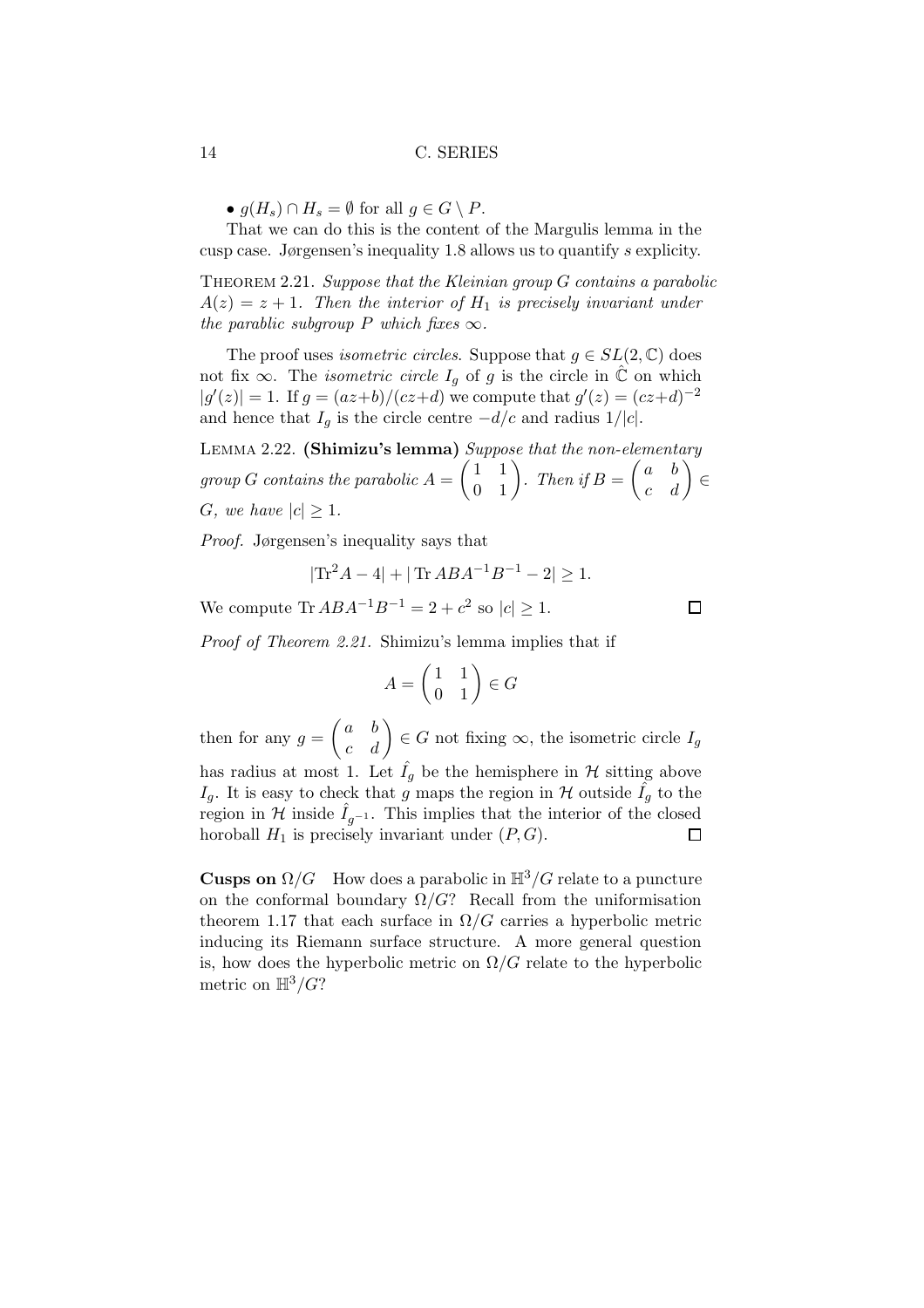THEOREM 2.23 (AHLFORS' LEMMA). Suppose that  $\Omega_0$  is a simply connected component of  $\Omega$ . Let  $\gamma$  be a geodesic on  $\Omega_0/G$ , represented by an element  $g \in G$  whose hyperbolic length in the unique hyperbolic structure on  $\Omega_0/G$  is  $l_{\Omega_0/G}(\gamma)$ . Then

$$
l_{\mathbb{H}^3/G}(g) \leq 2l_{\Omega_0/G}(\gamma).
$$

In particular, if  $\gamma$  is parabolic on  $\Omega_0/G$  (so that  $l_{\Omega_0/G}(g) = 0$ ), then g is parabolic in G.

By the two dimensional analogue of the discussion above, the neighbourhood of a puncture on a hyperbolic surface looks like the quotient of a horoball neighbourhood of  $\infty$  by a translation; in other words, a cusp annulus. (Notice that on a hyperbolic surface, there are no rank 2 parabolic subgroups, because no such a subgroup has an invariant disk in  $\ddot{\mathbb{C}}$ .) Such a neighbourhood projects to a topological disk in  $\Omega_0$  tangent to the parabolic fixed point. The hemisphere above this disk is also precisely invariant under P. This means that on the end of the cusp cylinder we can glue in a punctured annulus, a neighbourhood of the puncture on  $\Omega_0/G$ . If this can be done on both ends of the cylinder, we call the quotient a pairing tube. This happens, for example, if G is Fuchsian or quasifuchsian.

Notice that the inequality in Ahlfors' lemma only goes one way. This means that we could have a loop in  $\Omega_0/G$  which was not parabolic (so not a loop round a puncture) which was nevertheless repesented by a parabolic element in G. Such curves are called accidental parabolics on  $\Omega_0/G$ . Typically, a curve which is accidentally parabolic on one component of  $\Omega/G$  will represent a cusp on another.

The Kleinian manifold Recall we defined the Kleinian manifold associated to G as  $M_G = (\mathbb{H}^3 \cup \Omega)/G$ . If G has cusps,  $M_G$  is not compact. It is usually easier to deal with a compact manifold, so it is often convenient to remove (open) solid cusp annuli and tori round the cusps to create a compact manifold  $M_G^0$ . Corollary 2.19 shows that  $M_G^0$  is always *atoroidal*, that is, all the  $\mathbb{Z}^2$  subgroups come from boundary tori. Because of the hyperbolic structure it is also irreducible, that is, every 2 sphere bounds a ball. Compare a version of Thurston's celebrated hyperbolisation theorem: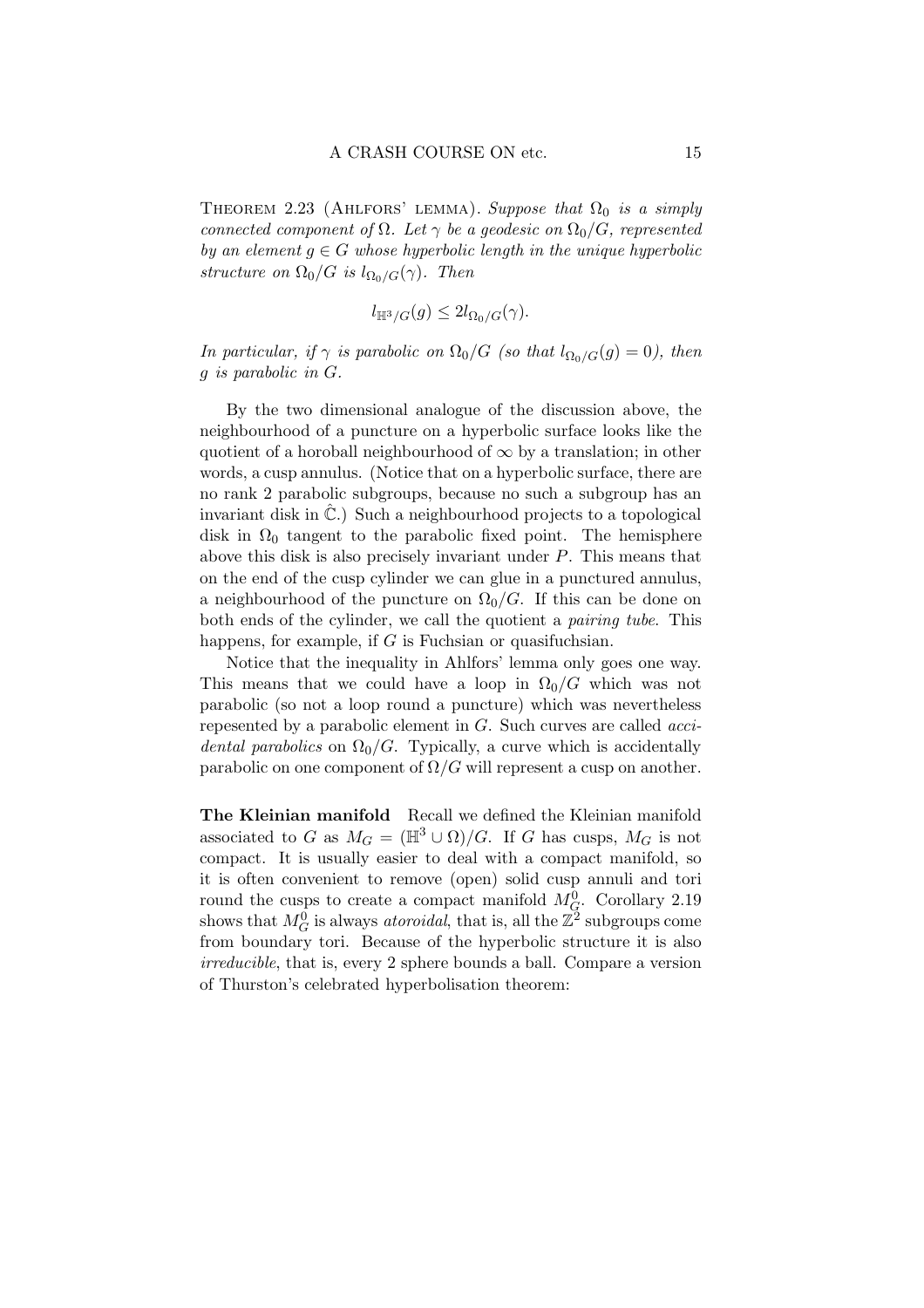THEOREM 2.24. (Thurston, see [19]) Suppose that a compact  $3$ manifold V is irreducible and atoroidal and that  $\partial V \neq \emptyset$ . Then V has a hyperbolic structure, that is, V is homeomorphic to  $M_G^0$  for some Kleinian group G.

In a more elaborate version of this theorem, one can also specify the parabolic locus, which we can think of as the toral boundary components and in addition a collection of annuli in the non-toral boundary components which are to be made parabolic. The only condition is that the boundary of any essential annulus in V should not be contained in the parabolic locus. Such a specification is called a pared manifold, see [19] for a precise statement.

Fundamental domains Hyperbolic manifolds can be made by gluing the faces of a polyhedron (or polygon in the surface case) using hyperbolic isometries. The topological condition for the resulting object to be a manifold is that the link of each vertex be a 2-sphere, see [33]. Thurston's book also gives many examples of interesting gluings. Poincaré's theorem, see [19, 2, 23], tells us that the resulting manifold will be  $H^3/G$  for some Kleinian group G iff

- The sum of angles around each edge is  $2\pi$ , and
- The resulting manifold with a suitable induced metric is complete.

The construction in  $\mathbb{H}^2$  is simpler: we glue the sides of a polygon ensuring that the angle sum around each vertex is  $2\pi$ . In this case, if the polygon is finite sided there is a simple condition for completeness: Any cycle (that is, sequence of vertices which glue together round the vertex) corresponding to an ideal vertex of the polygon (that is, a vertex where two sides meet on  $\partial \mathbb{H}^2$ ) is *parabolic*.

Suppose that conversely we are given a 2- or 3-dimensional hyperbolic manifold. Can we find a corresponding polyhedron? The answer is provided by the Dirichlet domain. The following nice description comes from [23]. Pick a point  $a \in M$  and start blowing up a balloon centred at a. Eventually one side of the balloon will touch another. If you keep blowing, the parts of the balloon near these touching points will flatten out forming the beginnings of a planar face. As you keep blowing, other points will touch starting further faces. Eventually different faces will meet at vertices. Keep going until you have filled up all of  $M$ , lift to  $\mathbb{H}^3$ , and you have the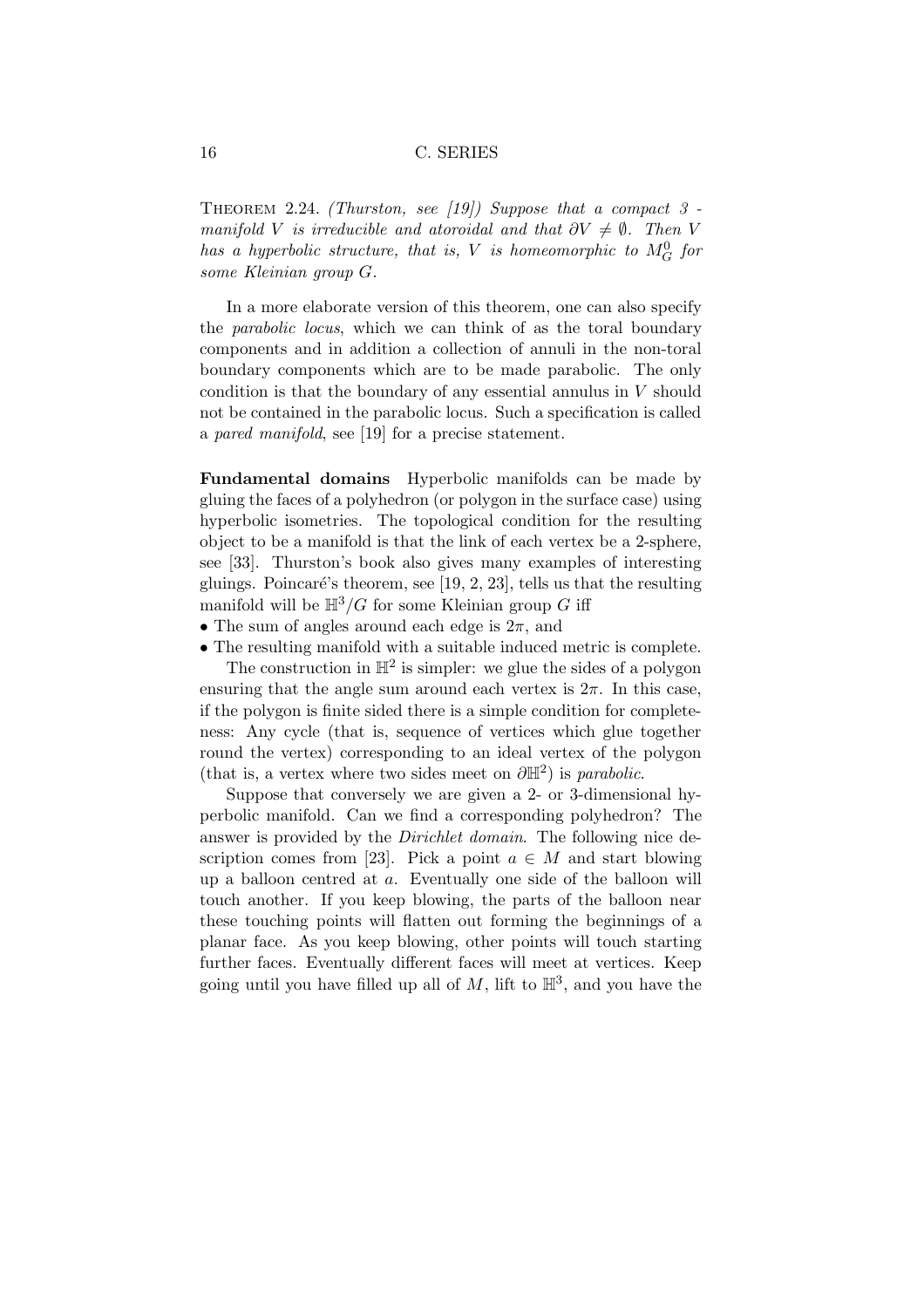Dirichlet domain  $D_a(G)$  centred on a. More formally:

$$
D_a(G) = \{q \in \mathbb{H}^3 : d(q, a) \leq d(q, g(a)) \text{ for all } g \in G \setminus I\}.
$$

One can show that  $D = D_a(G)$  is a convex fundamental polyhedron for the action of G on  $\mathbb{H}^3$ . This means that the images  $g(D), g \in G$ , tessellate  $\mathbb{H}^3$ , in other words,  $g(\text{Int } D) \cap h(\text{Int } D) = \emptyset$ unless  $g = h$ , and that the images of D cover  $\mathbb{H}^3$ . (Here Int D means the interior of D.)

The polyhedron  $D$  is locally finite, more precisely only finitely many faces meet any compact set in  $\mathbb{H}^3$ . The faces of D are pieces of the hyperplanes which bisect the distance between  $a$  and any of its neighbouring orbit points. They come naturally in pairs: if  $D$  meets  $g(D)$  along a common face F, then  $g^{-1}(D)$  meets  $D = g^{-1}(g(D))$ along the common face  $g^{-1}(F)$ . We say that  $g^{-1}$  'pairs' the face F to the face  $g^{-1}(F)$ , and  $g^{-1}$  is called a *side pairing* of D. It is easy to see that if  $g^{-1}$  is a side pairing, then so is g.

PROPOSITION 2.25. For any  $a \in \mathbb{H}^3$ , a Kleinian group G is generated by the side pairings of  $D_a(G)$ .

*Proof.* Take  $h \in G$  and join a to  $h(a)$  by a path  $\alpha$  which avoids all vertices of  $D = D<sub>a</sub>(G)$  and its images under G. Notice that if  $g(D)$ meets  $g'(D)$  in a common face, then  $g'^{-1}g(D)$  meets D in a common face so that  $g^{-1}g$  is a side pairing. Suppose that the polyhedra crossed by  $\alpha$  in order along its path are  $D, g_1(D), \ldots, g_{k-1}(D), h(D)$ . Then  $h = (I^{-1}g_1)(g_1^{-1}g_2) \dots (g_{k-1}^{-1})$  $\bar{k-1}$ h) expresses h as a product of side pairings.  $\Box$ 

COROLLARY 2.26. If for some  $a \in \mathbb{H}^3$  the Dirichlet domain  $D_a(G)$ has finitely many faces, then G is finitely generated.

The converse is true in dimension 2 but not in dimension 3. Groups for which  $D_a(G)$  has finitely many faces are called *geomet*rically finite and are the subject of the next chapter. It is high time to have some examples.

Fuchsian groups By definition, a Fuchsian group is a discrete group of isometries of  $\mathbb{H}^2$ . Embedding  $\mathbb{H}^2$  as a plane in  $\mathbb{H}^3$ , we see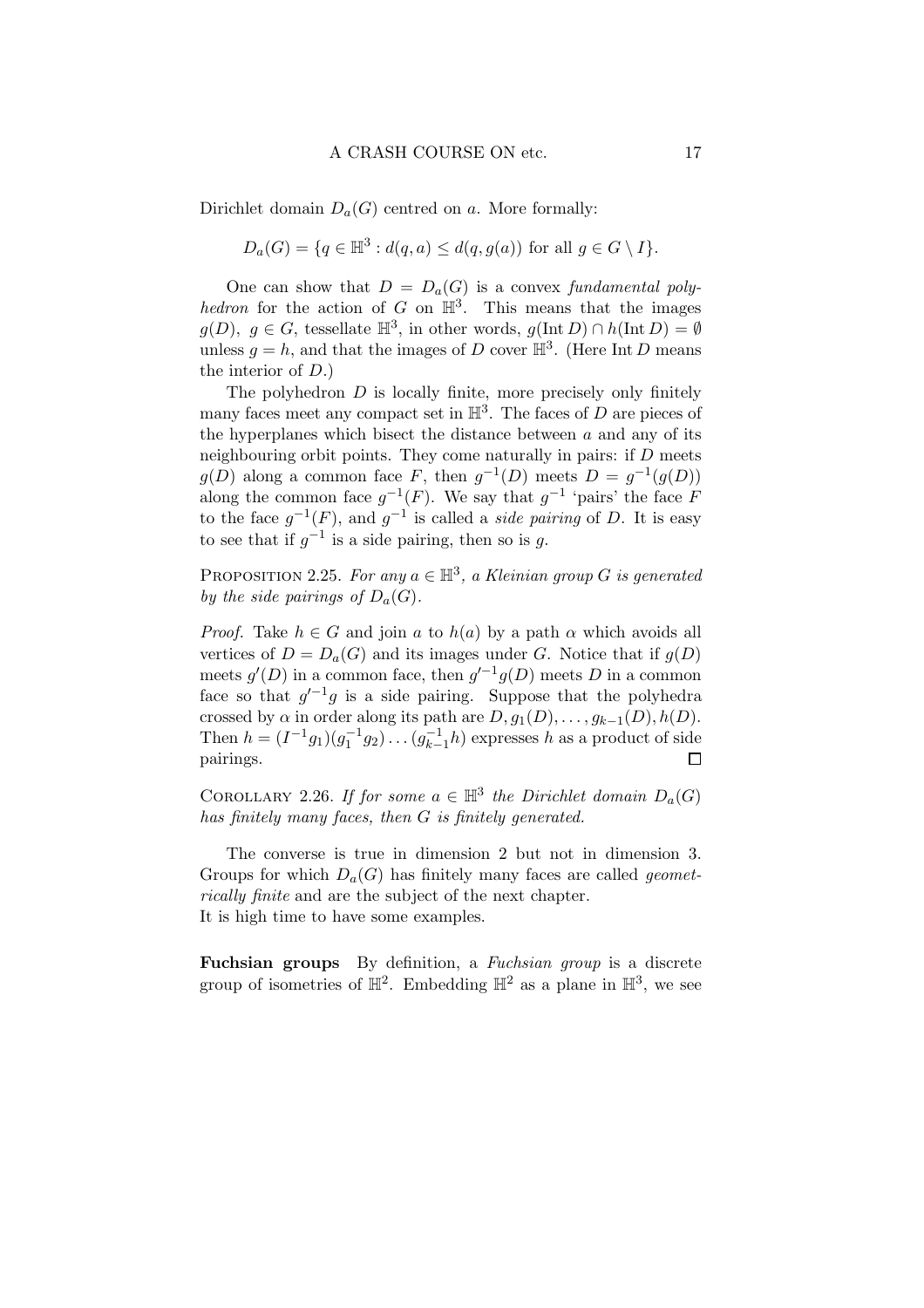that any isometry of the plane extends to an isometry of  $\mathbb{H}^3$ . So a Fuchsian group G can be considered as a special case of Kleinian group. The quotient  $\mathbb{H}^2/G$  is a hyperbolic surface  $\Sigma$ .

Think of  $\mathbb{H}^2$  as the equatorial plane in the ball  $B^3$ . Let G be a Fuchsian group and take a fundamental polygon  $D_G$  for G acting in  $\mathbb{H}^2$ . Now extend each of its sides into a plane in  $\mathbb{H}^3$ . This extends  $D_G$  to a 'chimney' which forms a fundamental polyhedron for G acting in  $\mathbb{H}^3$ . From this picture, we see that  $\mathbb{H}^3/G$  is homeomorphic to  $S \times (0, 1)$ , where S is a *topological* surface homeomorphic to the hyperbolic surface  $\Sigma$ .

Let us assume that  $\Sigma$  is closed or possibly has finitely many punctures, so that  $G$  is of the first kind as a Fuchsian group, in other words, its limit set is the whole of  $\partial \mathbb{H}^2$ . Then thinking of G as a Kleinian group acting on  $\mathbb{H}^3 \cup \hat{\mathbb{C}}$ , its limit set  $\Lambda(G) \subset \hat{\mathbb{C}}$  is the equatorial circle in which  $\mathbb{H}^2$  meets  $\hat{\mathbb{C}}$ . The regular set  $\Omega$  has two connected components  $\Omega^{\pm}$  each of which is simply connected and G-invariant. The quotients  $\Omega^{\pm}/G$  each have conformal structures whose corresponding hyperbolic structures are identical with that of Σ.

Isometries of  $\mathbb{H}^2$  are exactly the Möbius map which map  $\mathbb{H}^2$  to itself. An element in  $SL(2,\mathbb{C})$  maps  $\mathbb{H}^2$  to itself iff all its matrix coefficients are real. Thus  $Isom^+\mathbb{H}^2$  is naturally identified with  $SL(2,\mathbb{R})\subset SL(2,\mathbb{C})$ . Conjugating by a Möbius map sends  $\mathbb{H}^2$  to another disk in  $\hat{\mathbb{C}}$ . Even though the matrix entries in the conjugated group are no longer real, all the traces remain real. This gives another characterization of a Fuchsian group:

# DEFINITION 2.27. A Fuchsian group is a Kleinian group which leaves invariant a disk in  $\tilde{\mathbb{C}}$ . A Kleinian group is Fuchsian iff the traces of all its elements are real.

We can construct lots of examples of Fuchsian groups by starting with a finite sided hyperbolic polygon, pairing sides in some specified way, and checking the conditions of the Poincaré theorem. For example, identifying opposite sides of a regular 4g-gon with interior angle  $\pi/2g$ , we obtain a hyperbolic structure on a closed surface of genus g whose associated Fuchsian group is generated by the isometries which pair the opposite sides.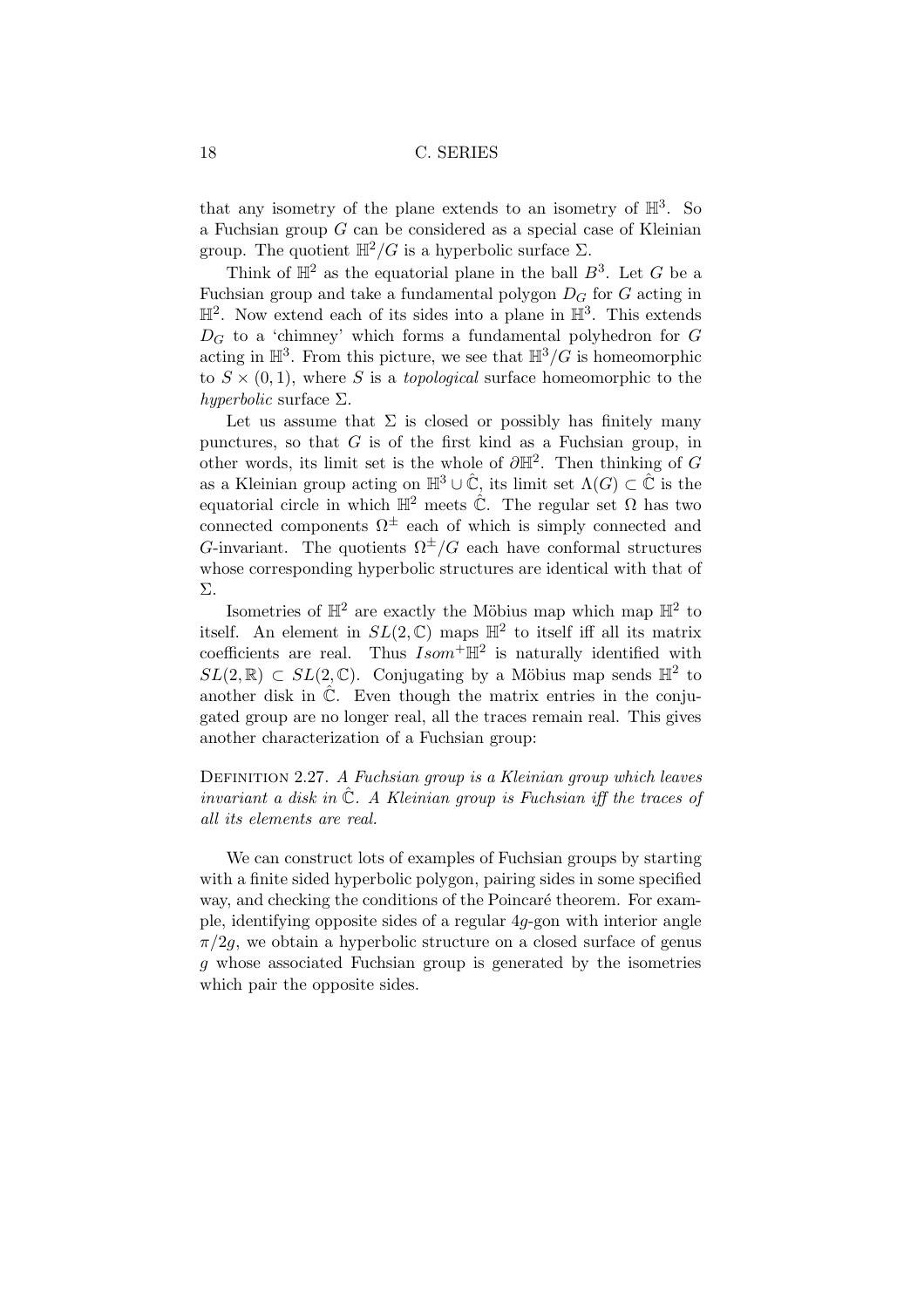Quasifuchsian groups By definition, a quasifuchsian group is a quasi-isometric or quasiconformal deformation of a Fuchsian group. We shall see in more detail what this means in the next chapter. For the moment, let's just assume we have a Fuchsian group  $\Gamma$ , a Kleinian group G, a group isomorphism  $\chi : \Gamma \to G$  and a homeomorphism  $\psi : \tilde{\mathbb{C}} \to \tilde{\mathbb{C}}$  such that  $\psi(gz) = \chi(g)\psi(z)$  for all  $z \in \tilde{\mathbb{C}}$  and  $g \in \Gamma$ . It is a deep result of Marden [22] that  $\psi$  can always be taken to be quasiconformal, see Definition 3.39.

From the construction, the limit set of a quasifuchsian group is always a topological circle and the regular set has two simply connected G-invariant components  $\Omega^{\pm}$ . The 3-manifold  $\mathbb{H}^3/G$ , being homeomorphic to  $\mathbb{H}^3/\Gamma$ , is homeomorphic to  $S \times (0, 1)$ . However the hyperbolic or conformal structures on the two components  $\Omega^{\pm}/G$  are now different. The following is a famous result of Bers [3]:

THEOREM 2.28 (SIMULTANEOUS UNIFORMISATION). Given any two conformal structures  $\omega^{\pm}$  on  $\Sigma$ , there exists a unique quasifuchsian group for which  $\Omega^{\pm}/G$  have the structures  $\omega^{\pm}$ . (Here 'unique' means 'unique up to conjugation in  $SL(2,\mathbb{C})$ '.)

The limit set of a quasifuchsian group is a fractal:

THEOREM 2.29. (Bowen) Suppose that G is quasifuchsian but not Fuchsian. Then the Hausdorff dimension of  $\Lambda(G)$  is strictly greater than 1.

You can find many pictures of limit sets of quasifuchsian groups in [31].

**Schottky groups** Take 2k pairwise disjoint round disks  $E_i, E'_i, i =$  $1,\ldots,k$  in  $\hat{\mathbb{C}}$  and choose  $e_i \in SL(2,\mathbb{C})$  such that  $e_i$  maps the inside of  $E_i$  to the outside of  $E'_i$ . The group G generated by  $e_1, \ldots, e_k$  is called a (classical) Schottky group. If we place a hemisphere over each disk, then we can view the region  $D$  in  $\mathbb{H}^3$  outside all the hemispheres as a polyhedron in  $\mathbb{H}^3$ . The  $e_i$  match the sides of D in pairs and D is a fundamental domain for G acting in  $\mathbb{H}^3$ . It follows from Poincaré's theorem that  $G$  is free and discrete. Klein gave a nice direct proof of this fact, the simplest case of Klein's combination theorem, often called the ping-pong theorem, see [17] or [6]. It is good exercise to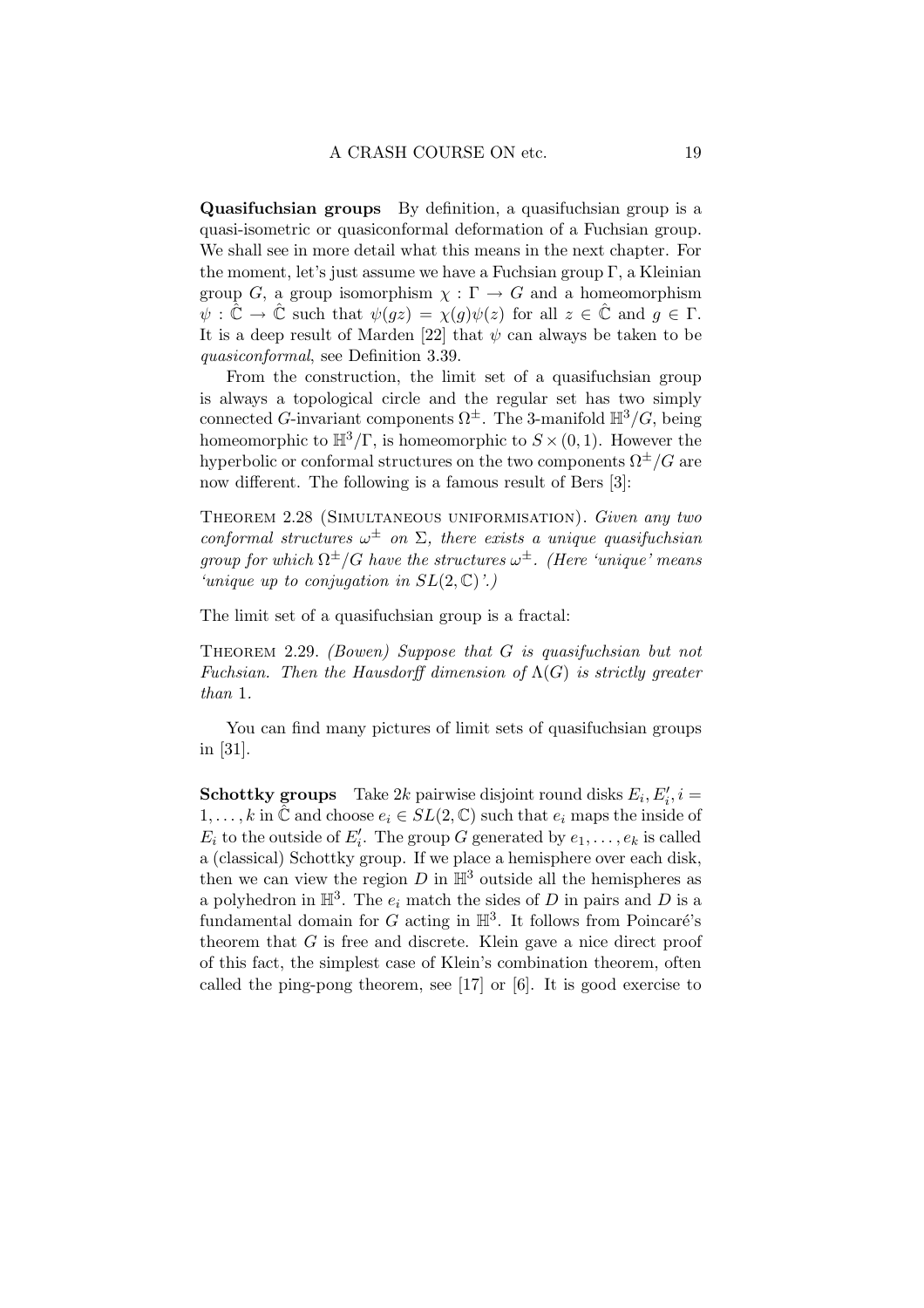convince oneself that the 3-manifold obtained by gluing the faces of D using the side pairings is a genus  $k$  handlebody.

As explained in great detail in [31], each 'infinite reduced word' in the generators in G corresponds to a nested sequence of images of the disks  $E_i, E'_i$ . Each limit point is the infinite intersection of such a nested sequence. It follows that the limit set  $\Lambda(G)$  is a Cantor set and the ordinary set  $\Omega$  has a single G-invariant component which is not simply connected. It is another good exercise to find which curves in  $\Omega$  correspond to compressing disks in  $\mathbb{H}^3/G$ .

Any Kleinian group has lots of Schottky subgroups. This is based on the fact that sufficiently high powers of loxodromics have disjoint isometric circles which serve as the disks from which to construct the group. Based on this we find:

PROPOSITION 2.30. (See [26] Theorem 2.9) G is non-elementary iff it contains a free subgroup on 2 generators.

Just like Fuchsian groups, Schottky groups can be deformed using homeomorphisms of  $\ddot{\mathbb{C}}$ . This does not change the topology of the 3manifold. Such groups are also known as (non-classical) Schottky groups. In fact we have:

THEOREM 2.31. (Maskit, see [26] Theorem 4.23) The following are equivalent:

- 1.  $M_G$  is a handlebody.
- 2. G is Schottky.
- 3. G is free and purely loxodromic.

Combination theorems These are important theorems which enable one to build up complicated groups from simple ones by gluing along surfaces in the boundary. The fundamental principal is the same as that in the ping-pong theorem. We don't have time to go into this here; good accounts can be found in [23, 26, 19] and for full details see [25].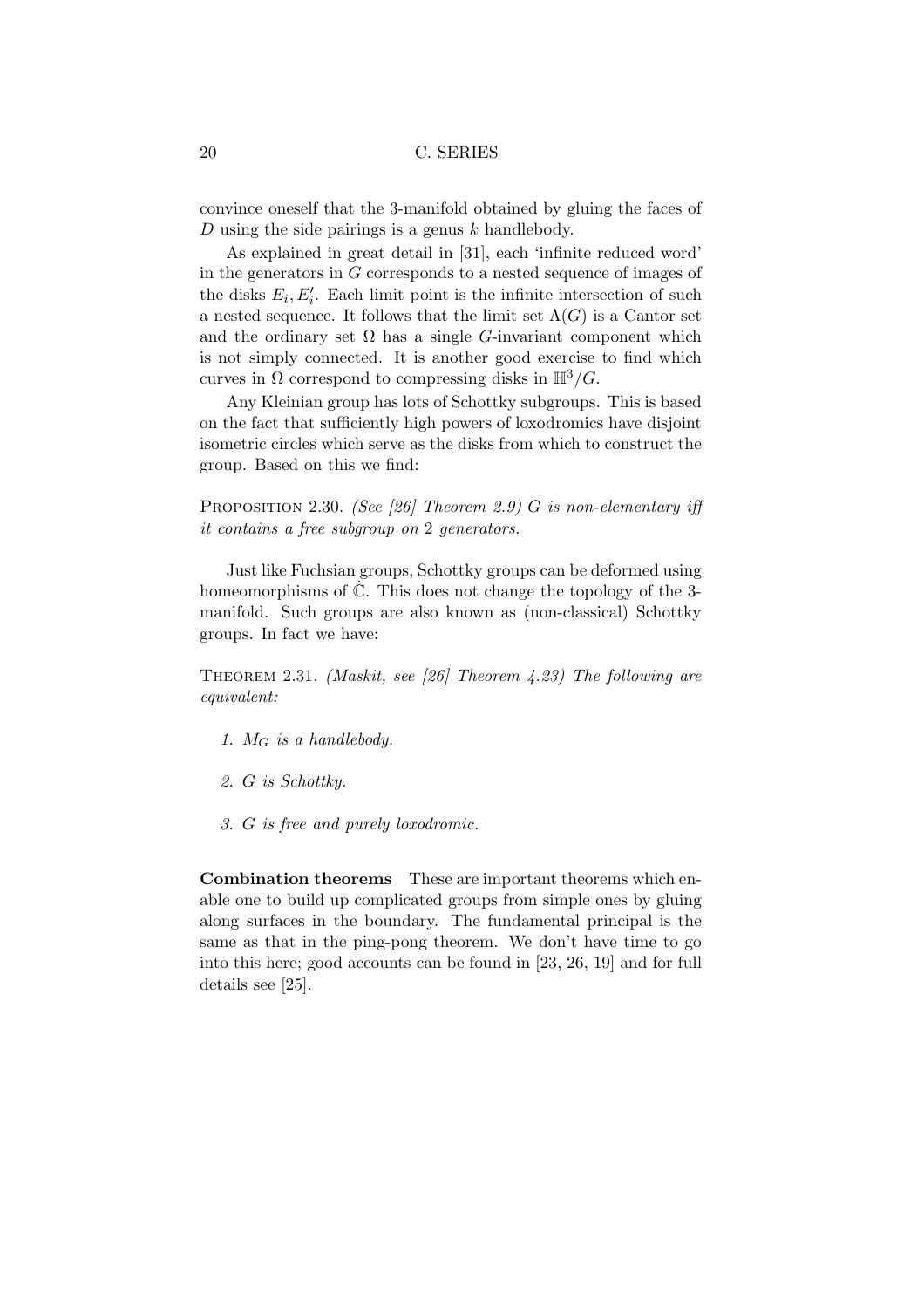### Chapter 3: Geometrically finite groups

In two dimensions, there are many possible hyperbolic structures on a closed surface of genus  $g \geq 2$ . The space of possible such structures on a given topological surface is known as Teichmüller space. By contrast, in dimension 3 or higher the Mostow rigidity theorem says that a closed hyperbolic 3-manifold is rigid, more precisely that for  $n \geq 3$ , any two finite volume hyperbolic *n*-manifolds with isomorphic fundamental groups are isometric. In dimension 3 this means that any isomorphism between holonomy groups is actually a conjugacy in  $PSL(2,\mathbb{C})$ .

In these notes we are mainly interested in hyperbolic 3-manifolds with infinite volume. In general such manifolds are not rigid. In this chapter we study an important class of such hyperbolic manifolds, the geometrically finite manifolds, whose deformation theory is central to the general case. As a result of the work of Ahlfors, Bers and Marden in the 1960's and 70's, we understand that their deformations can be completly described in terms of the deformations of the conformal boundary at infinity.

#### Geometrically finite groups

DEFINITION 3.32. A Kleinian group is geometrically finite if it has a finite sided fundamental domain.

As we saw in Corollary 2.26, the side pairings generate the group, so a geometrically finite group is always finitely generated.

THEOREM 3.33. A Fuchsian group is finitely generated iff it is geometrically finite.

For the proof, see [2]. As was pointed out by Greenberg, Theorem 3.33 fails in dimension 3, see Theorem 4.56. Marden systematically investigated geometrically finite groups in [22]. The first point is to understand the cusps, for which we need the idea of pairing tubes as discussed following Theorem 2.23.

PROPOSITION 3.34. (Marden) If G is geometrically finite then there are only finitely many cusps. The rank 1 cusps come in pairs; each pair corresponds to a pairing tube which matches two punctures on  $\Omega/G$ .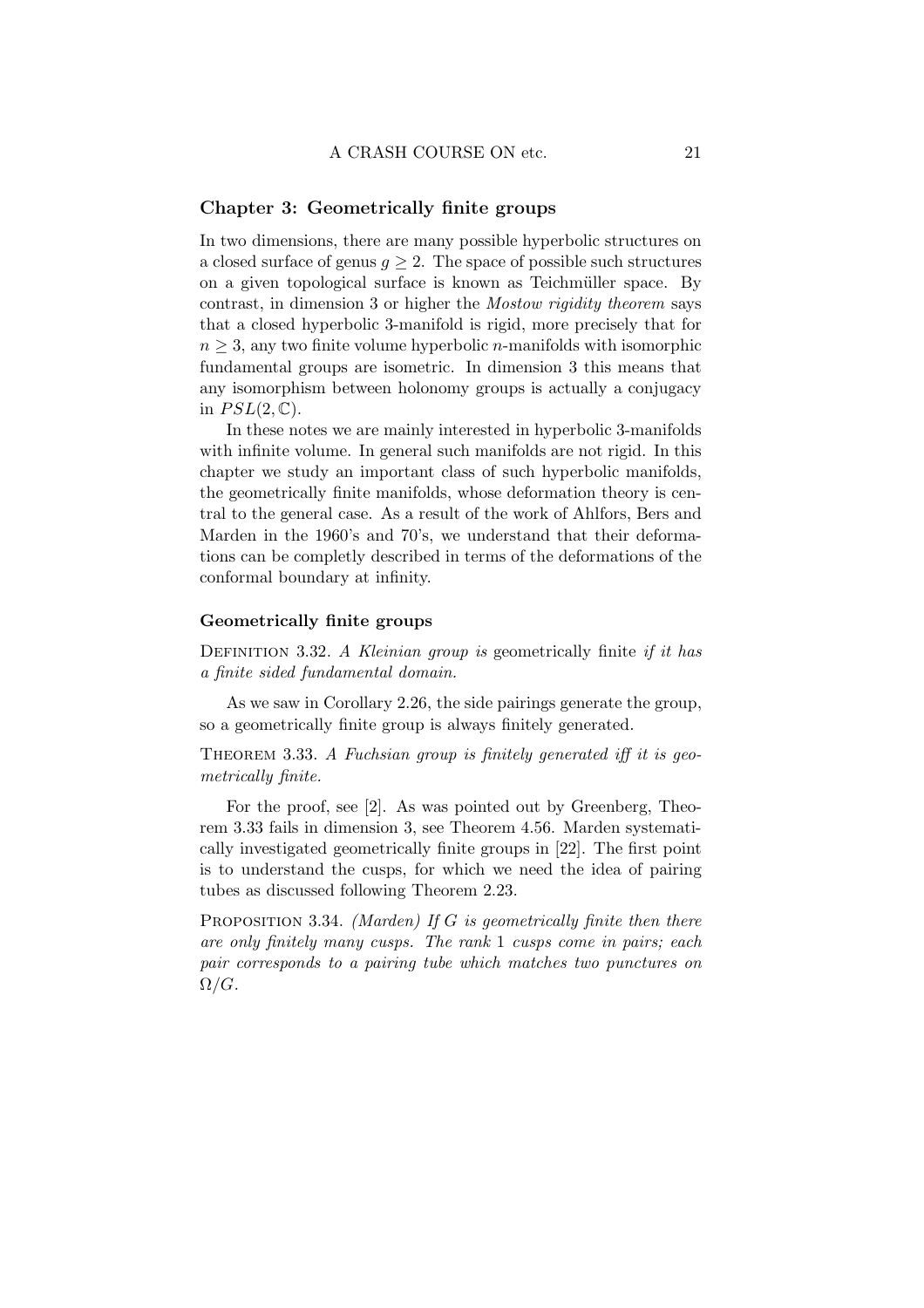This leads easily to

THEOREM 3.35. (Marden) G is geometrically finite iff  $M_G^0$  is compact.

Here  $M_G^0$  is the Kleinian manifold  $M_G = (\mathbb{H}^3 \cup \Omega)/G$  with cusp neighbourhoods removed, as explained in Chapter 2. Proofs can also be found in [26].

DEFINITION 3.36. G is (topologically) tame iff  $\mathbb{H}^3/G$  is homeomorphic to the interior of a compact 3-manifold.

THEOREM 3.37. (Marden) A geometrically finite group  $G$  is tame.

Marden conjectured that if  $G$  is finitely generated, then  $G$  is tame, see Conjecture 4.53.

Ahlfors-Bers deformation theory Let us examine in more detail the assertion that the deformations of geometrically finite groups are completely described in terms of the deformations of the conformal boundary  $\Omega/G$ . General references for this discussion are as usual [26, 19, 23].

DEFINITION 3.38. Let  $(X_1, d_1)$  and  $(X_2, d_2)$  be metric spaces. A homeomorphism  $f: X_1 \rightarrow X_2$  is a quasi-isometry if there exists  $k > 0$  such that

$$
d_1(p,q)/k \leq d_2(f(p), f(q)) \leq kd_1(p,q)
$$

for all  $p, q \in X_1$ .

DEFINITION 3.39. Let  $U \subset \hat{\mathbb{C}}$  be an open set. A homeomorphism  $f: U \to f(U) \subset \hat{\mathbb{C}}$  is quasiconformal if

$$
K(z) = \lim_{r \to 0} \frac{\max_{\theta} |f(z + re^{i\theta}) - f(z)|}{\min_{\theta} |f(z + re^{i\theta}) - f(z)|}
$$

is bounded on U. It is called K-quasiconformal if  $K(z) \leq K$  for almost all  $z \in U$ . The dilatation  $K_f$  of f is the infimum of K for which  $f$  is  $K$ -quasiconformal.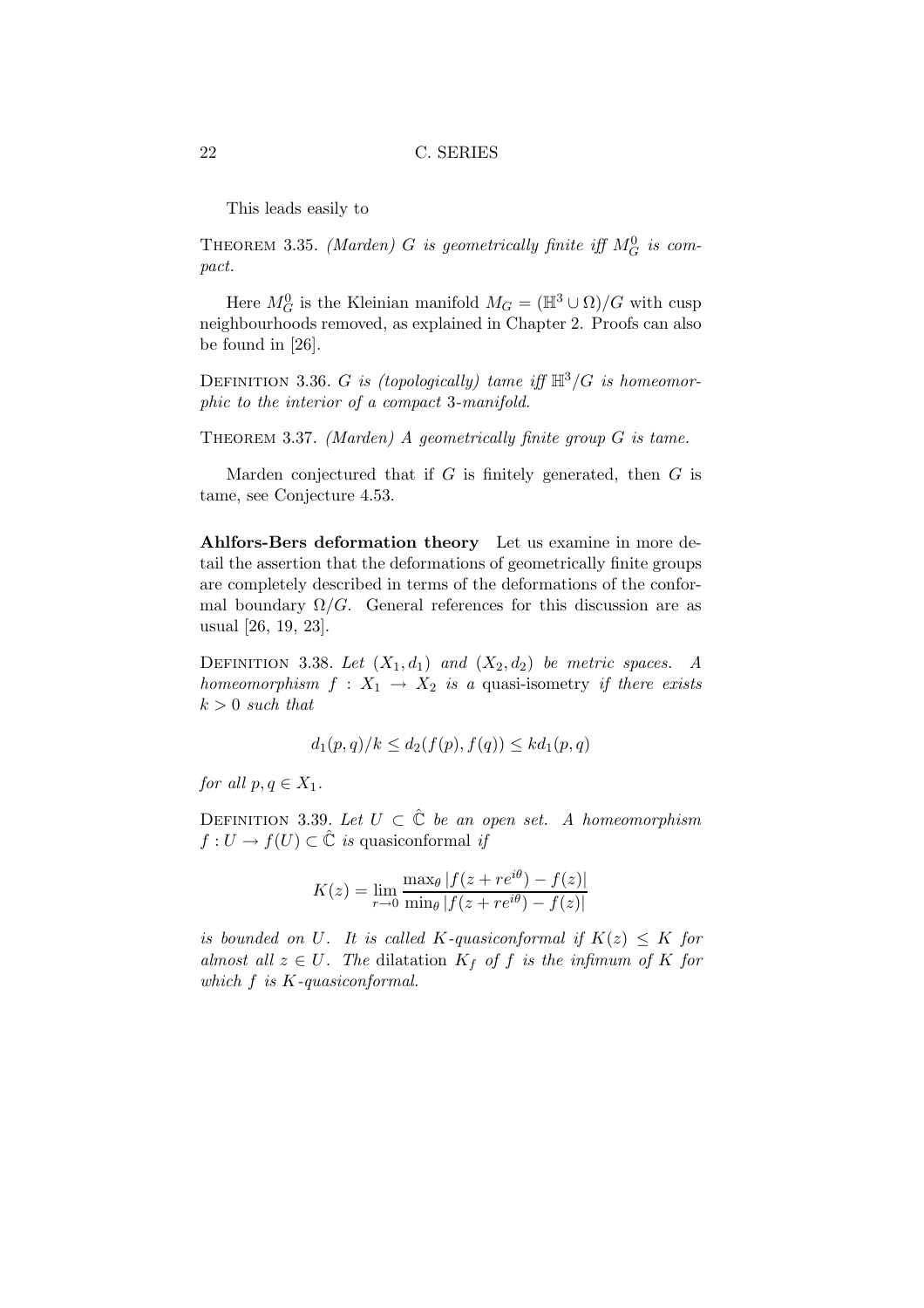PROPOSITION 3.40. Every quasi-isometry  $\mathbb{H}^3 \to \mathbb{H}^3$  extends to a quasiconformal homeomorphism of  $\hat{\mathbb{C}}$ .

Suppose that  $G_1, G_2$  are Kleinian groups and that  $\chi : G_1 \to G_2$ is an isomorphism. A quasiconformal map  $\psi : \Omega(G_1) \to \Omega(G_2)$  is said to induce  $\chi$  if  $\psi(gz) = \chi(g)\psi(z)$  for all  $g \in G_1$  and  $z \in \mathbb{C}$ . The isomorphism  $\chi$  is called type preserving if  $\chi(q)$  is parabolic in  $G_2$ if and only if g is parabolic in  $G_1$ . It is possible to have a quasiconformal map  $\psi : \Omega(G_1) \to \Omega(G_2)$  which induces an isomorphism  $\chi: G_1 \to G_2$  but for which there is no corresponding quasi-isometry  $\mathbb{H}^3/G_1 \to \mathbb{H}^3/G_2$ . (Examples are provided by groups on the boundary of Schottky space, see [26] page 120.) However we have:

THEOREM 3.41 (MARDEN'S ISOMORPHISM THEOREM  $[22]$ ). Let  $G_1$ be a geometrically finite group with  $\partial M_G^0 \neq \emptyset$ . Suppose that  $\chi$ :  $G_1 \rightarrow G_2$  is a type preserving isomorphism induced by an orientation preserving quasiconformal map  $\psi : \Omega(G_1) \to \Omega(G_2)$ . Then:

- 1.  $G_2$  is geometrically finite.
- 2.  $\psi$  extends to a quasi-isometry  $\mathbb{H}^3/G_1 \to \mathbb{H}^3/G_2$ .
- 3.  $\psi$  extends to a quasiconformal homeomorphism of  $\hat{\mathbb{C}}$ .
- 4. If  $\psi$  is conformal on  $\Omega(G_1)$  then it is Möbius, so that  $\mathbb{H}^3/G_1$ is isometric to  $\mathbb{H}^3/G_2$ .

Notice that (4) is closely related to the Mostow rigidity theorem, in the proof of which quasi-isometries play a central role.

This result reduces the problem of understanding deformations of hyperbolic structures on a geometrically finite manifolds to that of understanding the structures on  $\Omega/G$ . The following extension of Bers' simultaneous uniformisation theorem 2.28 describes the deformation theory of geometrically finite groups.

THEOREM 3.42. (See [26, 19]) Let  $M = \mathbb{H}^3/G$  be a geometrically finite hyperbolic 3-manifold with incompressible boundary. Then the quasi-isometric deformation space  $\mathcal{QI}(M)$  of M is  $\Pi_i$ Teich $(S_i)$ , where the product runs over the surfaces  $S_i$  making up  $\Omega/G$ .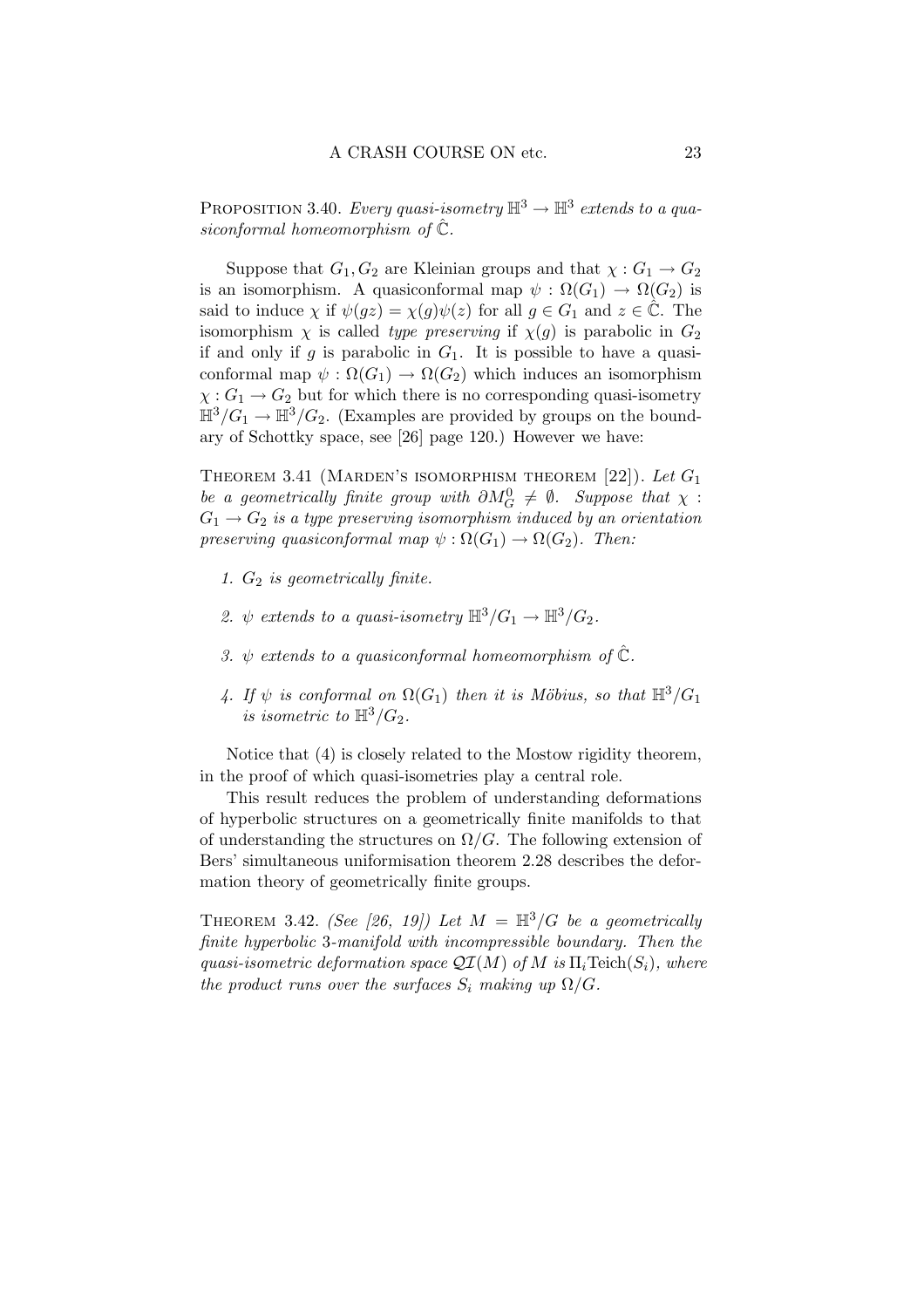If  $S_0$  is a topological surface, the Teichmüller space Teich $(S_0)$ describes the possible conformal structures on the marked surface  $S_0$ . More precisely, a point in Teich $(S_0)$  is a pair  $(S, \phi)$  such that S is Riemann surface and  $\phi : S_0 \to S$  is a homeomorphism. Pairs  $(S, \phi), (S', \phi')$  are equivalent if there is a conformal map  $f : S \to S'$ homotopic to  $\phi' \phi^{-1}$ . One of Teichmüller's main theorems states that for any two points  $(S_1, \phi_1), (S_2, \phi_2) \in \text{Teich}(S_0)$ , there is a unique quasiconformal map  $S_1 \to S_2$  homotopic to  $\phi_1 \phi_2^{-1}$  which minimises the dilatation, called the extremal map. The log of the dilatation provides a metric on Teich $(S_0)$ . Teichmüller also showed that if  $S_0$  has genus g with b punctures, then Teich( $S_0$ ) is homeomorphic to R<sup>6g-6+2b</sup>. There are many books on Teichmüller theory. Brief summaries suitable to our viewpoint can be found in [30, 19].

The quasi-isometric deformation space  $\mathcal{QI}(M)$  of a 3-manifold M can be defined in a similar way, see [26]. We always need the base manifold M (or base surface  $S_0$ ) to keep track of the *marking* on M; otherwise, we might be seeing the same structure on a surface which differed from the original one by a diffeomorphism which was not homotopic to the identity. (This is why we restricted to incompressible boundary in the statement of Theorem 3.42.)

Triply punctured spheres Note that if  $S_0$  is a sphere with 3 punctures (so  $g = 0$  and  $b = 3$ ) then  $6g - 6 + 2b = 0$ . This means that  $S_0$  is *rigid*. In other words, it carries a unique hyperbolic structure which cannot be deformed. In fact it is not hard to prove the following lemma, see [31] Note 7.1:

LEMMA 3.43. Suppose that  $A, B \in SL(2, \mathbb{C})$  are parabolic and that AB is also parabolic. Suppose their fixed points are all distinct. Then there exists  $C \in SL(2, \mathbb{C})$  such that  $CAC^{-1} = \begin{pmatrix} 1 & 2 \\ 0 & 1 \end{pmatrix}$  and  $CBC^{-1} = \begin{pmatrix} 1 & 0 \\ -2 & 1 \end{pmatrix}.$ 

Convince yourself that this implies that  $S_0$  is rigid!

Convergence of Kleinian groups There are several different ways in which one might say that Kleinian groups are close. The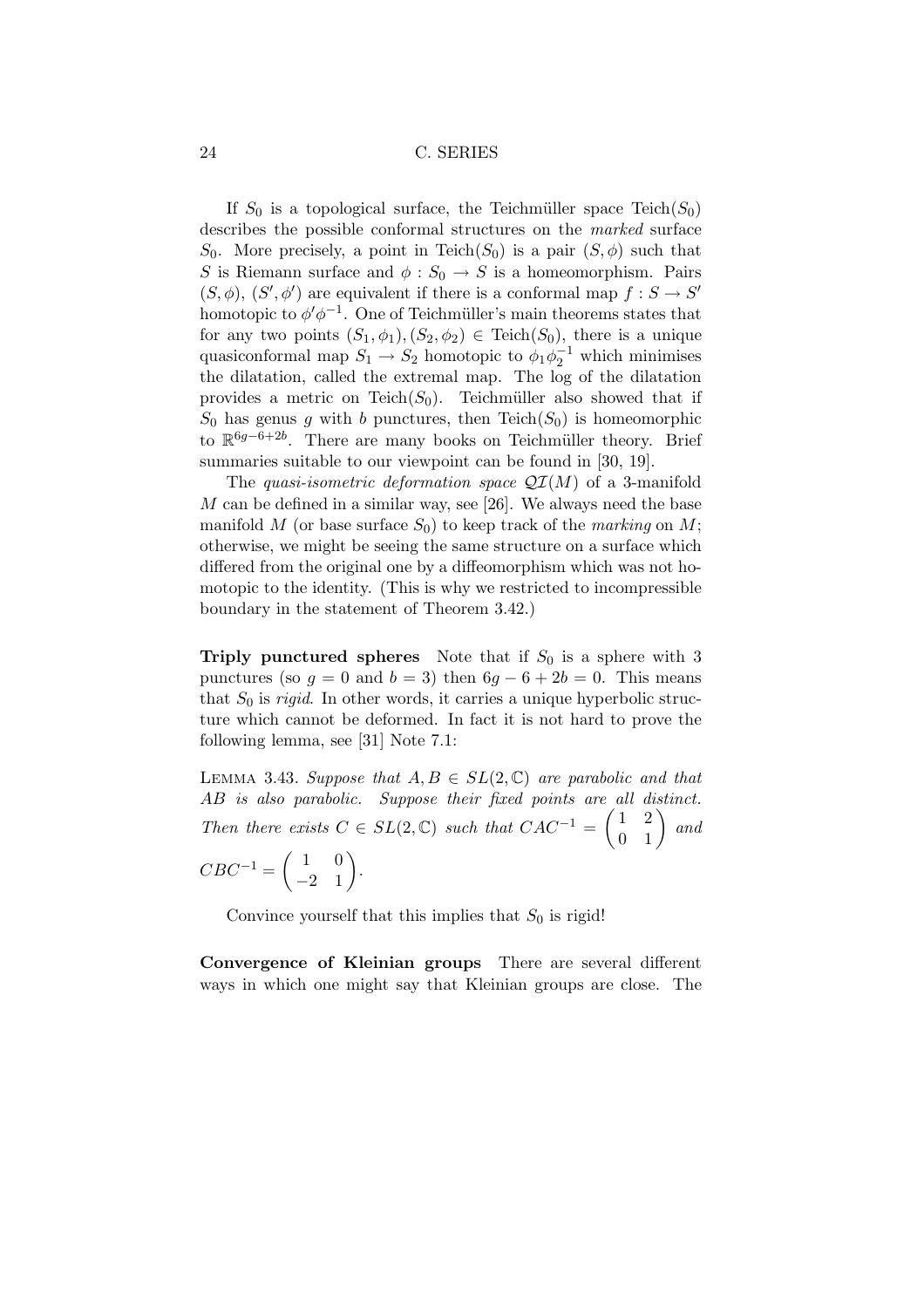topology implied in Theorem 3.42 is essentially that of Gromov-Hausdorff convergence. It is important to specify basepoints.

Roughly, hyperbolic manifolds  $M, M'$  with basepoints  $x \in M, x' \in$  $M'$  are close if for large r, the r-balls in  $M$ ,  $M'$  centred on  $x$ ,  $x'$  look 'almost' the same. A more formal definition is that of polyhedral convergence<sup>3</sup> :

DEFINITION 3.44. Let  $G_n$  be a sequence of Kleinian groups. Then  $G_n$  converges polyhedrally to the Kleinian group  $H$  if the Dirichlet domains  $D_a(G_n)$  with base point  $a \in \mathbb{H}^3$  converge to the Dirichlet domain  $D_a(H)$ , uniformly on compact sets in  $\mathbb{H}^3$ , and if in addition the side pairing transformations of  $D_a(G_n)$  converge to those of  $D_a(H)$  in the following sense:

(i) Each face pairing of  $D_a(H)$  is the limit of face pairings of  $D_{a}(G_{n})$  and

(ii) The limit of any convergent subsequence of face pairings of  $D_a(G_n)$  is a face pairing of  $D_a(H)$ .

This leads to:

DEFINITION 3.45. Let  $G_n$  be a sequence of Kleinian groups. Then  $G_n$  converges geometrically to the Kleinian group H if:

(i) For each  $h \in H$ , there is a sequence  $g_n \in G_n$  which converges to h and

(ii) If a subsequence  $g_{n_r} \in G_{n_r}$  converges to  $\gamma \in SL(2,\mathbb{C})$ , then  $\gamma \in H$ .

Polyhedral and geometric convergence turn out to be the same and, modulo a discussion about base points, and conjugation in  $SL(2,\mathbb{C})$ , are the same as Gromov-Hausdorff convergence of the corresponding manifolds. It is also the same as convergence of the limit sets:

Theorem 3.46. (Kerckhoff-Thurston, see [26, 23]) Suppose that the groups  $G_n$  are geometrically finite and boundary incompressible, and suppose that  $G_n$  converge geometrically to H. Then  $\Lambda(G_n)$  converges to  $\Lambda(H)$  in the sense of Hausdorff convergence of closed subsets of  $\hat{\mathbb{C}}$ .

 ${}^{3}$ General references for this section are [26, 19, 23, 32].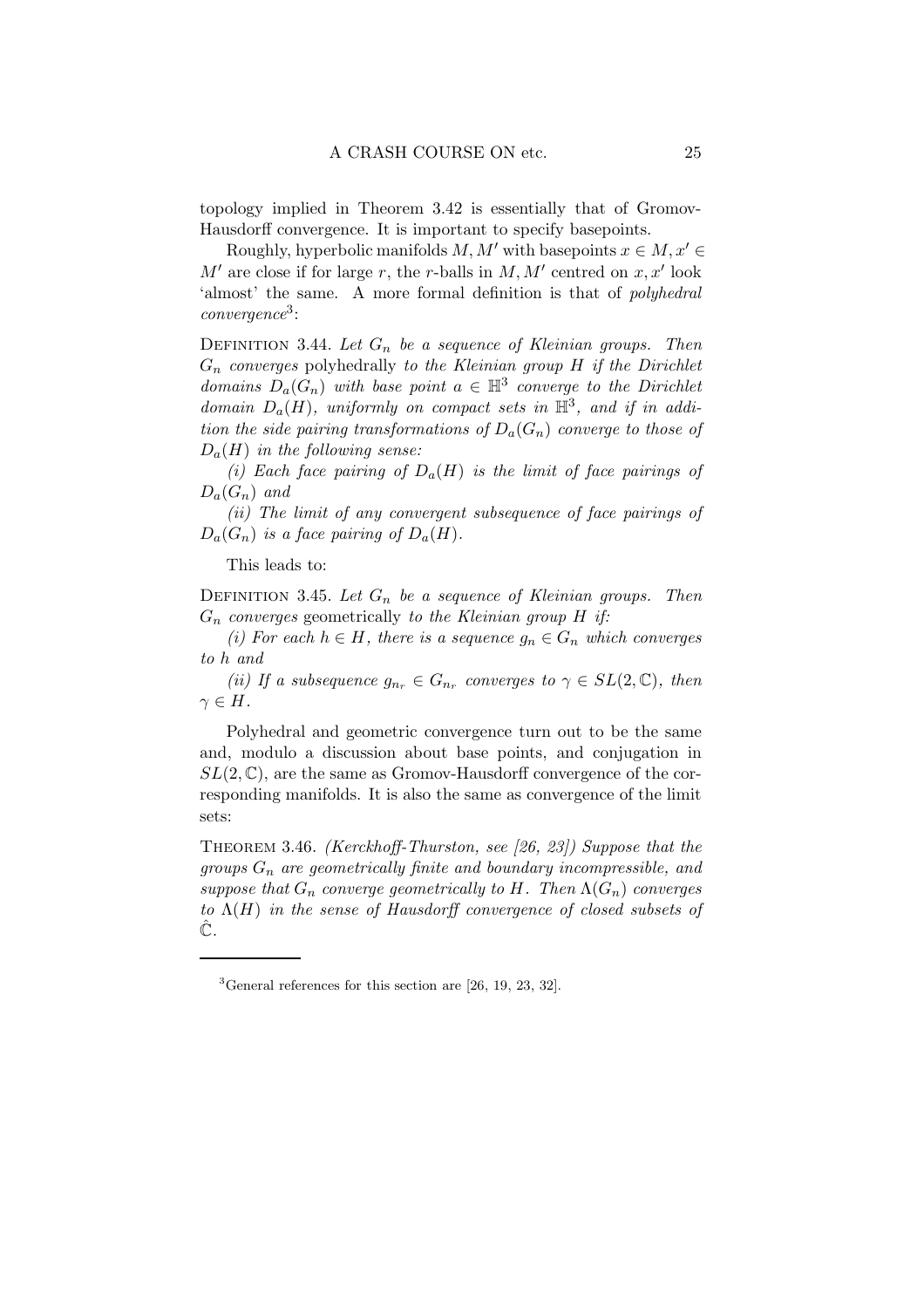There is also a formulation in terms of convergence of regular sets, see for example [26, 23].

There is another definition of convergence which is more natural if we are thinking in terms of groups of matrices:

DEFINITION 3.47. Let  $\Gamma$  be a fixed abstract group (think  $\Gamma = \pi_1(M)$ ). Suppose we have a sequence of homomorphisms  $\rho_n : \Gamma \to G_n$  where  $G_n$  is Kleinian. Suppose that for each  $\gamma \in \Gamma$ , the sequence  $\rho_n(\gamma)$ converges to a Möbius map  $\rho_{\infty}(\gamma)$ . Then  $G_n$  converges algebraically to the group  $G_{\infty} = \{\rho_{\infty}(\gamma) : \gamma \in \Gamma\}$ . The group  $G_{\infty}$  is called the algebraic limit of the  $G_n$ .

It is an important and non-obvious fact that the algebraic limit of discrete groups is discrete. More precisely:

THEOREM 3.48. (Chuckrow) Suppose that  $\Gamma$  is a non-elementary Kleinian group and that each  $\rho_n$  is an isomorphism to a Kleinian group  $G_n$ . Suppose that  $G_n$  converges algebraically to  $G_{\infty}$ . Then  $G_{\infty}$  is Kleinian and non-elementary and  $\rho_{\infty}$  is an isomorphism.

Proof. This follows from several applications of Jørgensen's inequality Theorem 1.8. For example, if  $\rho_{\infty}$  is not injective, there exists  $g \in \Gamma$  with  $\rho_{\infty}(g) = I$ . Pick a loxodromic  $h \in \Gamma$  such that  $g, h$ have distinct fixed points. Then  $\langle \rho_n(g), \rho_n(h) \rangle$  is non-elementary and  $\rho_n(g) \to I$ . So

$$
|\text{Tr}^2 \rho_n(g) - 4| + |\text{Tr} \rho_n(g) \rho_n(h) \rho_n(g)^{-1} \rho_n(h)^{-1} - 2| \to 0
$$

which is impossible.

The relationship between algebraic and geometric convergence is rather subtle.

THEOREM 3.49. (Jørgensen-Marden) Suppose that  $G_n$  converges to  $G_{\infty}$  algebraically. Then there exists a subsequence  $G_{n_r}$  which converges geometrically to a Kleinian group H. Moreover any geometric limit of any subsequence of the groups  $G_n$  contains  $G_{\infty}$ .

If  $G_{\infty}$  and H are finitely generated, then there is a sequence of surjective homomorphisms  $\psi_n : H \to G_n$  such that  $\lim \psi_n(h) = h$  for all  $h \in H$ .

 $\Box$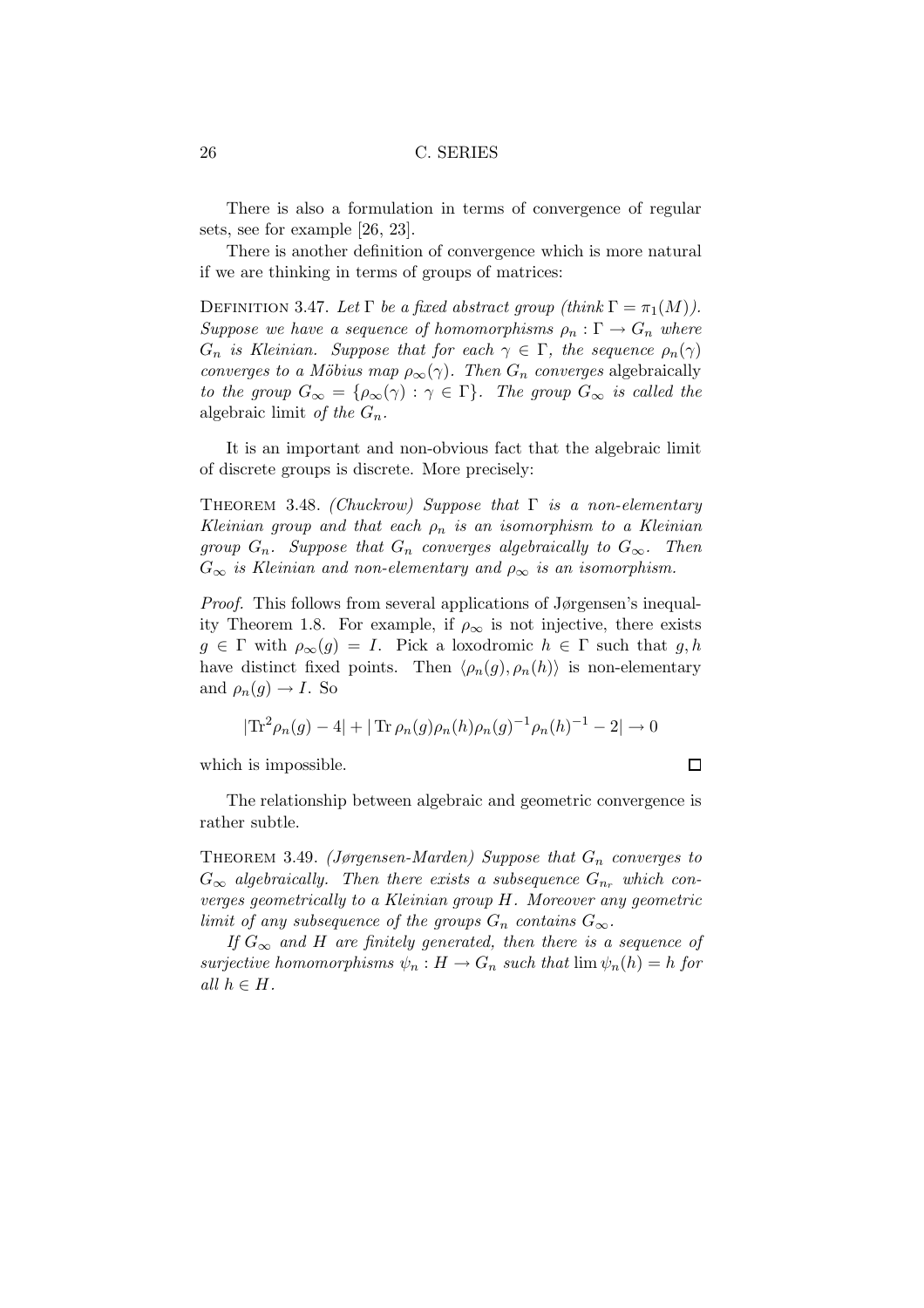The best situation is that in which  $G_n$  converges both algebraically and geometrically to the same limit. In this case the convergence is called strong. In general the algebraic and geometric limits may not agree. What happens is that 'extra' parabolics appear in the limit. Roughly, one can have a sequence of loxodromics  $h_n$  converging to a parabolic h such that certain powers  $h_n^{m_n}$  also converge to a parabolic  $h'$  with the same fixed point but with a different translation direction. This mechanism is described in various places, for example [26]. There is an explicit example, with pictures, in [31] P. 340 ff. Kerckhoff and Thurston produced a famous example in which the algebraic and geometric limits differ, on which much subsequent work is based.

It seems likely that the apperance of extra parabolics is the only reason the limit may not be strong:

THEOREM 3.50. Suppose that  $\rho_n(\Gamma)$  converges to  $G_{\infty} = \rho_{\infty}(\Gamma)$  algebraically. The convergence is strong if either:

(i)  $\rho_n(\Gamma)$  is geometrically finite for each n and there are no new parabolics (ie  $g \in G_{\infty}$  is parabolic iff  $\rho_n(g) \rho_{\infty}^{-1}(g)$  is parabolic for each n) or

(ii) There are no new parabolics and  $\Omega(G_{\infty}) \neq \emptyset$ .

A lot of effort has gone into proving that various properties persist in the algebraic limit. The following result is the outcome of many years' work by Thurston, Brock, Bromberg, Canary, Evans, Ohshika, Souto and others:

THEOREM 3.51.  $([9])$  The algebraic limit of geometrically finite groups is tame.

Cusp groups Here is a much easier result which we shall need in the next chapter. It is a simple consequence of Theorem 3.41.

THEOREM 3.52. Suppose that  $G_n = \rho_n(G_0)$  is a sequence in  $\mathcal{QI}(M)$ for some geometrically finite manifold  $M = \mathbb{H}^3/G_0$ . Suppose also that the algebraic limit  $\rho_{\infty}(G_0)$  is geometrically finite but not in  $\mathcal{QI}(M)$ . Then there is an element  $g \in G_0$  such that  $\rho_n(g)$  is loxodromic but  $\rho_{\infty}(q)$  is parabolic.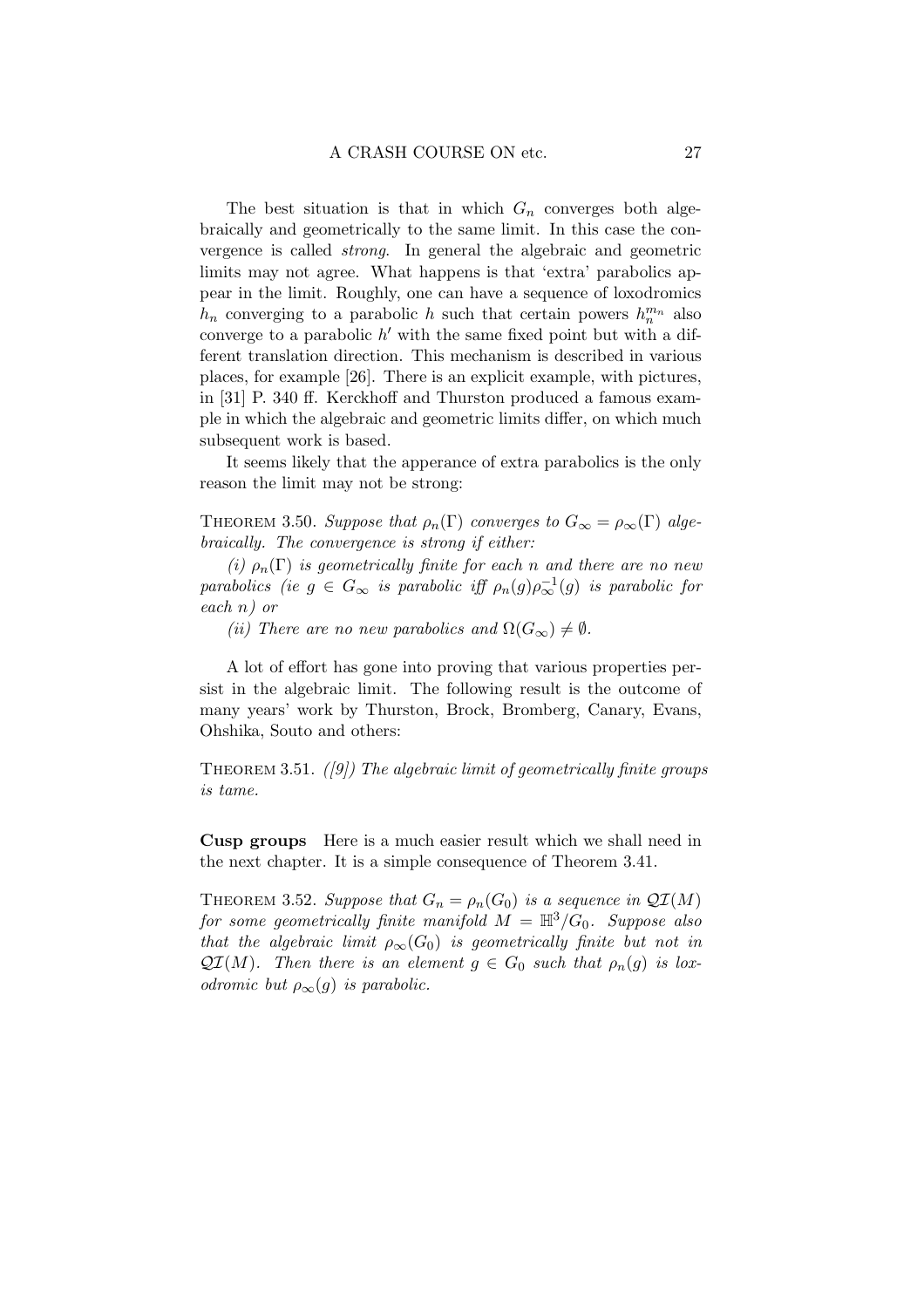Such groups are called cusp groups, because a geodesic loop which had some definite length in  $\mathbb{H}^3/G_0$  has been 'pinched' to become parabolic. These new parabolics all correspond to rank 1 cusps. The existence of cusp groups was first proved by Bers and Maskit using sequences of quasiconformal deformations. Any 'reasonable' collection of curves on the boundary of a hyperbolic 3-manifold can be pinched in this way. If there are no more loops which can be pinched, the group is called maximally parabolic. Each component of the boundary of such a group is either a cusp torus or a triply punctured sphere. The convex core of such a group (see Chapter 4 for a definition) has totally geodesic boundary. Such groups are rigid: to see this, double across the triply punctured spheres in the boundary and apply Mostow rigidity. The limit set of each triply punctured sphere group is a circle and every component of  $\Omega$  is a round disk.

If G is quasifuchsian, then  $\mathbb{H}^3/G$  is homeomorphic to  $S \times (0,1)$ for some topological surface S. Choose a maximal set of pairwise disjoint non-homotopic curves on  $S$  (a pants decomposition). All these curves can be made parabolic by pinching the corresponding loops on  $\Omega^{-}/G$ . The other boundary surface  $\Omega^{+}/G$  remains unpinched and homeomorphic to S. By Theorem 3.42, the deformation space of this family of groups is exactly TeichS. One can parameterise it as a  $(3q - 3 + 2b)$  complex dimensional subspace of the space of all representations  $\pi_1(S) \to SL(2,\mathbb{C})$ . This is called the *Maskit embed*ding of Teichmüller space. If S is a torus with one puncture, the Maskit embedding has complex dimension one. This is examined in great detail in [31].

#### Chapter 4: Geometrically infinite groups

What can one say about groups which are not geometrically finite? For many years their full classification was a mystery, but as a result of remarkable work over the last few years, we now have an essentially complete picture. At the time of writing, many of the results are very new and not all are fully published. Notwithstanding, [23] is an excellent source.

Recall from the last chapter that a group is called tame if  $\mathbb{H}^3/G$ is homeomorphic to the interior of a compact 3-manifold. As we saw,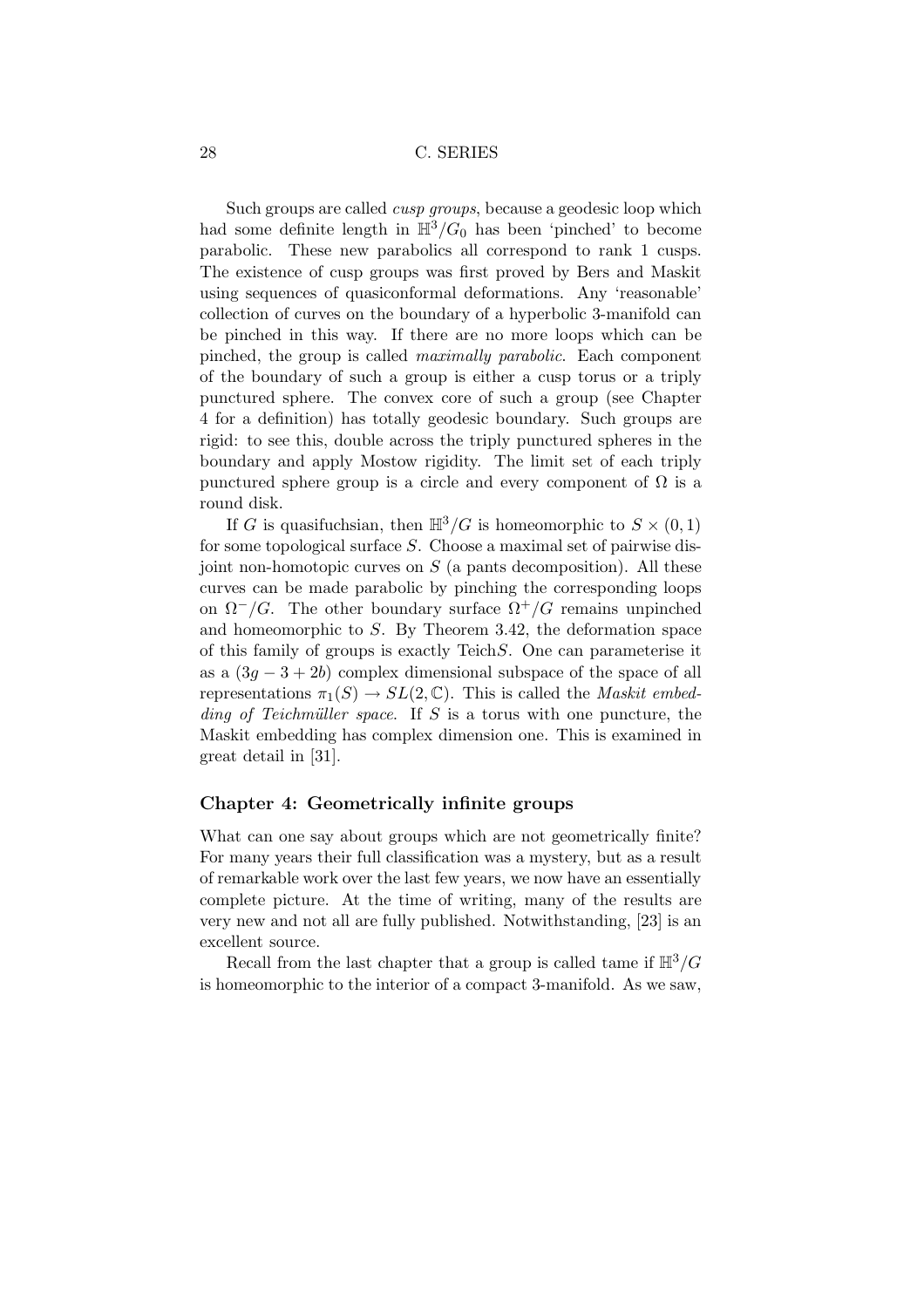any geometrically finite group is tame.

Conjecture 4.53 (Marden's tameness conjecture/theorem). Every finitely generated group is tame.

CONJECTURE 4.54 (BERS' DENSITY CONJECTURE/THEOREM). Every Kleinian group is an algebraic limit of geometrically finite groups.

Conjecture 4.55 (Ending lamination conjecture/theorem). Every tame group is determined up to isometry by its 'end invariants'.

The meaning of 'end invariants' will be explained below.

These conjectures are now all essentially proved. The tameness conjecture was done independently by Agol [1] and Calegari and Gabai [10]. The ending lamination conjecture was proved in many special cases by Minsky and finally completed by Brock, Canary and Minsky [12]. More or less simultaneously, Bromberg introduced some beautiful ideas to prove Conjecture 4.54 in special cases and under the hypothesis of tameness. This was extended to the general incompressible boundary case in [7]. A completely different proof follows by combining Conjectures 4.53 and 4.55, see [9].

Our starting point is a geometrically finite group  $G$  with corresponding manifold  $M = \mathbb{H}^3/G$ . What are all the groups which can be obtained as algebraic limits of groups in the quasi-isometric deformation space  $\mathcal{QI}(M)$ ? We think of  $\mathcal{QI}(M)$  as embedded in the larger space of representations  $\pi_1(M) \to SL(2,\mathbb{C})$ .<sup>4</sup> The space of representations, taken up to conjugacy in  $SL(2,\mathbb{C})$ , turns out to be a smooth complex variety  $\mathcal{R}(M)$  of the 'expected' dimension, namely the sum of the dimensions of the Teichmüller spaces associated to the components of  $\partial M_G$ . It follows from the simultaneous uniformisation theorem 3.42 that  $\mathcal{QI}(M)$  is an open subset of  $\mathcal{R}(M)$ .

Theorem 3.52 asserts that the geometrically finite groups on  $\partial \mathcal{Q} \mathcal{I}(M)$  are the cusp groups formed by pinching one or more loxodromic elements until they become parabolic. This leads to:

THEOREM 4.56. (Greenberg) There exist Kleinian groups which are not geometrically finite.

<sup>&</sup>lt;sup>4</sup>We have to be careful to specify whether or not the representations should be type preserving, see for example [19] for details.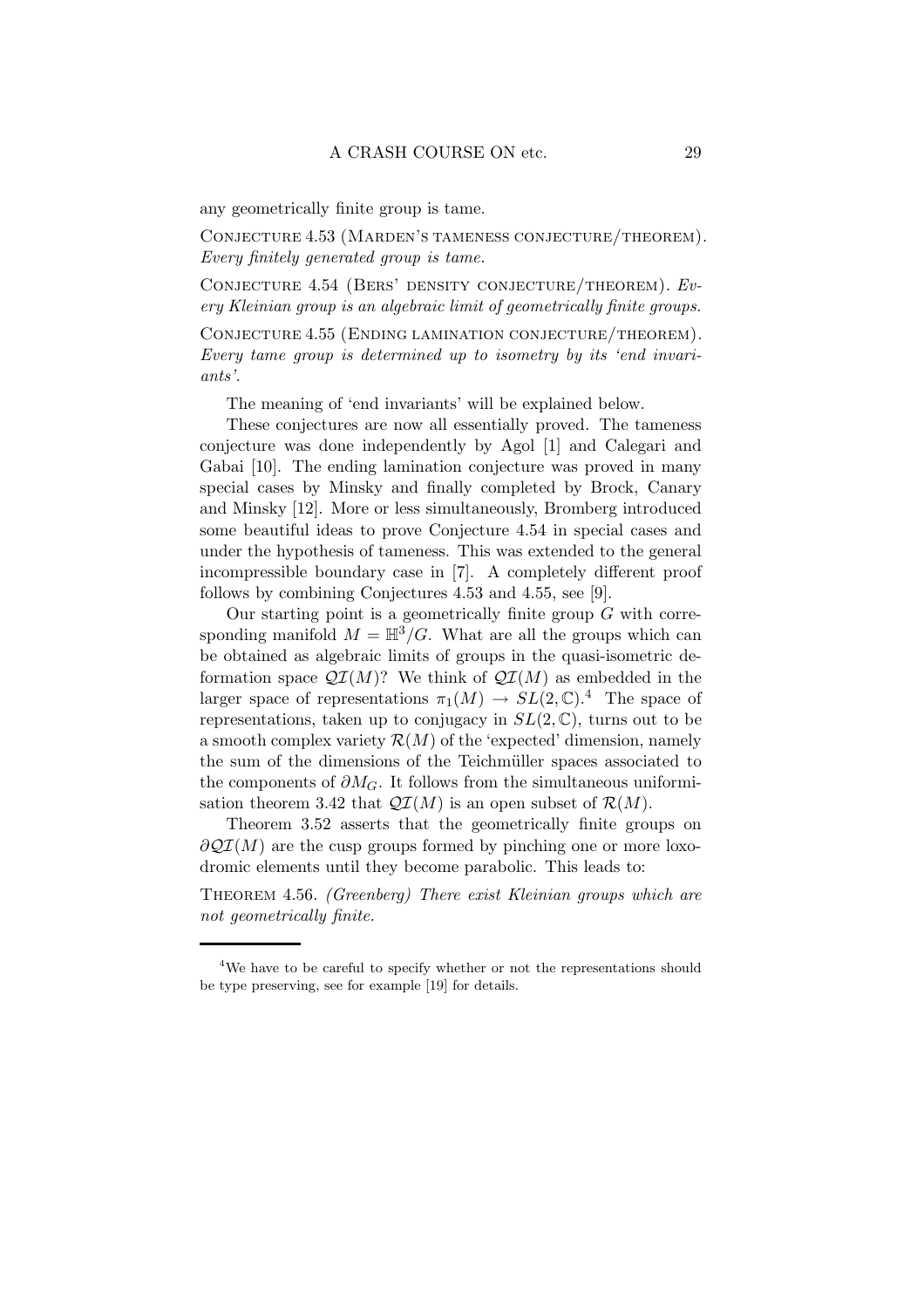*Proof.* A cusp group in which the element  $g$  is parabolic lies in the subvariety of  $\mathcal{R}(M)$  on which  $\text{Tr}^2 g = 4$ . Since there are only countably many possible loops which can be pinched to make cusps, and since each subvariety has complex codimension 1, the union of these sets cannot be all of  $\partial \mathcal{R}(M)$ . □

Here is a famous recent result, conjectured by Bers and originally proved in a special case by McMullen.

#### THEOREM 4.57. ([18, 13]) Cusp groups are dense on  $\partial \mathcal{QI}(M)$ .

The boundary  $\partial \mathcal{Q}I(M)$  is a fascinating object which sadly we do not have time for here. It appears to have complicated fractal structure. For pictures and an account of the boundary of the Maskit embedding of Teichmüller space for the once punctured torus, see [31].

Given that the geometrically finite groups on  $\partial \mathcal{Q} \mathcal{I}(M)$  are produced by pinching simple closed curves, what about the rest? Thurston had the wonderful idea that the remaining groups on  $\partial \mathcal{QI}(M)$  could be produced by 'pinching' some other objects which in a certain sense 'complete' the space of simple closed curves on  $\partial M_G$ . The objects in question are projective measured laminations, which Thurston used to compactify Teichmüller space. We digress to explain very briefly what these are.

Geodesic laminations A standard reference for this section is [20], see also [15, 32]. There is a good brief summary in the appendix of [30].

Let  $S$  be a hyperbolic surface. A geodesic (not necessarily closed) on S is simple if it does not intersect itself. A geodesic lamination on S is a closed set which is the disjoint union of simple geodesics called its leaves. Such a lamination forms a partial foliation of the surface. For example, it might consist of finitely many pairwise disjoint simple closed geodesics. More typically, however, a transversal to a lamination intersects the lamination in a Cantor set and the components of the complement are ideal polygons. A lamination is arational if all complementary components are ideal triangles or punctured bigons. A result of Birman and Series says that any lamination has Hausdorff dimension 1.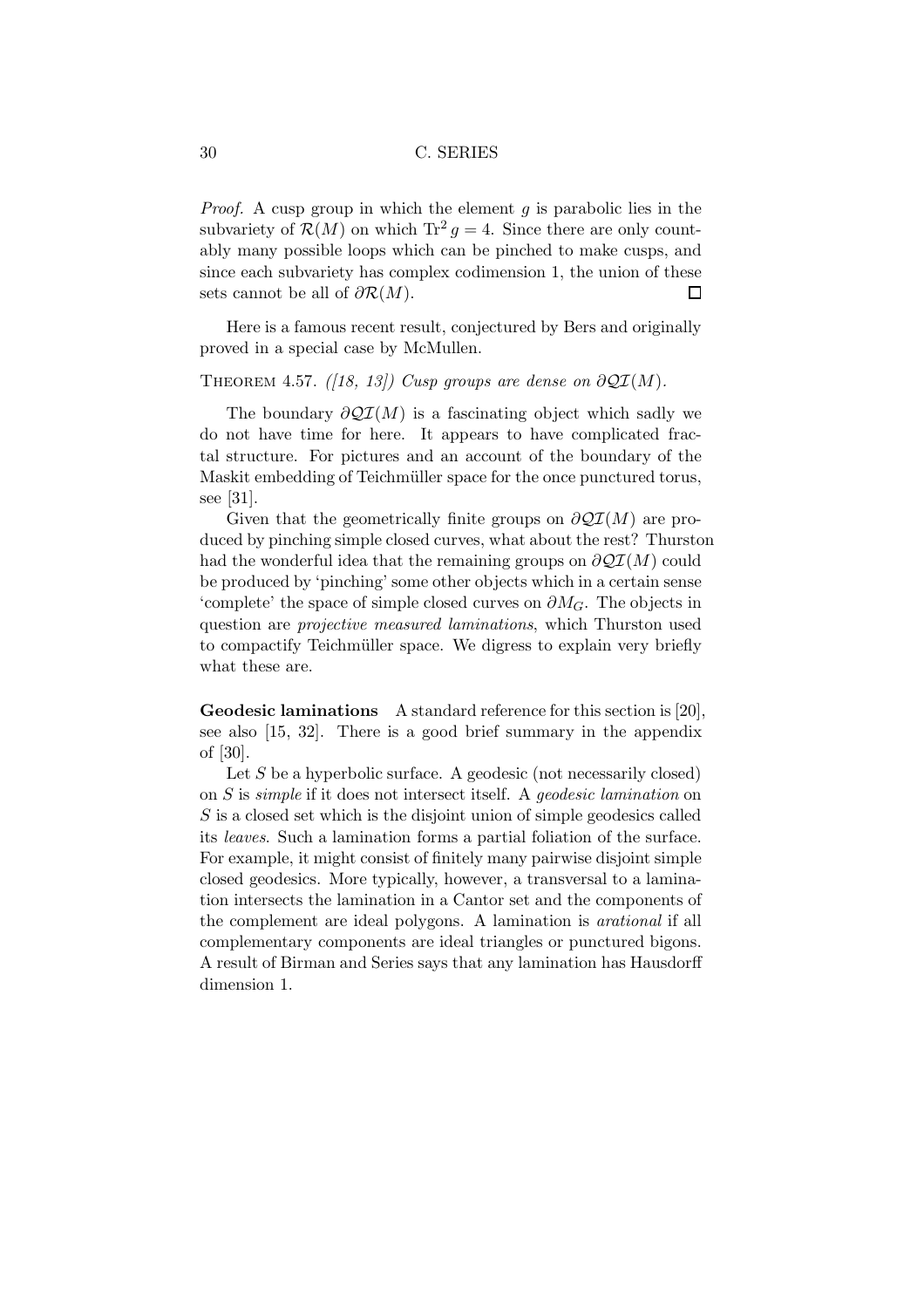A measured geodesic lamination is a geodesic lamination together with a tranverse invariant measure. That means, an assignment of a (finite Borel) measure to each transversal, which is invariant under the 'push forward' map along leaves. For example, a closed simple geodesic  $\gamma$  has an associated transverse measure  $\delta_{\gamma}$  which assigns to a transversal T the measure  $i(T, \gamma)$ , ie the number of times T intersects  $\gamma$ . More generally, we shall call a lamination *rational* <sup>5</sup> if it is a sum  $\sum_i a_i \delta_{\gamma_i}$  where  $\gamma_i$  are pairwise disjoint closed geodesics and  $a_i > 0$ . Any transverse measure can be scaled by multiplying by positive scalar. This defines an equivalence relation on measured laminations. The equivalence classes are called projective measured laminations.

Let  $ML$  denote the space of measured laminations on S with the weak topology. That is, a sequence  $\nu_n \in \mathcal{ML}$  converges to  $\nu \in \mathcal{ML}$ iff  $\nu_n(T)$  converges to  $\nu(T)$  for every transversal T. The space  $\mathcal{ML}$ turns out to be the completion of the rational laminations in this topology. Thurston showed that  $ML(S)$  is a ball of (real) dimension  $6g-6+2b$ . This dimension is no coincidence! The following remarkable result of Thurston shows that Teichmüller space can be compactified by adjoining the space of projective laminations  $\mathcal{PML}(S)$ , see [20, 30].

THEOREM 4.58. Suppose that  $\omega_n \in \text{Teich}(S)$ . Then either:

- (i) A subsequence  $\omega_{n_r}$  converges to a point  $\omega_{\infty} \in \text{Teich}(S)$  or
- (ii) There exist  $c_n > 0$  with  $c_n \to 0$  and  $\xi \in \mathcal{ML}$  such that

$$
c_n l_{\omega_n}(\gamma) \to i(\gamma, \xi)
$$

for every simple curve  $\gamma$  on S.

Here  $l_{\omega}(\gamma)$  is the hyperbolic length of  $\gamma$  in the hyperbolic surface whose associated conformal structure is  $\omega$ , and  $i(\gamma,\xi)$  denotes intersection number; it is the continuous linear extension of the geometric intersection number between geodesics to  $ML$ . Since the second condition is unchanged if we scale everything by  $a > 0$ , the limit  $\xi$  really only depends on its projective class  $\xi$ . We say that  $\omega_n$  converges to [ξ].

 $5$ This is not universally accepted terminology. It is not the opposite of arational.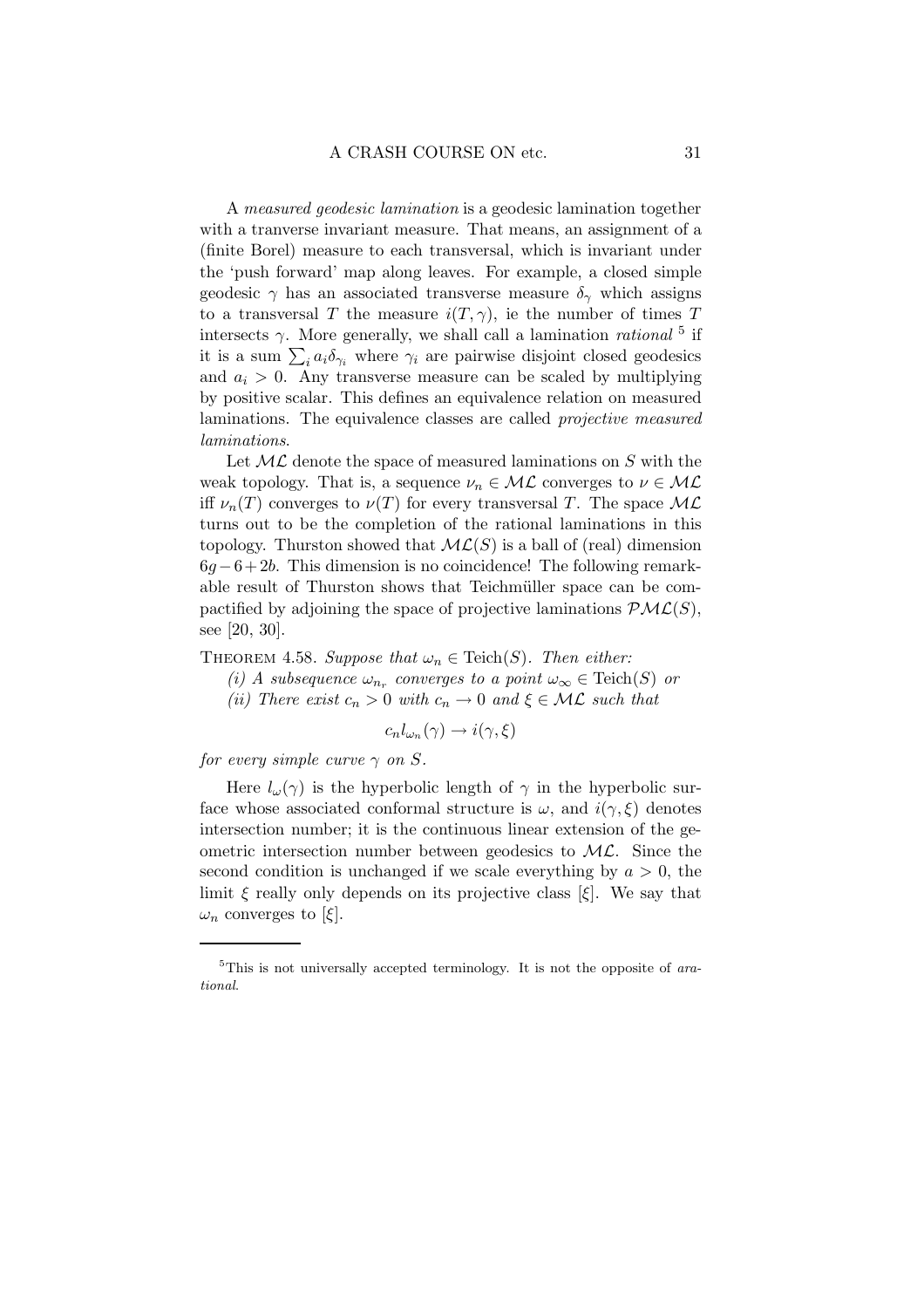As a special case, suppose that  $\omega_n \to [\xi]$  in such a way that along the sequence  $\omega_n$ , the length  $l_{\omega_n}(\gamma)$  of a curve  $\gamma$  stays bounded. Then, since  $c_n \to 0$ , we have  $c_n l_{\omega_n}(\gamma) \to 0$ . This means that  $i(\gamma, \xi) = 0$ , which means that either  $\gamma$  is disjoint from  $\xi$  or that  $\xi$  contains  $\gamma$  as a closed leaf. This suggests that if we degenerated  $S$  by pinching  $\gamma$ , the structures on S would converge to  $[\delta_{\gamma}] \in \mathcal{PML}$ . (To make a correct formal statement we also have to control the degeneration of  $S \setminus \gamma$ .)

Recall that a quasifuchsian group is uniquely specified by the structures  $\omega^{\pm}$  on the two components  $\Omega^{\pm}/G$ . Denote this group  $G(\omega^+,\omega^-).$ 

THEOREM 4.59 (THURSTON'S DOUBLE LIMIT THEOREM). Suppose that  $\rho_n : \pi_1(S) \to SL(2, \mathbb{C})$  is a sequence of representations so that  $\rho_n(\pi_1(S))$  is the quasifuchsian group  $G(\omega_n^+,\omega_n^-)$ , and suppose that  $\omega_n^{\pm}$  converge to points  $[\xi]^{\pm} \in \mathcal{PML}$  . Suppose also that  $\xi^{\pm}$  are arational and that  $i(\xi^+, \xi^-) \neq 0$ . Then  $\rho_n$  has a subsequence which converges algebraically to a geometrically infinite group. The limit group is doubly degenerate and has ending laminations  $\xi^+, \xi^-$ .

We will explain the meaning of the last statement below.

The convex core Before getting to geometrically infinite groups, it is also useful to look at the *convex core* of  $\mathbb{H}^3/G$ . By definition, this is the smallest closed convex subset of  $\mathbb{H}^3/G$  containing all closed geodesics. Alternatively, let  $C(G)$  be the convex hull in  $\mathbb{H}^3$  of the limit set  $\Lambda(G)$ , sometimes called the *Nielsen region* of G. The convex core of  $\mathbb{H}^3/G$  is just  $\mathcal{C}(G)/G$ . The Nielsen region is  $\mathbb{H}^3$  iff  $\Lambda(G) = \hat{\mathbb{C}}$ . Various people have made nice pictures of convex cores; one such picture, made by Minsky, is reproduced as Figure 12.6 in [31].

Geometrically finite groups can be neatly characterised in terms of their convex core, see for example [26]:

PROPOSITION 4.60. A non-Fuchsian group Kleinian group  $G$  is geometrically finite iff its convex core has finite volume.

The restriction to non-Fuchsian groups is because the convex core of a Fuchsian group is contained in a single hyperbolic plane, so always has zero volume even if the group is infinitely generated.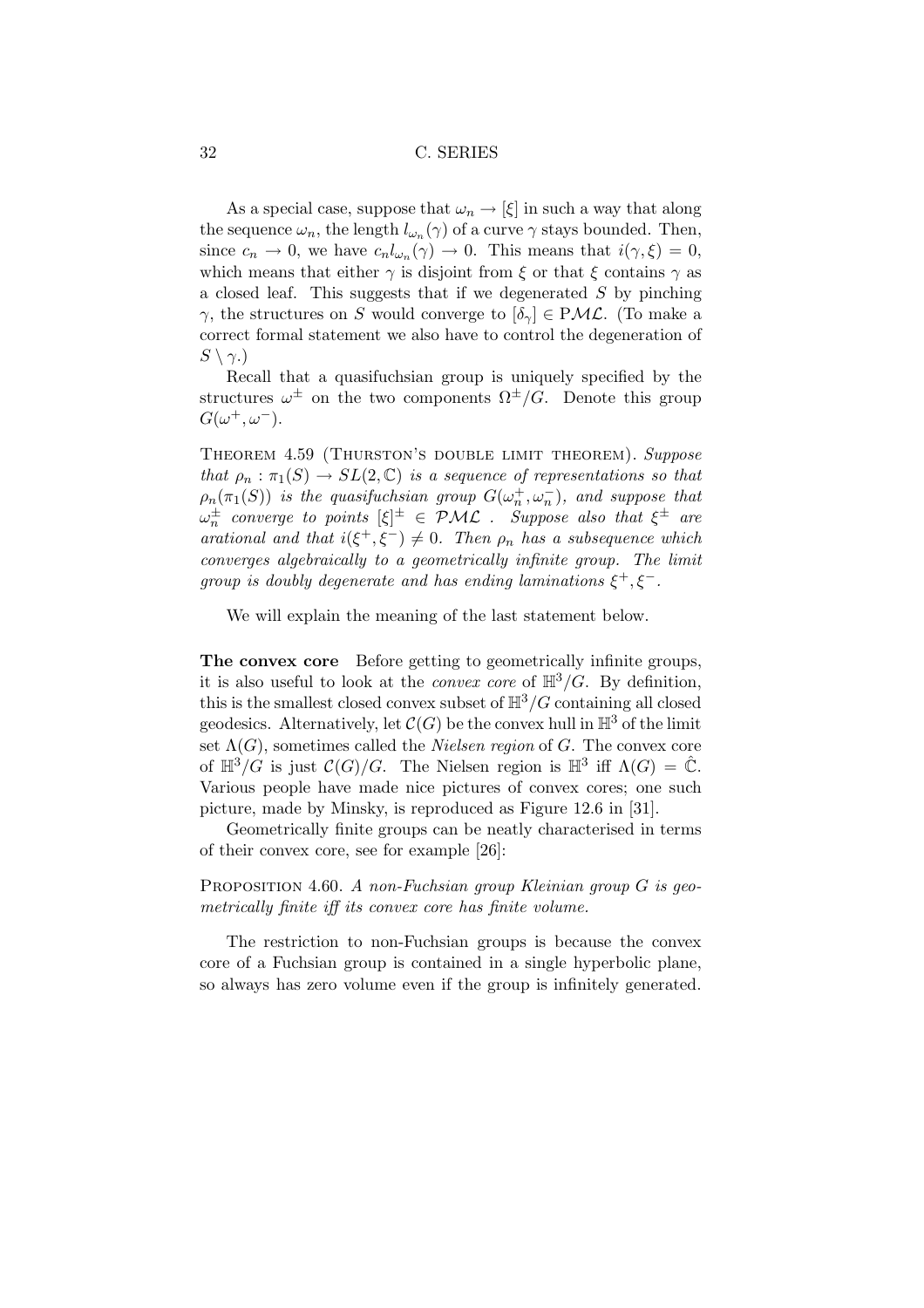A Fuchsian group is geometrically finite iff its Nielsen region has finite 2-dimensional area. The Nielsen region equals  $\mathbb{H}^2$  unless the group is of the second kind, that is,  $\Lambda(G)$  is a proper subset of the circle  $\partial \mathbb{H}^2$ . In this case, and assuming that G is finitely generated, the Nielsen region is bounded by axes of hyperbolic elements which project to closed geodesics which cut off the infinite ends or funnels on the quotient surface  $\mathbb{H}^2/G$ .

In 3-dimensions, the boundary of the convex core is a union of surfaces. There is a nice retraction map  $r : \mathbb{H}^3 \cup \Omega \to \mathcal{C}$ . If  $x \in \mathcal{C}$ , then  $r(x) = x$ . To define  $r(x)$  for a point  $x \in \mathbb{H}^3 \cup \Omega$  outside C, blow out expanding balloons (spheres if  $x \in \mathbb{H}^3$  and horoballs if  $x \in \Omega$ ). Then  $r(x)$  is the point at which you first hit C. Since C is convex,  $r(x)$  is well defined. It is pretty obviously continuous and  $G$ invariant. In fact,  $r$  can be modified to a homeomorphism between each component of  $\Omega/G$  and the component of  $\partial \mathcal{C}/G$  which it 'faces'.

Thurston showed that  $\partial \mathcal{C}/G$  has much more structure. It is an example of a pleated surface:

DEFINITION 4.61. A pleated surface in a hyperbolic 3 manifold M consists of a hyperbolic surface  $\Sigma$ , a geodesic lamination  $\lambda$  on  $\Sigma$ , and a map  $f : \Sigma \to M$  such that:

(i) f is an isometry between the given metric on  $\Sigma$  and the induced metric on  $f(M)$ .

(ii) The restriction of f to each leaf of  $\lambda$  is an isometry to a geodesic in  $\mathbb{H}^3$ .

(iii) Each component of  $\Sigma \setminus \lambda$  maps isometrically to a piece of totally geodesic plane in M.

The images of the leaves of  $\lambda$  are called the *bending lines* of the pleated surface. Roughly speaking, you can think of a pleated surface as a bent surface in  $\mathbb{H}^3/G$  whose lift to  $\mathbb{H}^3$  rolls out onto  $\mathbb{H}^2$  to give the hyperbolic metric on  $\Sigma$ . Pleated surfaces are explained in detail in [15]. They play a key role in the proof of the ending lamination conjecture.

THEOREM 4.62. (Sullivan, see [15]) If  $\partial M$  is incompressible, then there is a universal bound on the Teichmüller distance between the hyperbolic metrics on  $\partial \mathcal{C}/G$  and on the corresponding components of  $\Omega/G$ .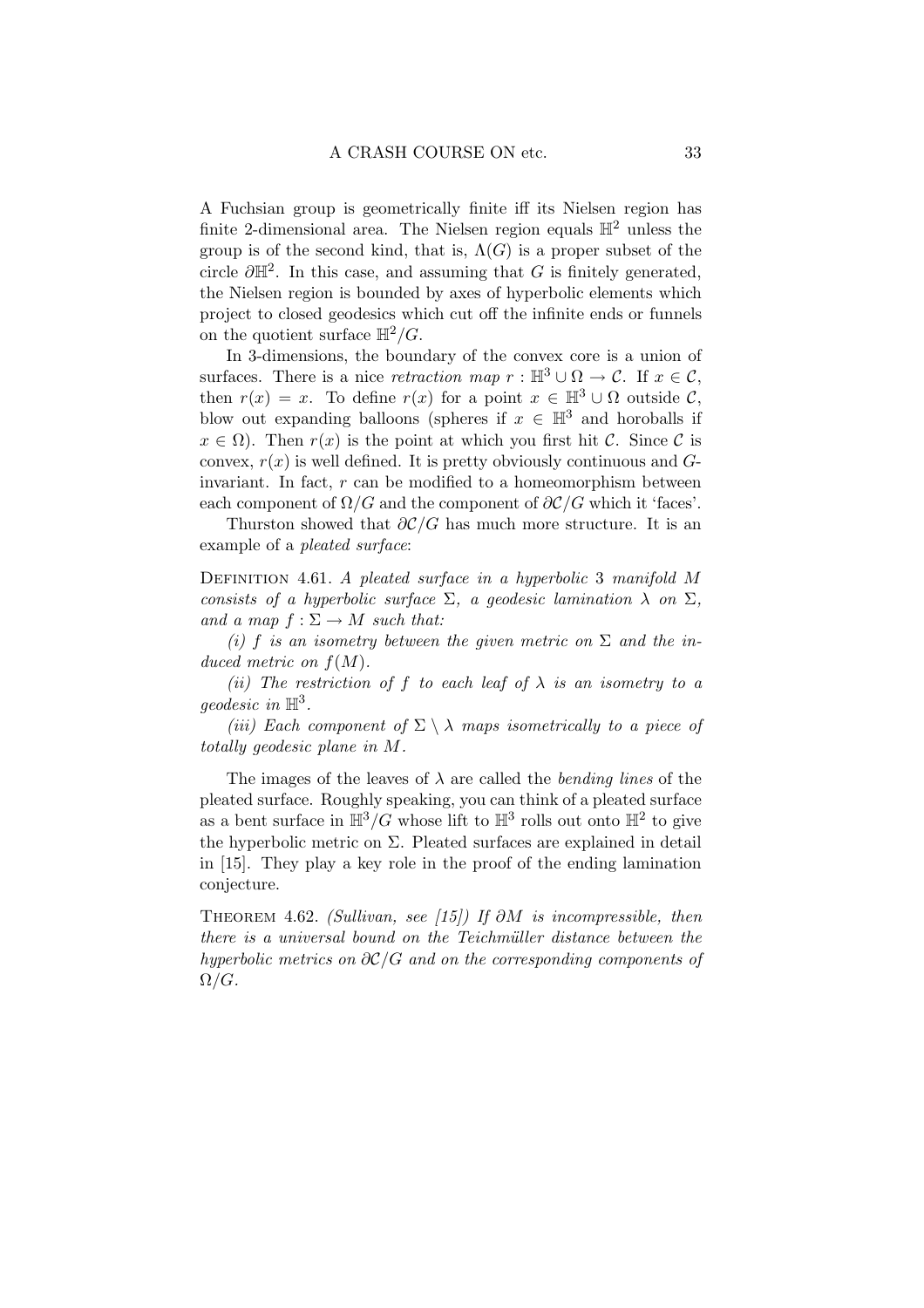Geometrically infinite ends The formal definition of an end of a general open 3-manifold  $M$  is a bit messy. It is simplified when  $M$ has a *compact core*: this is a compact submanifold  $M_c$  such that the inclusion  $M_c \to M$  is a homotopy equivalence. It is a deep result of Scott, that any 3-manifold with finitely generated fundamental group has a compact core. This was refined by McCullough to show that if  $M$  is hyperbolic, one can choose the core to have a 'standard' shaped boundary in the neighbourhood of cusps. This is called a relative compact core, see for example [19] for details.

We can now define an end of M to be a component of  $M\setminus M_c$ . The ends are in bijective correspondence with the components of  $\partial M_c$ . An end is *topologically tame* if it has a neighbourhood  $U$  which is homeomorphic to  $S\times[0,1)$  for some surface S; it is incompressible if S is incompressible. The manifold  $M$  is called boundary incompressible if every component of  $\partial M_c$  is incompressible.

Recall that  $M$  is tame if it is homeomorphic to the interior of a compact 3-manifold. We have:

#### Lemma 4.63. M is tame iff each of its ends are tame.

If M is geometrically finite without cusps, then the retraction r provides a homotopy equivalence between  $\mathbb{H}^3/G$  and the compact manifold  $C/G$ . This can easily be modified in case of cusps to a retraction to the compact manifold  $(C \cap M_G^0)/G$ . Thus we can take  $(C \cap M_G^0)/G$  to be the core, so the ends correspond bijectively to components of  $\partial \mathcal{C}/G$ . In general, an end is called *geometrically fi*nite if it contains a neighbourhood which is disjoint from  $\mathcal{C}/G$  and geometrically infinite otherwise. Thurston and Bonahon described the structure of geometrically infinite incompressible ends.

DEFINITION 4.64. A sequence of closed geodesics  $\gamma_n$  exits the end  $E$  if  $\gamma_n \subset E$  and if only finitely many  $\gamma_n$  intersect any compact set  $K \subset M$ .

Here is the key theorem:

THEOREM 4.65. (Bonahon [5]) Let M be a boundary incompressible hyperbolic 3-manifold. Let  $E$  be a geometrically infinite end corresponding to a component of  $\partial M_c$  homeomorphic to a surface S. Then there exists a sequence of closed geodesics  $\gamma_n$  which exit E. The  $\gamma_n$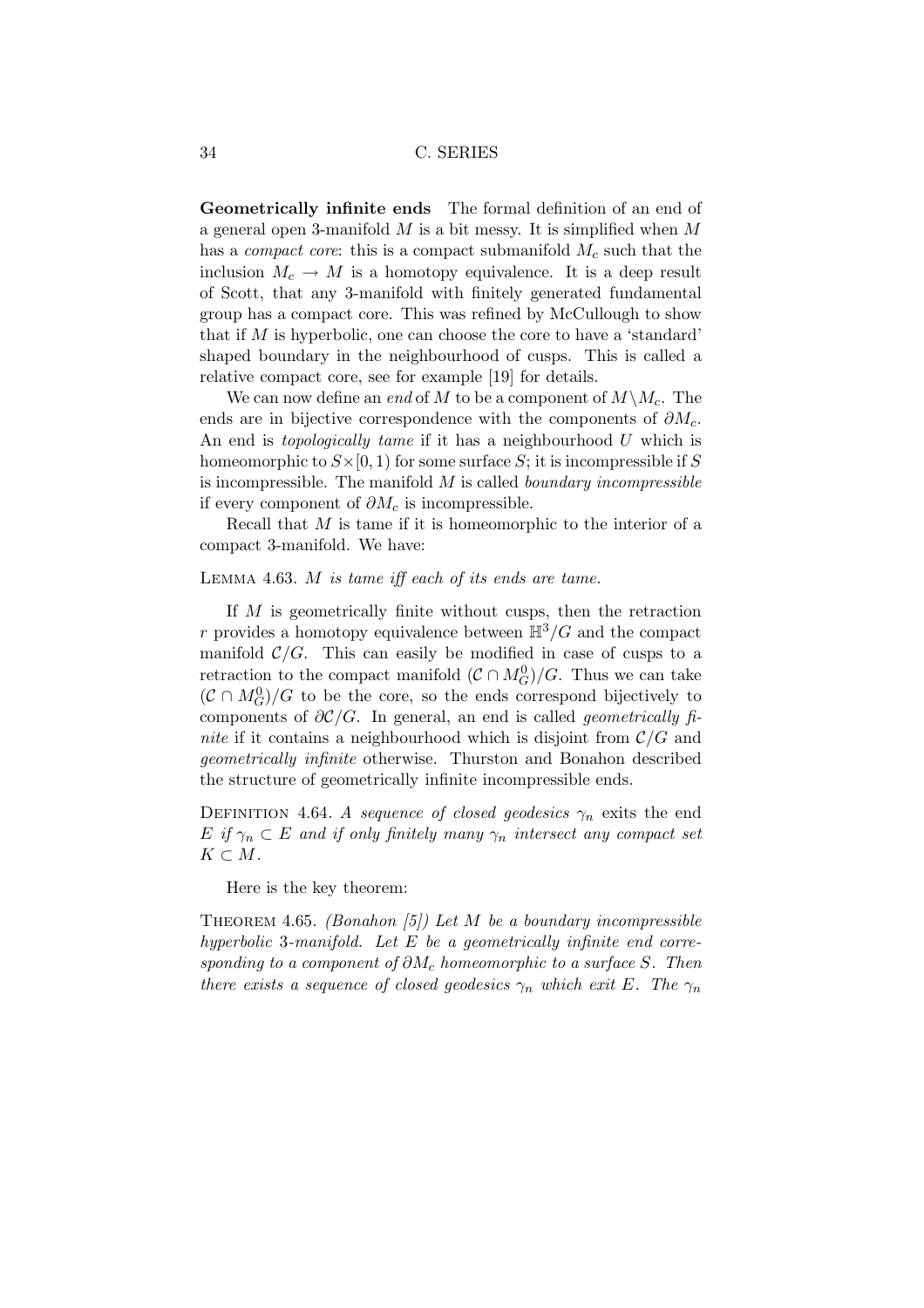can be taken to be homotopic to simple closed curves on S. Moreover the projective measured laminations  $[\delta_{\gamma_n}]$  converge to a measured lamination  $[\lambda] \in \mathcal{PML}(S)$ . The underlying support of  $\lambda$  is arational and independent of the choice of sequence  $\gamma_n$ .

The 'unmeasured' lamination  $\lambda_E$  whose support is the leaves of [ $\lambda$ ] is called the ending lamination of E. If  $\xi$  is any other measured lamination whose support is different from that of  $\lambda$ , then  $i(\lambda, \xi) > 0$ . We can choose the  $\gamma_n$  to be of bounded hyperbolic length.

Bonahon used the existence of this ending lamination to prove that such an end  $E$  is topologically tame. The idea is to construct pleated surfaces  $\Sigma_n$  in E for which the  $\gamma_n$  are contained in the bending lamination. Being hyperbolic surfaces, these pleated surfaces have bounded diameter<sup>6</sup> and also exit the end. They allow one to give E the required product struture  $S \times [0, 1)$ .

Suppose that M is a boundary incompressible hyperbolic 3-manifold. Its end invariants consist of:

(i) The conformal structures on the components of  $\Omega/G$  (one for each geometrically finite end) and

(ii) The ending laminations of the geometrically infinite ends.

Theorem 4.66 (Ending lamination theorem [28, 12]). Suppose that  $M = \mathbb{H}^3/G$  is a boundary incompressible hyperbolic 3-manifold. Then M is uniquely determined up to isometry by its end invariants.

Marden rightly calls this a 'blockbuster theorem'. Expositions of parts can also be found in [29, 27]. The tameness theorem allows one to get rid of the assumption that  $M$  is boundary incompressible. Here is a closely related consequence.

THEOREM 4.67. Suppose that  $G_1$  and  $G_2$  are finitely generated and Kleinian groups, and that there is a homeomorphism  $\psi : \tilde{\mathbb{C}} \to \tilde{\mathbb{C}}$ which induces a type preserving isomorphism  $\chi: G_1 \to G_2$ . Suppose also that  $\psi$  is conformal on  $\Omega(G_1)$ . Then  $\psi$  is Möbius.

This should be compared to Sullivan's rigidity theorem (see eg [26, 19]) which asserts the same result but only under the much stronger assumption that  $\psi$  is quasicomformal.

<sup>&</sup>lt;sup>6</sup>This statement has to be suitably modified if either the  $\gamma_n$  get very short or if there are cusps.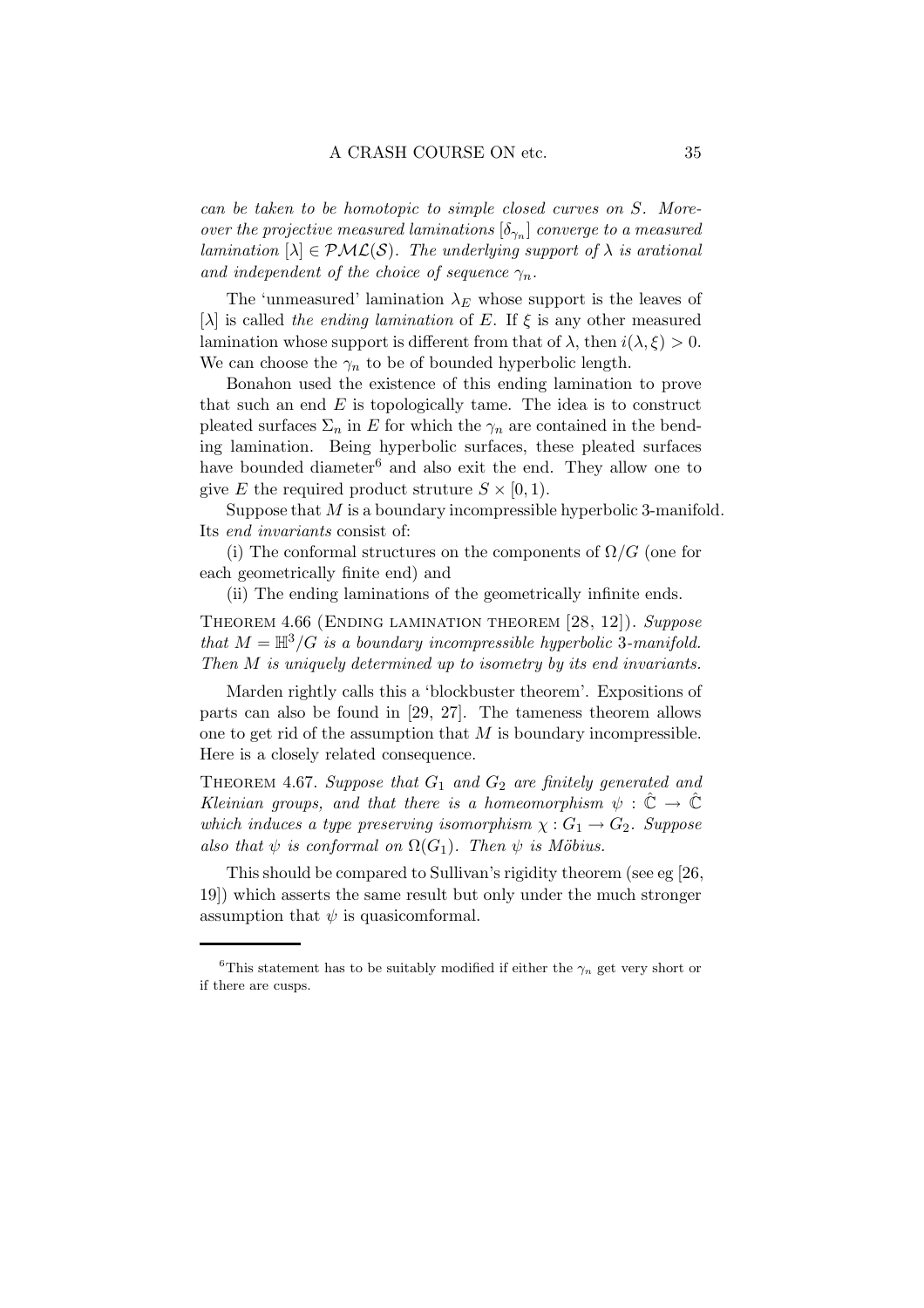Manifolds which fibre over the circle Ending laminations are well illustrated with the example of hyperbolic structures on manifolds which fibre over the circle. Start with a hyperbolisable surface S, and a pseudo-Anosov map  $\phi : S \to S$ . By definition, such a map does not fix any closed curve on the surface. Instead, there is a pair of measured laminations  $\lambda^{\pm}$  with the property that  $\phi_*^{\pm n}(\gamma) \to [\lambda^{\pm}]$ in  $PML$ . Thurston showed how to construct a hyperbolic structure on the 3-manifold  $M = (S \times [0,1]) / \sim$ , where  $\sim$  is the equivalence relation which identifies  $(x, 1)$  with  $(\phi(x), 0)$ . This is described in detail in [30]. The cyclic cover  $\tilde{M}$  of this manifold has fundamental group  $\pi_1(S)$  and is a limit of quasifuchsian groups  $G(\phi_*^n \omega_0, \phi_*^{-n} \omega_0)$ where  $\omega_0$  is any choice of initial conformal structure on S. Thus  $\tilde{M} = \mathbb{H}^3/G$  for some Kleinian group G isomorphic to  $\pi_1(S)$ . The map  $\phi$  induces an isometry  $\tilde{M} \to \tilde{M}$ . The manifold  $\tilde{M}$  is homeomorphic to  $S \times (-\infty, \infty)$  and so has two ends. The geodesic representatives of  $\phi_*^n(\gamma)$  in  $\tilde{M}$  exit one end of  $\tilde{M}$  and those of  $\phi_*^{-n}(\gamma)$  the other. Thus the ending laminations of  $\tilde{M}$  are exactly the laminations  $[\lambda^{\pm}]$ .

Such groups G provide celebrated examples of Kleinian groups whose limit sets are space filling curves. Involved in the construction of G is the fact that  $\Lambda(G) = \hat{\mathbb{C}}$ . Let  $G_0$  be the Fuchsian group such that  $\mathbb{H}^2/G_0$  has the conformal structure  $\omega_0$ . The group G is isomorphic to  $G_0$ . There is a continuous map, called the Cannon-Thurston map, from  $S^1 = \Lambda(G_0)$  to  $\Lambda(G)$ , providing a continuous mapping from the unit circle  $S^1$  onto the Riemann sphere  $\hat{\mathbb{C}}$ . Pictures of such a sequence of limit sets converging to a space filling curve can be found in [31].

#### **REFERENCES**

- [1] I. AGOL, *Tameness of hyperbolic 3-manifolds*, Preprint, GT/0405568, 2005.
- [2] A.F. BEARDON., The geometry of discrete groups, Springer-Verlag, New York, 1983.
- [3] L. Bers, Simultaneous uniformization, Bull. AMS 66 (1960), 94–97.
- [4] L. BERS AND I. KRA, A crash course on kleinian groups, Springer Lecture Notes, vol. 400, Springer, New York, 1974.
- [5] F. BONAHON, *Bouts des variétés de dimension* 3, Ann. Math. 124 (1986), no. 1, 71–158.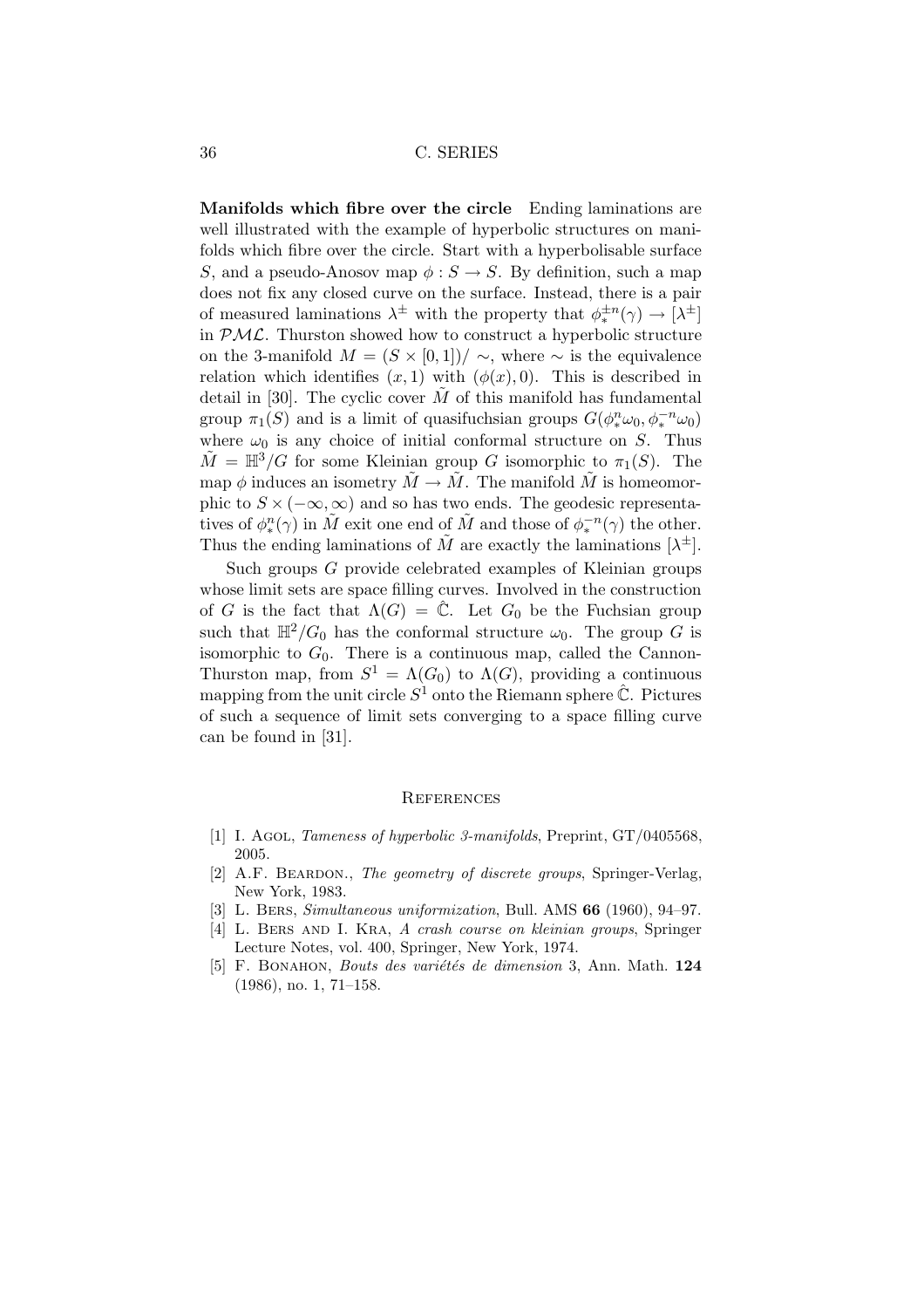- [6] M. BRIDSON AND A. HAEFLIGER, Metric spaces of non-positive curvature, Springer Grundlehren, vol. 319, Springer, Berlin, 1999.
- [7] J. BROCK AND K. BROMBERG, Cone manifolds and the density conjecture, LMS Lecture Notes, vol. 299, Cambridge University Press, Y. Komori, V. Markovic and C. Series eds., 2003, In Kleinian Groups and hyperbolic 3-manifolds pages 75-94.
- [8] J. BROCK AND K. BROMBERG, On the density of geometrically finite Kleinian groups, Acta Math. 192 (2004), 33–93.
- [9] J. BROCK AND J. SOUTO, *Algebraic limits of geometrically finite man*ifolds are tame, to appear in Geom. and Funct. Anal.
- [10] D. Calegari and D. Gabai, Shrinkwrapping and the taming of hyperbolic 3-manifolds, Preprint, GT/0407161, 2005.
- [11] R. CANARY, *Ends of hyperbolic* 3-manifolds, J. Amer. Math. Soc 6 (1993), 1–35.
- [12] R. Canary J. Brock and Y. Minsky, The classification of Kleinian surface groups II: The ending lamination conjecture, Preprint, GT/0412006, 2005.
- [13] R. CANARY AND S. HERSONSKY, Ubiquity of geometric finiteness in boundaries of deformation spaces of hyperbolic 3-manifolds, American J. .Math. 126 (2004), 1193–1220.
- [14] M. CULLER, Lifting representations to covering groups, Adv. in Math. 59 (1986), 64–70.
- [15] D.B.A. EPSTEIN AND A. MARDEN, Convex hulls in hyperbolic space, a theorem of Sullivan, and measured pleated surfaces., LMS Lecture Notes, vol. 111, Cambridge University Press, D.B.A. Epstein ed., 1987, In Analytical and Geometric Aspects of Hyperbolic Space pages 112- 253. Reprinted in Fundamentals of Hyperbolic Manifolds Selected Expositions, eds. R. D. Canary, A. Marden and D. B. A. Epstein, LMS Lecture Notes 328, 2006.
- [16] R. Evans J. Brock, K. Bromberg and J. Souto, Boundaries of deformation spaces and Ahlfors' measure conjecture, Publ. I.H.E.S. 98 (2003), 145–166.
- [17] L. FORD, Automorphic functions, Reprint Chelsea, 1972.
- [18] S. HERSONSKY, R. CANARY, M. CULLER AND P. SHALEN, Density of maximal cusps in boundaries of deformation spaces, J. Diff. Geom. 64 (2003), 57–109.
- [19] M. Kapovich, Hyperbolic manifolds and discrete groups, Progress in Maths., vol. 183, Birkhäuser, 2001.
- [20] P. LAUDENBACH, A. FATHI AND V. POÉNARU, Travaux de Thurston sur les surfaces, Astérisque 66-67 (1979), Société Mathématique de France.
- [21] C. MACLACHLAN AND A. REID, The aritheoremetic of hyperbolic 3-